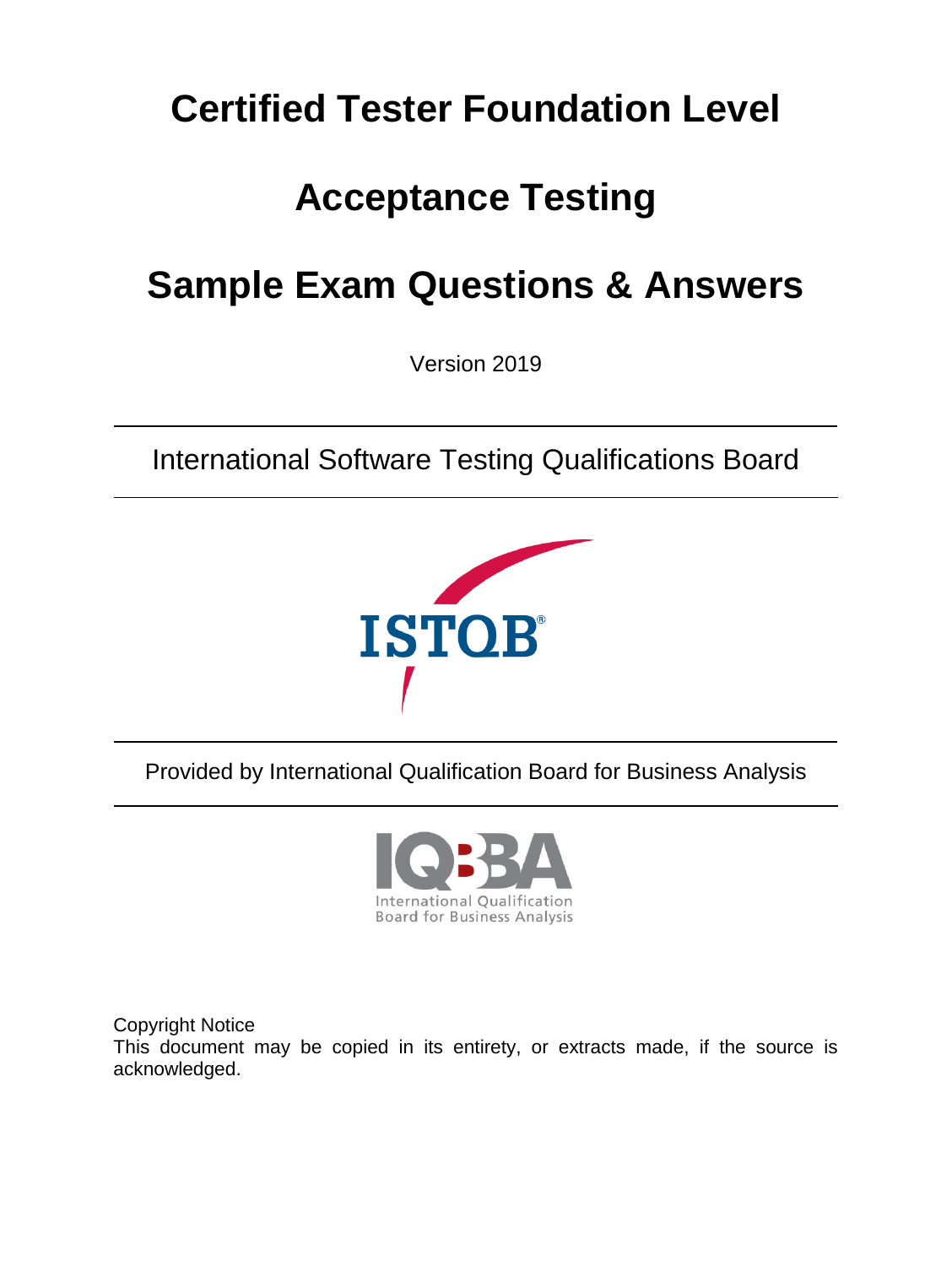Copyright © 2019 International Software Testing Qualifications Board (hereinafter called ISTQB®). all rights reserved.

The authors transfer the copyright to the International Software Testing Qualifications Board (hereinafter called ISTQB®). The authors (as current copyright holders) and  $ISTQB<sup>®</sup>$  (as the future copyright holder) have agreed to the following conditions of use:

Any ISTQB®-recognized Member Board may translate this document.

Foundation Level Acceptance Testing Working Group: 2017 - 2019

Exam Working Group: 2019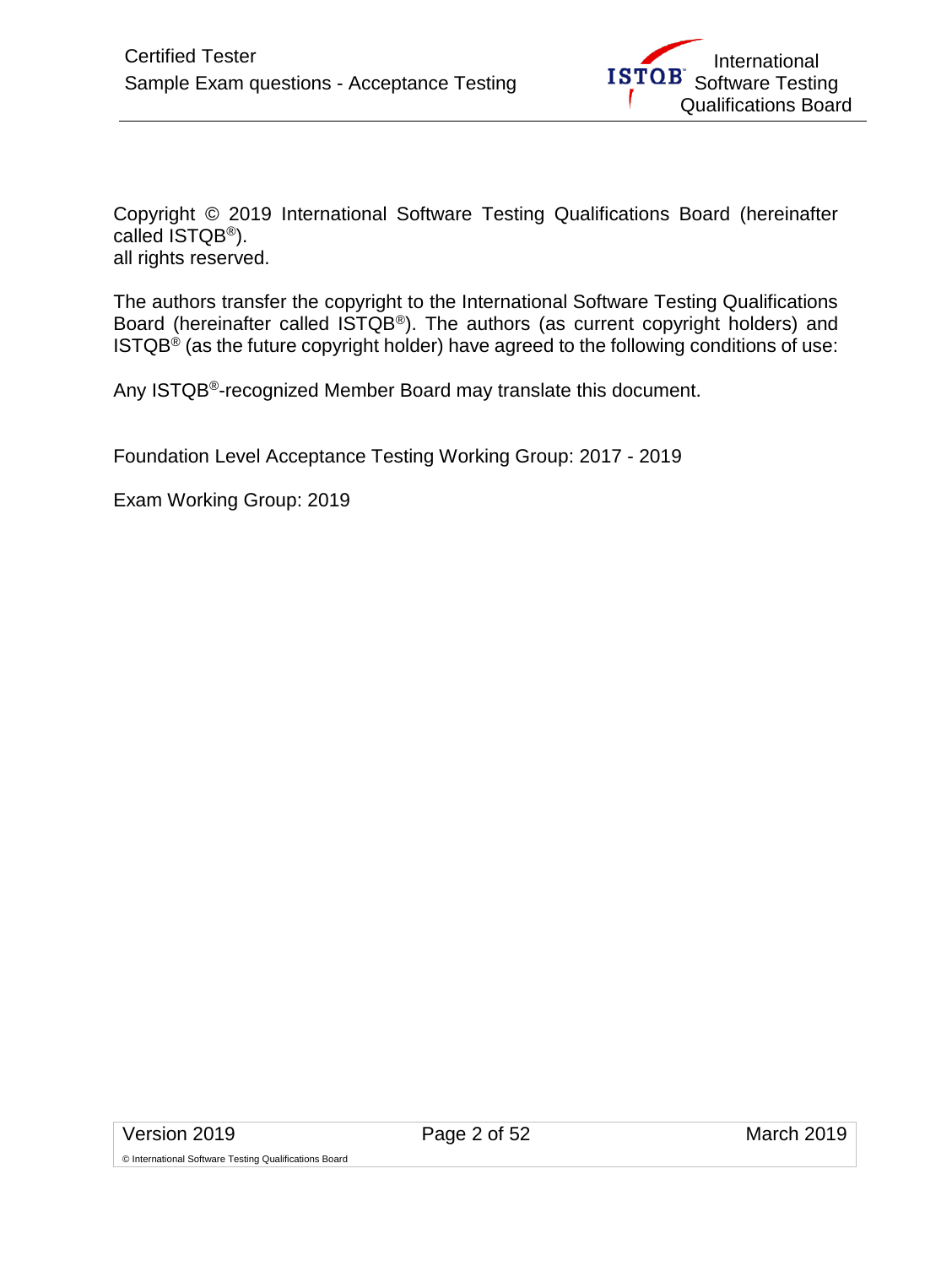# <span id="page-2-0"></span>**Revision History**

| <i><b>Version</b></i> | Date | <b>Remarks</b>                                                               |
|-----------------------|------|------------------------------------------------------------------------------|
| <b>Beta</b>           |      | August 24 <sup>th</sup> , Candidate beta version                             |
|                       | 2018 |                                                                              |
| <b>ISTQB GA 2019</b>  |      | March 22 <sup>th</sup> , Candidate general release version after Beta review |
|                       | 2019 | comments incorporated                                                        |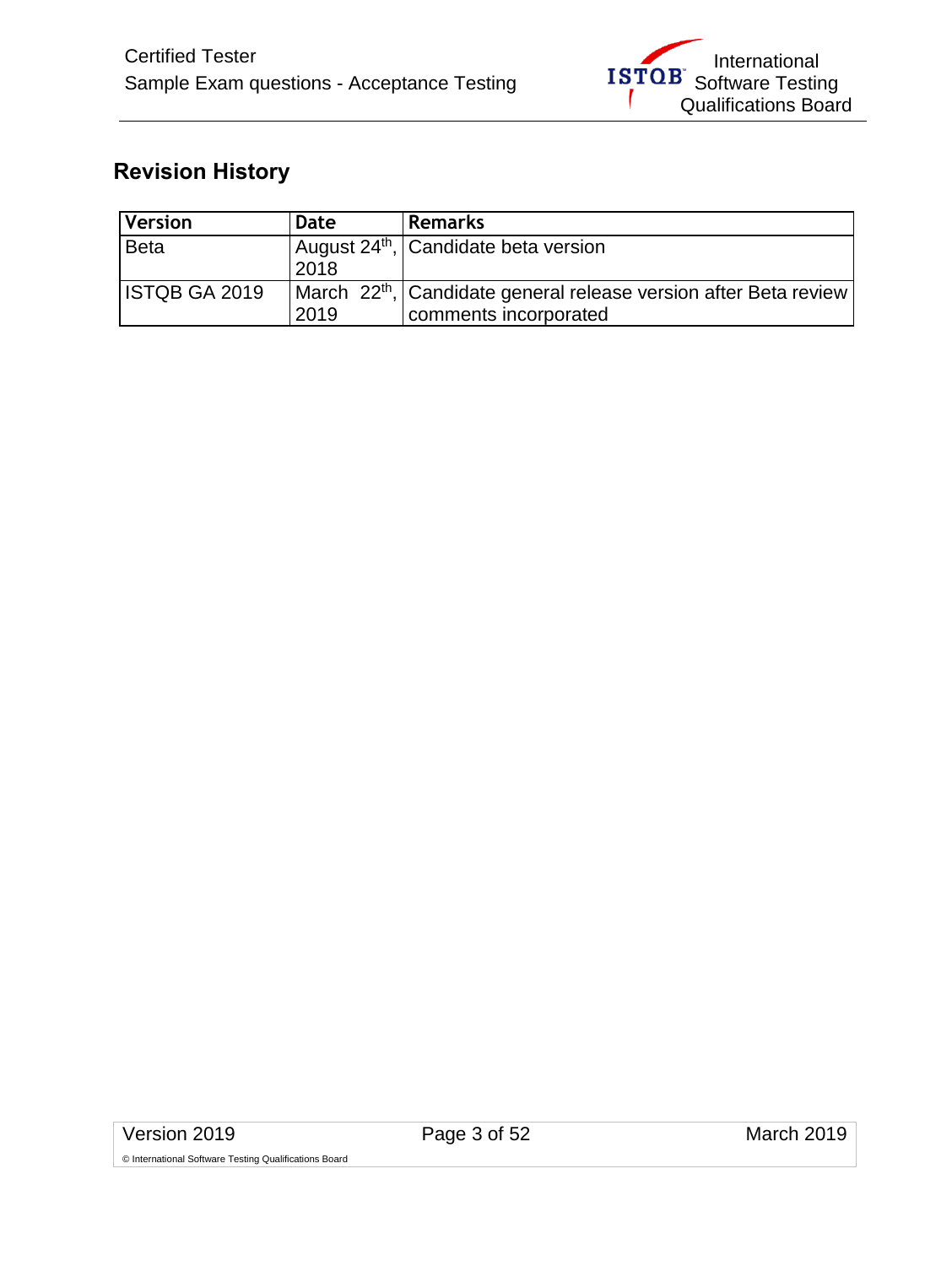## <span id="page-3-0"></span>**Table of Contents**

| 42 |
|----|
|    |
|    |
|    |
|    |
|    |
|    |
|    |

Version 2019

March 2019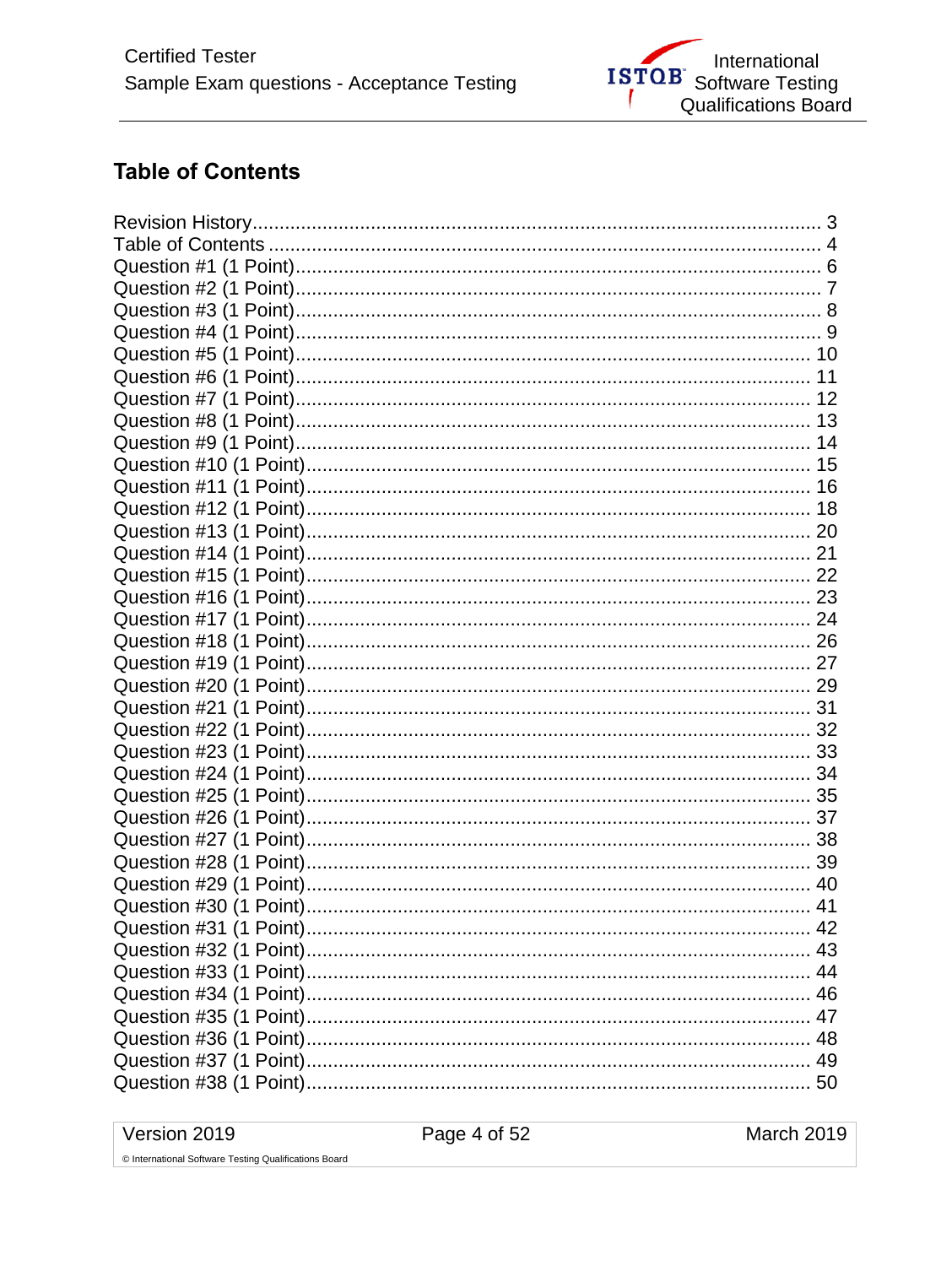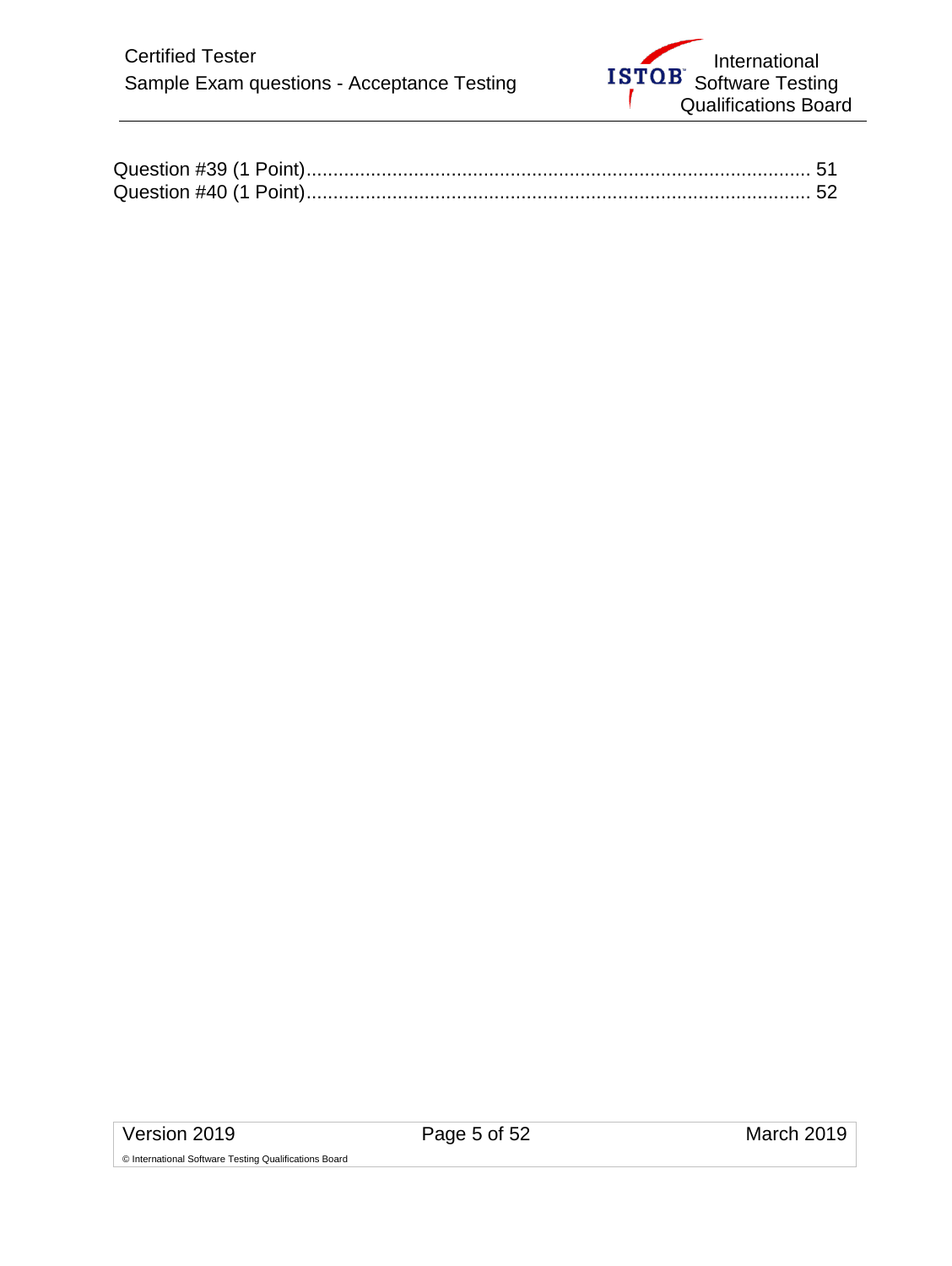# <span id="page-5-0"></span>**Question #1 (1 Point)**

Which one of the following statements describes the relation between business goals, business needs and requirements BEST?

- a) Business goals and business needs are synonyms.
- b) Business goals, business needs and requirements describe at different levels of abstraction, what shall be achieved.
- c) Business needs address the business solution whereas business requirements define the business problem or opportunity.
- d) To derive the business needs, the business analyst first has to understand the business goals and requirements.

Select one option.

## **AcT-1.1.1 (K1) Recall the relationship between business goals, business needs and requirements**

#### **Justification**

- a) Not correct Business goals and needs have different levels of abstraction.
- b) **Correct**  as stated in [AcT Syllabus], business goals, business needs, business requirements, and product requirements describe, at different levels of abstraction, what shall be achieved.
- c) Not correct Business needs define the business problem or opportunity, which business analysts have to understand in order to recommend appropriate solutions through business requirements.
- d) Not correct Business requirements are derived from business needs.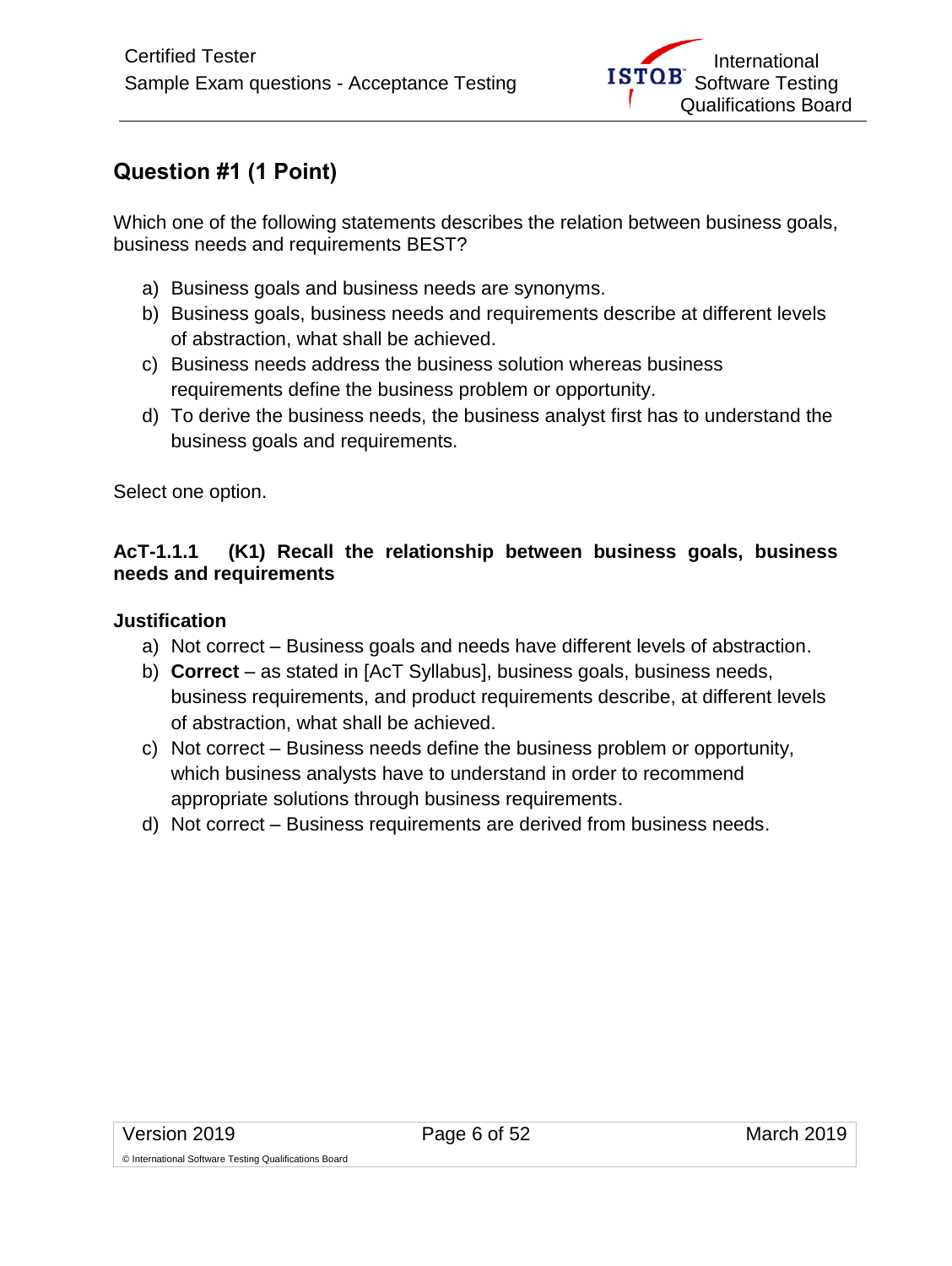# <span id="page-6-0"></span>**Question #2 (1 Point)**

Which one of the following statements regarding acceptance criteria is true?

- a) Acceptance criteria are specific to agile frameworks where they correspond to functional requirements.
- b) Testers should not be involved in writing acceptance criteria to make sure that the test is independent.
- c) In acceptance test-driven development (ATDD), acceptance criteria replace acceptance tests.
- d) Acceptance criteria specify what shall be tested to verify that a requirement or user story has been implemented correctly.

Select one option.

#### **AcT-1.1.2 (K2) Explain the relationship between requirements / user stories, acceptance criteria and acceptance tests**

- a) Not correct Acceptance criteria are not limited to agile development.
- b) Not correct Independent testers should be involved to ensure early verification of the criteria.
- c) Not correct In acceptance test-driven development (ATDD), acceptance tests are written at the same time as acceptance criteria are defined but do not replace them.
- d) **Correct**  Acceptance criteria represent the test conditions which determine "what" to test.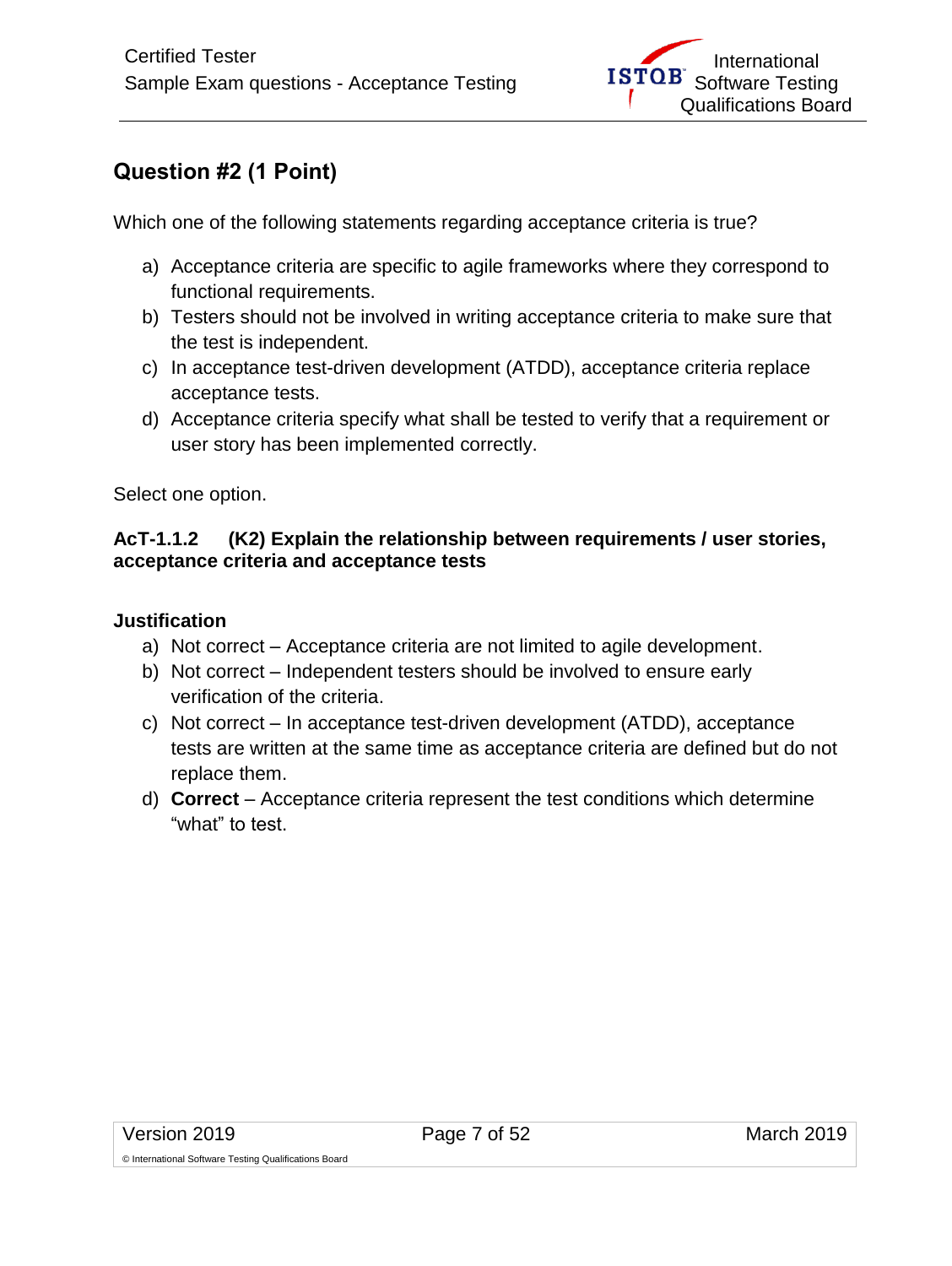# <span id="page-7-0"></span>**Question #3 (1 Point)**

Which one of the following statements regarding the quality of requirements is MOST correct?

- a) Vague or ambiguous requirements may lead to misunderstandings both during implementation and testing.
- b) In Agile development lifecycle models, requirement engineering becomes less important due to the product owner role.
- c) INVEST is a technique that ensure the quality of user stories or requirements, thus replacing regular reviews.
- d) Testers may complete unclear requirements by assumptions, as long as they discuss those assumptions with at least one stakeholder.

Select one option.

## **AcT-1.1.3 (K2) Explain how the quality of requirements / user stories and acceptance criteria affects acceptance testing**

- a) **Correct**  unclear requirements may lead to incorrect acceptance criteria, and the resulting tests will be flawed. This will lead to rework or, even worse, the running of invalid tests, thus creating unnecessary costs.
- b) Not correct in Agile, requirements engineering still needs to be performed and proper skills are required from both the product owner and the team members.
- c) Not correct INVEST is not replacing reviews, it defines quality characteristics for user stories, that may be used by business analysts / product owners and testers to ensure the quality of user stories.
- d) Not correct requirements should be agreed between all key stakeholders, including the team and business stakeholders. Tester do not decide on requirements. Instead, testers should work closely with business analysts to make sure that requirements are clear and well understood by all stakeholders concerned.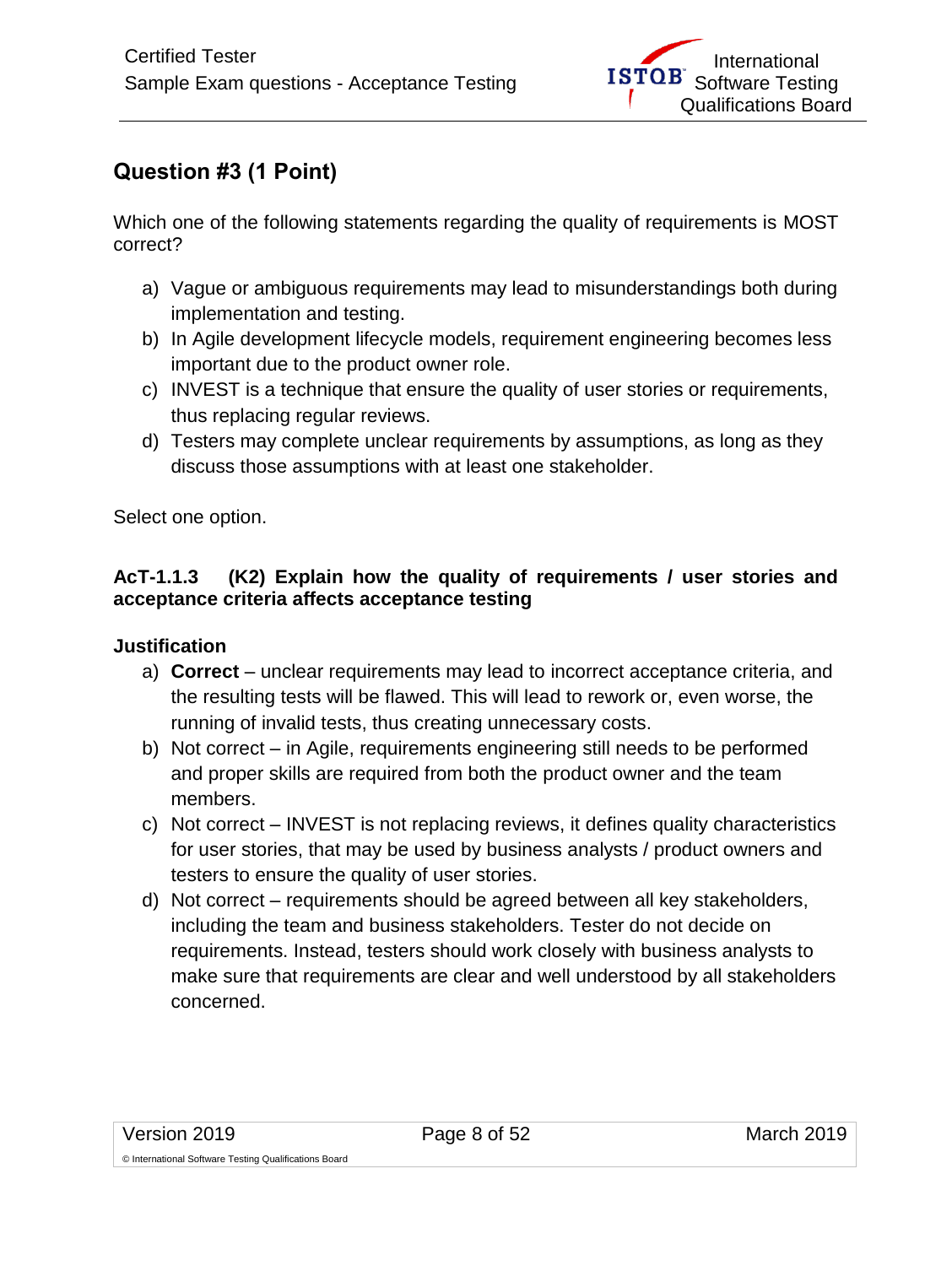## <span id="page-8-0"></span>**Question #4 (1 Point)**

How does ISTQB CTFL test activities relate to the IQBBA FL business analysis and requirements engineering activities?

- a) Business analysts who follow the IQBBA requirements engineering process will not be involved in designing test cases.
- b) Business analysts and tester have to decide, whether they follow the IQBBA or ISTQB lifecycle processes, because they exclude each other.
- c) The IQBBA solution evaluation phase precedes the ISTQB test implementation and test execution activities.
- d) Test analysis and test design activities may result in changes of acceptance criteria.

Select one option.

#### **AcT-1.2.1 (K2) Summarize the relationship between acceptance testing activities and business analysis activities**

- a) Not correct IQBBA process assumes business analyst involvement in testing – reviewing test cases, providing input information etc.
- b) Not correct IQBBA and ISTQB processes are not in conflict, in fact many activities defined in these processes are related and together support similar goals.
- c) Not correct IQBBA solution evaluation and ISTQB test implementation, test execution may be done in parallel.
- d) **Correct**  as stated in [AcT Syllabus], testers can contribute to the definition and verification of acceptance criteria as part of test analysis and test design activities.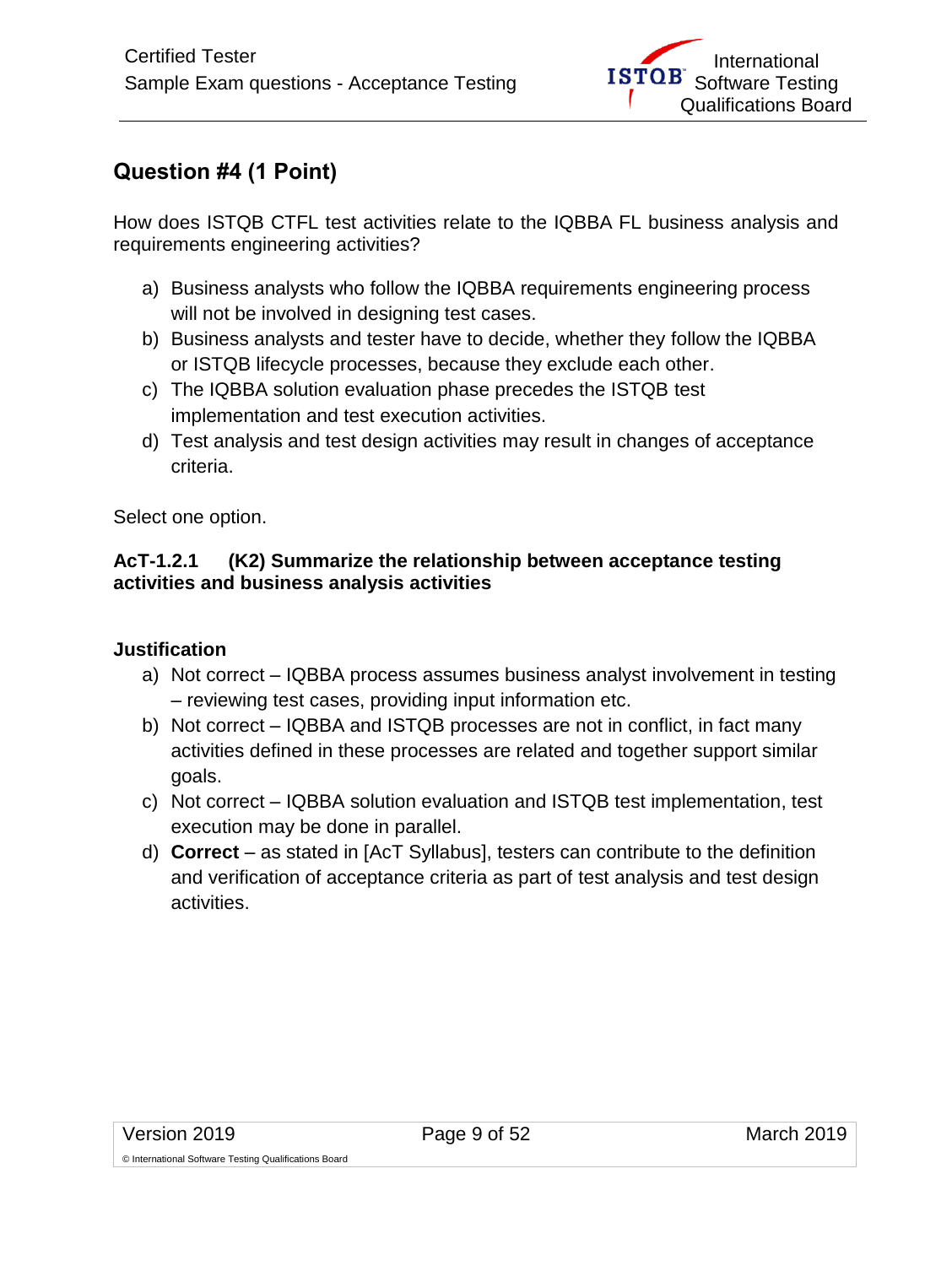# <span id="page-9-0"></span>**Question #5 (1 Point)**

Which one of the following statements describes the collaboration between business analysts and testers BEST?

- a) Business analysts collaborate on test planning and risk analysis to ensure that further on, appropriate test cases are developed and prioritized.
- b) Business analysts usually cannot review acceptance tests, because they do not understand the technical details.
- c) Testers participate in identifying business needs of stakeholders to better understand the business needs and related requirements.
- d) Once the requirements and acceptance criteria have been defined, business analysts are no longer involved in testing activities.

Select one option.

#### **AcT-1.2.2 (K2) Explain how testers and business analysts collaborate in acceptance testing activities**

- a) **Correct –** collaboration on test planning based on risk analysis is a good opportunity to ensure that the appropriate test cases will be developed and prioritized.
- b) Not correct acceptance tests do not include technical details instead they focus on checking business acceptance criteria and can and should be therefore reviewed by business analysts.
- c) Not correct this is the role of a business analyst. Testers can support requirements review to ensure acceptance criteria are clear and measurable.
- d) Not correct Business analysts should be involved in other test activities, including testing preparation, execution and reporting too.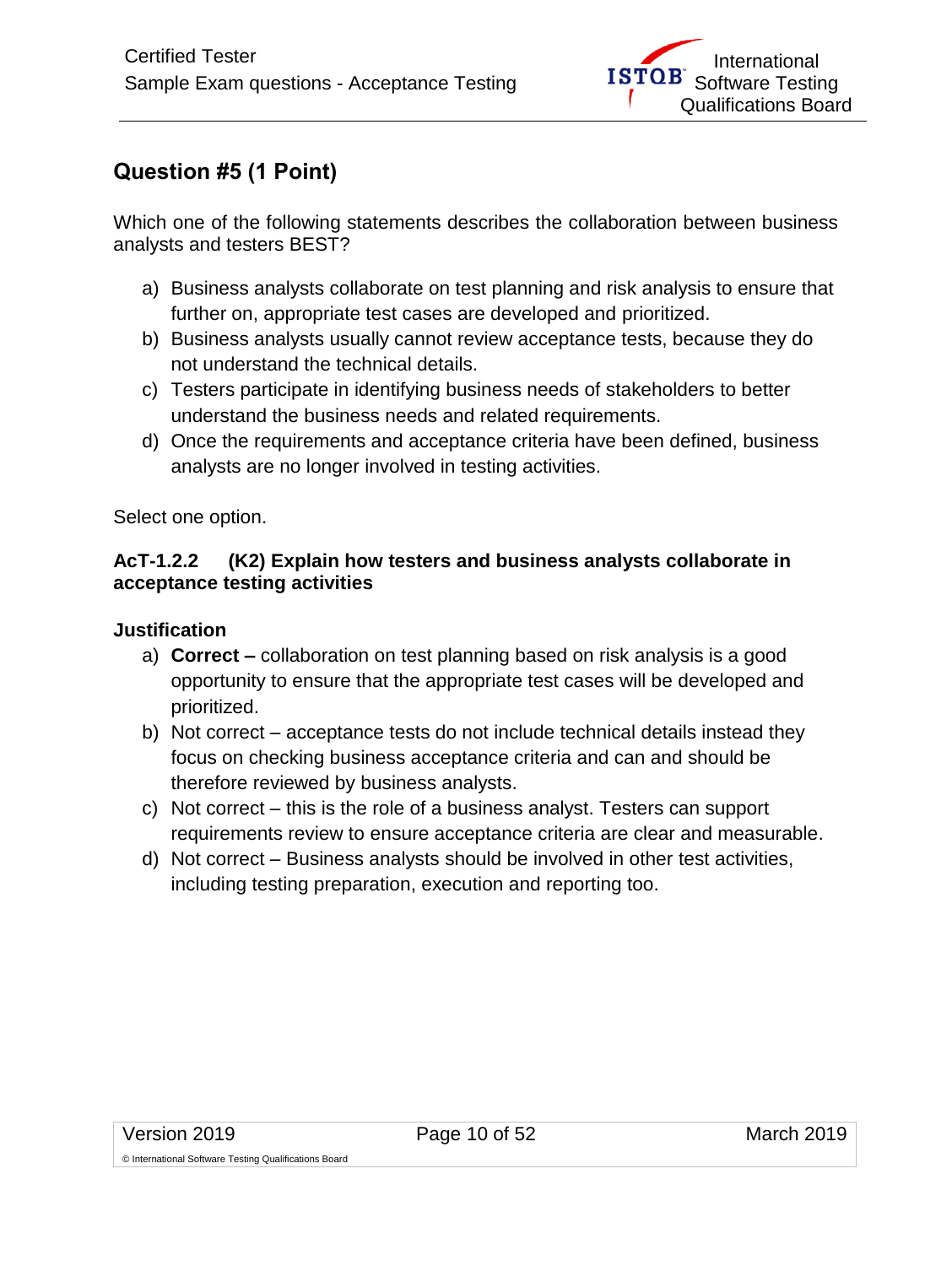# <span id="page-10-0"></span>**Question #6 (1 Point)**

Which one of the following statements regarding ATDD / BDD is true?

- a) Behavior-Driven Development (BDD) considers acceptance test design as an activity to be handled by the test team after requirements have been finalized.
- b) In both Acceptance-Test Driven Development (ATDD) and Behavior-Driven Development (BDD), test cases provide examples of product use.
- c) In Acceptance-Test Driven Development (ATDD), test cases are written prior to the acceptance criteria.
- d) In both Acceptance-Test Driven Development (ATDD) and Behavior-Driven Development (BDD), acceptance test cases are written by a test automation engineer as test automation code.

Select one option.

#### **AcT-1.2.3 (K2) Describe Acceptance Test-Driven Development (ATDD) and Behavior-Driven Development (BDD)**

- a) Not correct BDD involves creation of acceptance tests at early stage. In this approach acceptance criteria and acceptance test cases should be created before requirements finalization to have a greater impact on the overall development of the solution
- b) **Correct**  as stated in [AcT Syllabus], acceptance test cases represent scenarios of usage of the product.
- c) Not correct Acceptance criteria define "what" (what to test) and acceptance test cases define "how". They can be defined in the same working session, but it does not make sense to define "how" before "what".
- d) Not correct With ATDD and BDD, acceptance tests can be read and understood by business analysts and other stakeholders.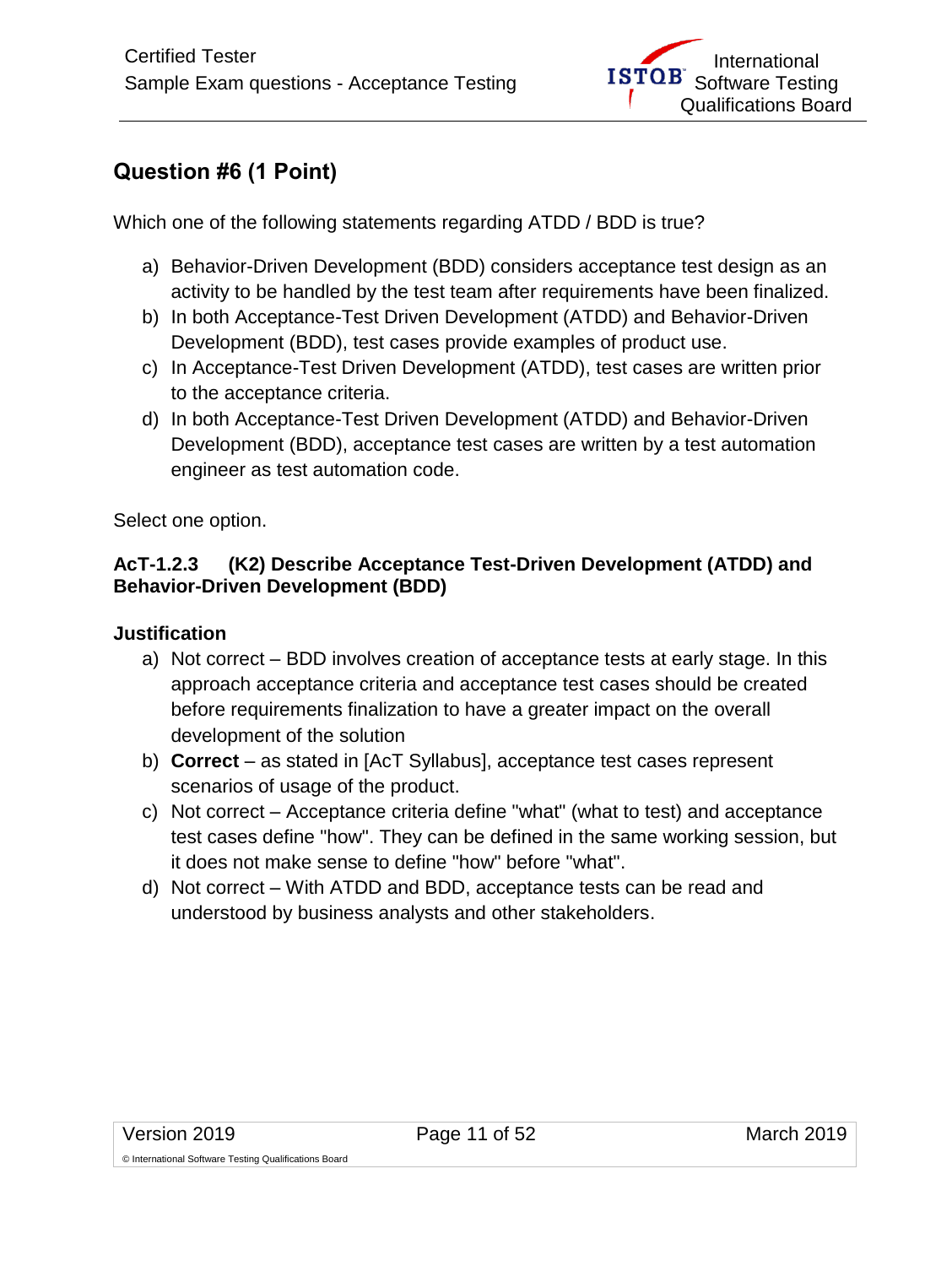## <span id="page-11-0"></span>**Question #7 (1 Point)**

As a tester you participate in the project of the decision support system for granting a loan. You are asked to review the acceptance criteria for the following requirement:

REQ 3.28. The automated system records critical credit application data (CCAD) needed to support application screening.

Assume that it is well known what kind of data CCAD are.

Which of the following would be the BEST example of an acceptance criterion for this requirement?

- a) The CCAD are stored in the MySQL relational database after each successful data entry procedure.
- b) The CCAD is not recorded if it is incomplete and a message is displayed.
- c) The CCAD record process is quick and reversible.
- d) The process for collecting CCAD meets corporate usability guidelines.

Select one option.

#### **AcT-2.1.1 (K3) For a given requirement or user story, develop a set of acceptance criteria that meet good practices**

- a) Not correct a well-written acceptance criterion does not include technical solution details.
- b) **Correct –** this is the expected behavior that an acceptance user would like to verify. Notice that it is well known when the CCAD is incomplete, because we have the CCAD precisely defined.
- c) Not correct this acceptance criterion is not precise, nor measurable.
- d) Not correct this acceptance criterion does not refer to the above requirement.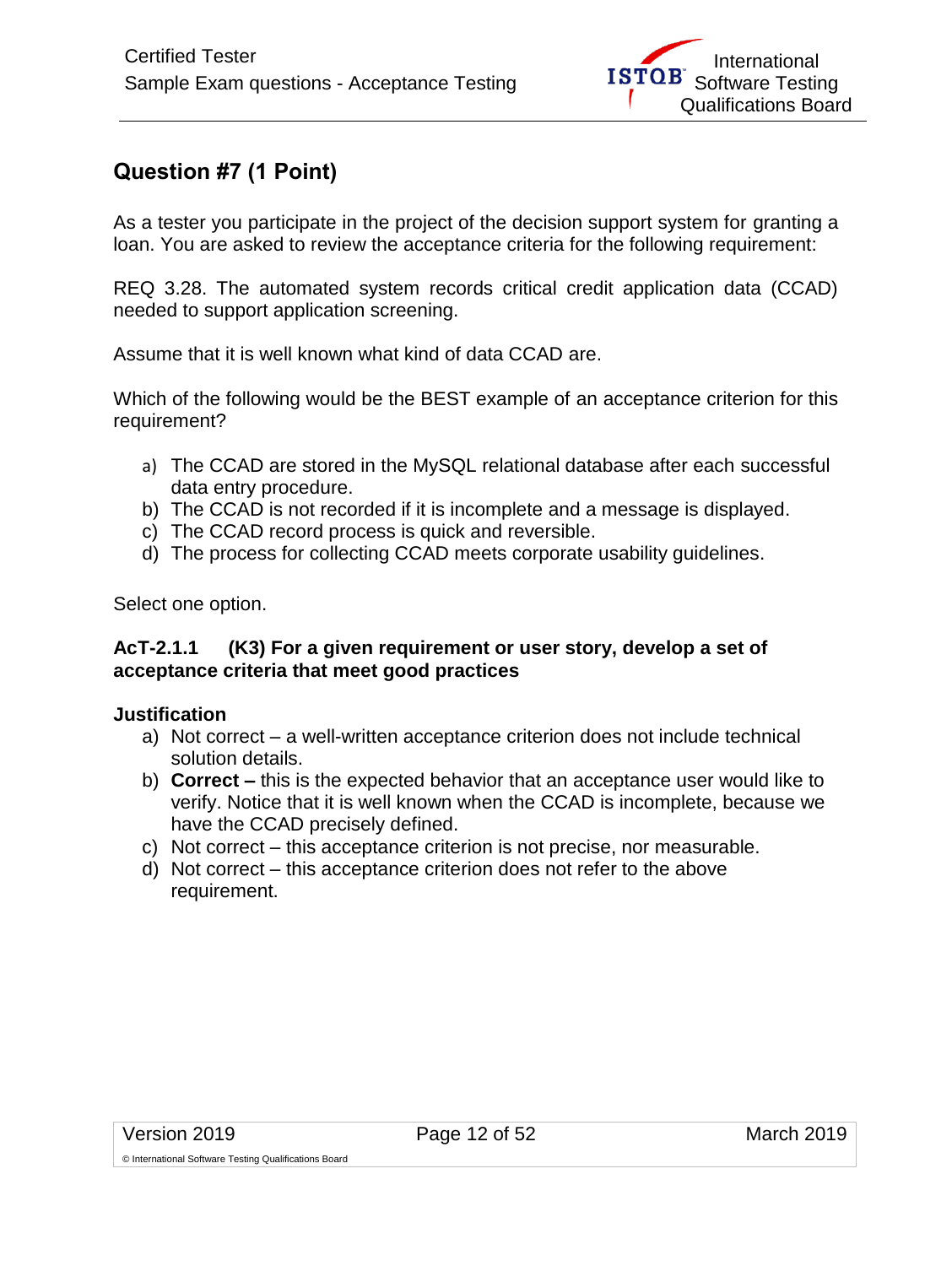# <span id="page-12-0"></span>**Question #8 (1 Point)**

As an acceptance tester you are analyzing the following user story for a computer webbased mass multiplayer role-playing game:

As an unregistered player

I want to be able to register myself by defining my e-mail, login and password in a registration form

So that I become a registered player

Consider the following propositions of the acceptance criteria:

i) a registration form is displayed on the screen

ii) the form is written in the Groovy language; the cursor is initially set on the 'login' field; after pushing the TAB button the cursor switches to 'password', 'repeat password', 'mail', and 'repeat mail' forms

- iii) I cannot register myself if the login I choose is used by another player
- iv) after successful registration process I am informed about it by an e-mail

Which of the above statements would you consider as well-written acceptance criteria?

- a) only i) and iii)
- b) only ii)
- c) only ii) and iv)
- d) only i), iii) and iv)

Select one option.

#### **AcT-2.1.1 (K3) For a given requirement or user story, develop a set of acceptance criteria that meet good practices**

## **Justification**

Statement ii) includes technical solutions, which should be avoided in the acceptance criteria. All the other acceptance criteria are well-written, as they are precise, measureable and understandable by the stakeholders. Hence:

- a) is not correct
- b) is not correct
- c) is not correct
- d) is correct

Version 2019 Page 13 of 52 March 2019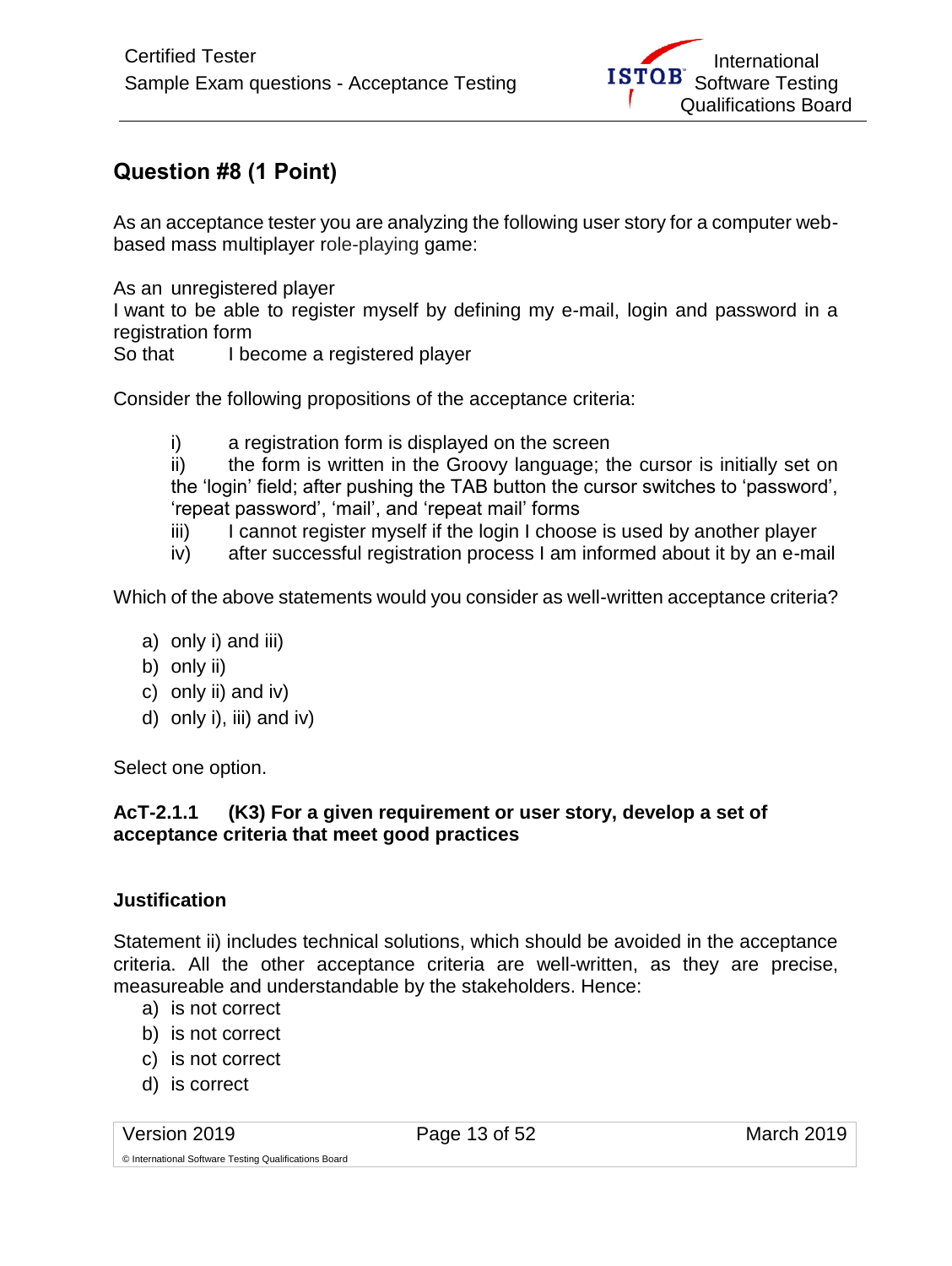# <span id="page-13-0"></span>**Question #9 (1 Point)**

Which one of the following statements describes correctly how acceptance testing may be augmented with other test techniques or approaches?

- a) In a model-based testing approach, acceptance tests are generated from graphical or textual models.
- b) In a priority-based testing approach, prioritization of acceptance tests depends on identified product risks.
- c) In a risk-based testing approach, acceptance criteria are derived from the tester's experience and intuition.
- d) In a black-box testing approach, acceptance test scenarios follow the implemented sequence of function calls in the code.

Select one option.

## **AcT-2.2.1 (K2) Explain test approaches and test techniques for acceptance testing**

## **Justification**

- a) **Correct**  Model-based testing uses graphical (or textual) models to obtain acceptance tests.
- b) Not correct prioritization of acceptance tests based on identified product risks relate to risk-based testing approach.
- c) Not correct in a risk-based testing approach, prioritization and intensity of testing depends on previously identified product risks, not on experience.
- d) Not correct black box generally refers to testing checking system reaction on provided input, without investigating the internal code behavior.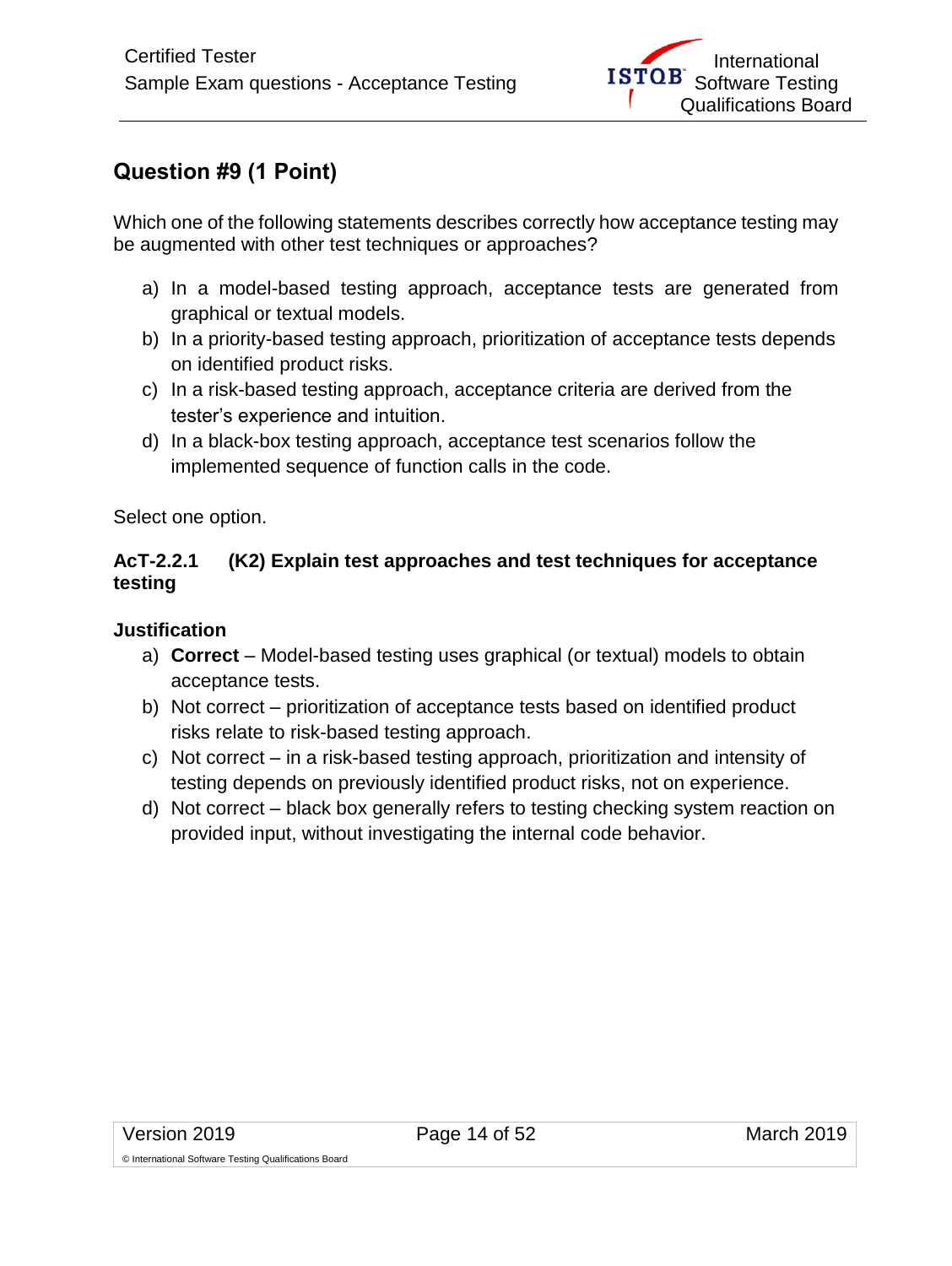# <span id="page-14-0"></span>**Question #10 (1 Point)**

Which one of the following test design techniques fits accepting testing purposes BEST?

- a) static code analysis
- b) input validation
- c) equivalence partitioning
- d) defect-based test design

Select one option.

## **AcT-2.2.1 (K2) Explain test approaches and test techniques for acceptance testing**

## **Justification**

- a) Not correct this is a technique done on the source code level, while acceptance should focus on higher business levels.
- b) Not correct this can be used as an element of other black box technique but is a not a single test technique by itself.
- c) **Correct**  as stated in [AcT Syllabus], this technique can be used as part of acceptance testing.
- d) Not correct defect based test design techniques may be used for integration, system testing but rather not for acceptance testing as it aims is not to search for defects, but check business readiness of a system.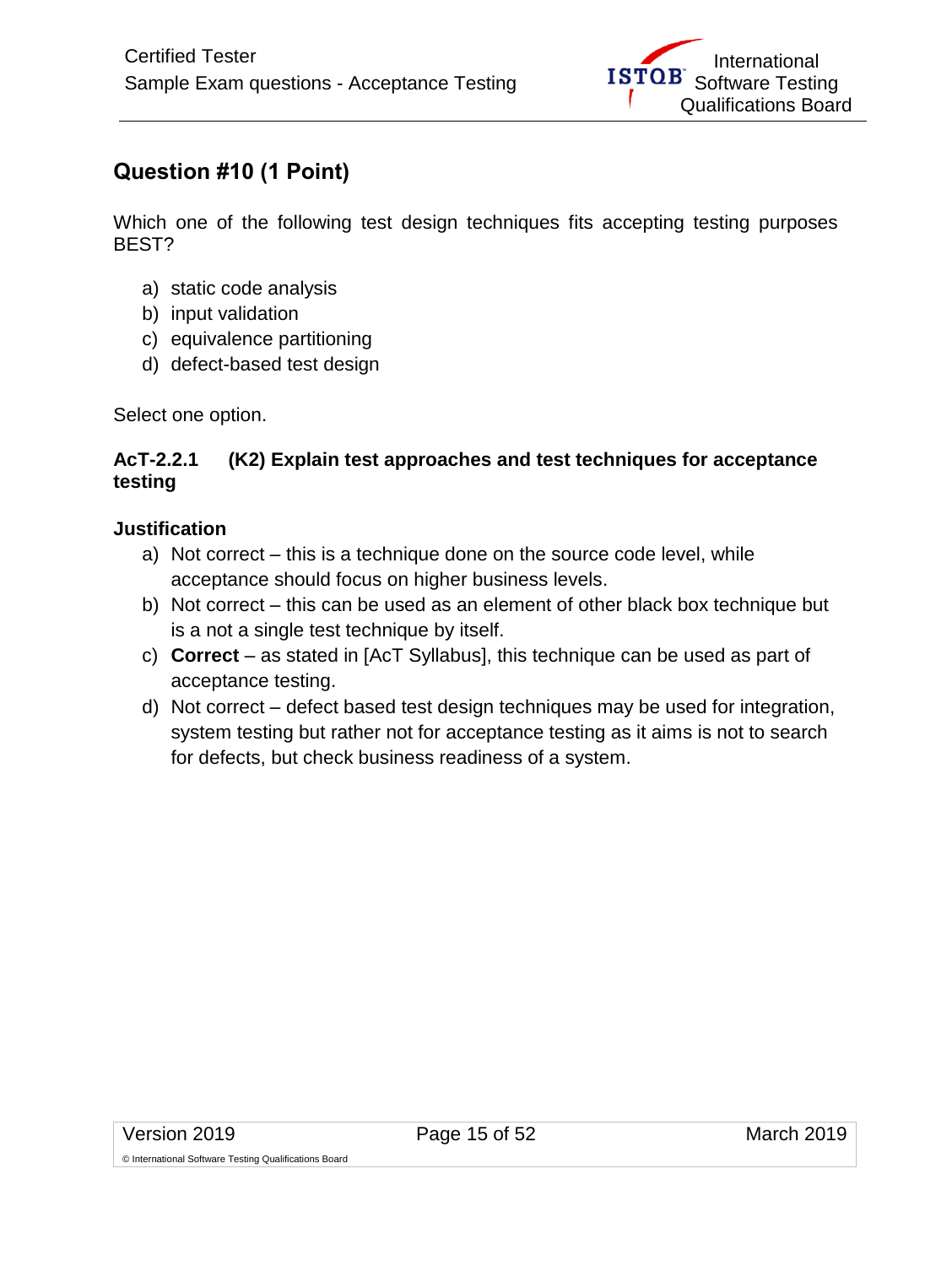# <span id="page-15-0"></span>**Question #11 (1 Point)**

Assume you are testing functionality of the interface of an elevator. One of the requirements is that the elevator can work only if the total weight of the passengers does not exceed 200 kg. The elevator can reach the following floors: Ground Floor, 1<sup>st</sup> floor and 2nd floor. You want to create an acceptance test using the Gherkin language. You can use the following phrases for this purpose:

- i) the total weight of passengers is greater than 200 kg
- ii) the elevator is on the Ground Floor
- iii) a button '1st floor' was pressed
- iv) the elevator goes to the 1st floor
- v) a passenger standing at the 2nd floor calls the elevator
- vi) a message 'too many passengers' is displayed on the screen

Which of the following statements correctly matches constructs of Given/When/Then with a relevant phrase in order to create a correct test case for the given requirement?

Select one option.

- a) GIVEN ii) WHEN i) THEN vi)
- b) GIVEN ii) WHEN iv) THEN v)
- c) GIVEN iii) WHEN ii) THEN iv)
- d) GIVEN ii) WHEN v) AND vi) THEN i)

## **AcT-2.2.2 (K3) Apply the Gherkin language for designing acceptance tests for a given user story**

## **Justification**

a) **Correct** – this test represents a situation in which the elevator cannot operate, since the total weight of the passengers exceeds the allowed limits. ii) represents a situation, i) represents an action (event), and vi) the expected result.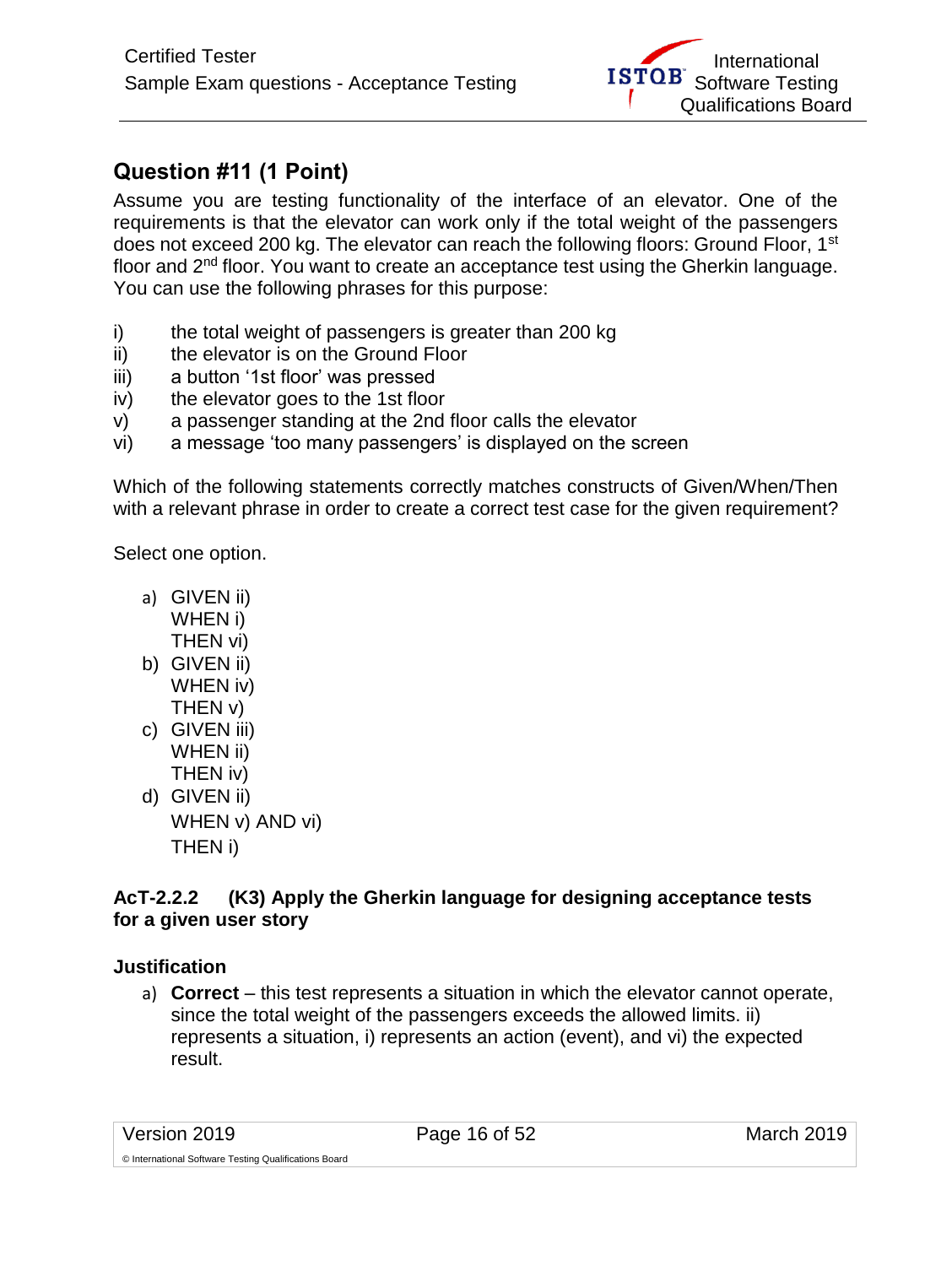- b) Not correct this test does not cover a reasonable operation/scenario it just describes that some combination of events iv) and v) may occur, but does not contain any reasonable, expected result in the THEN section
- c) Not correct this test is not complete, since it does not take into account the restriction on the total weight of the passengers, given in the requirements.
- d) Not correct this test would represent a correct reasoning (if the weight message is shown then the total weight exceeds 200 kg), but this does not test a useful scenario. In fact, i) is not the expected result, but an action on the system. We would like test the opposite: if the weight is too big, is the message shown?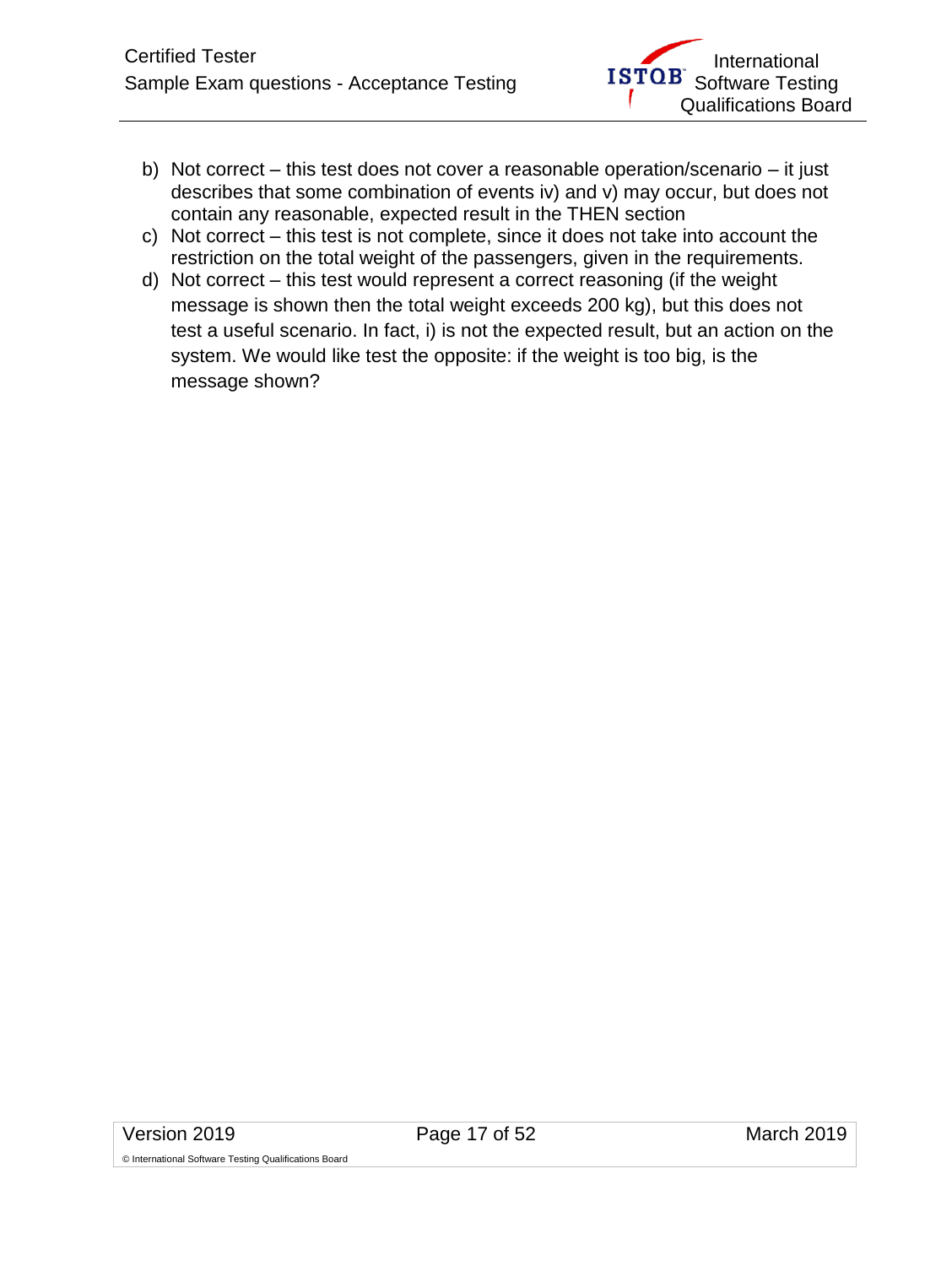# <span id="page-17-0"></span>**Question #12 (1 Point)**

Which of the following is the BEST example of a Gherkin-style test for a web-based banking application?

Select one option.

- a) GIVEN I have \$5000 on my personal account X AND I have \$200 on my personal account Y WHEN I transfer \$1000 from X to Y THEN I should have balance \$4000 on my personal account X AND I should have balance \$1200 on my personal account Y b) GIVEN I have \$5000 on my personal account X AND I have \$200 on my personal account Y
	- WHEN I click 'Make transfer' button
		- AND I enter '3000' into 'Amount' field
		- AND I enter 'X' into 'From which account' field
		- AND I enter 'Y' into 'To which account' field
		- AND I click 'Confirm transaction' button
	- THEN I should have balance \$2000 on my personal account X AND I should have balance \$3200 on my personal account Y
- c) GIVEN I have \$5000 on my personal account X and \$600 on my personal account Y
	- WHEN I transfer \$500 from Y to X
	- THEN I should have balance \$4500 on X and balance \$1100 on Y
- d) GIVEN I have \$5000 on my personal account X WHEN I have \$600 on my personal account Y THEN I have \$5600 in total on my personal accounts X and Y

## **AcT-2.2.2 (K3) Apply the Gherkin language for designing acceptance tests for a given user story**

- a) **Correct** this is a good example of a Gherkin-style test: GIVEN section describes the preconditions (a situation; a precondition), WHEN – a specified behavior (an action on the system) and THEN – the expected result (post condition, expected change)
- b) Not correct according to [AcT Syllabus], WHEN section should not refer to the user interface elements, but should only describe the action we want to invoke.
- c) Not correct this scenario contains an error in the THEN section it should state that we have \$5500 on X and \$100 on Y.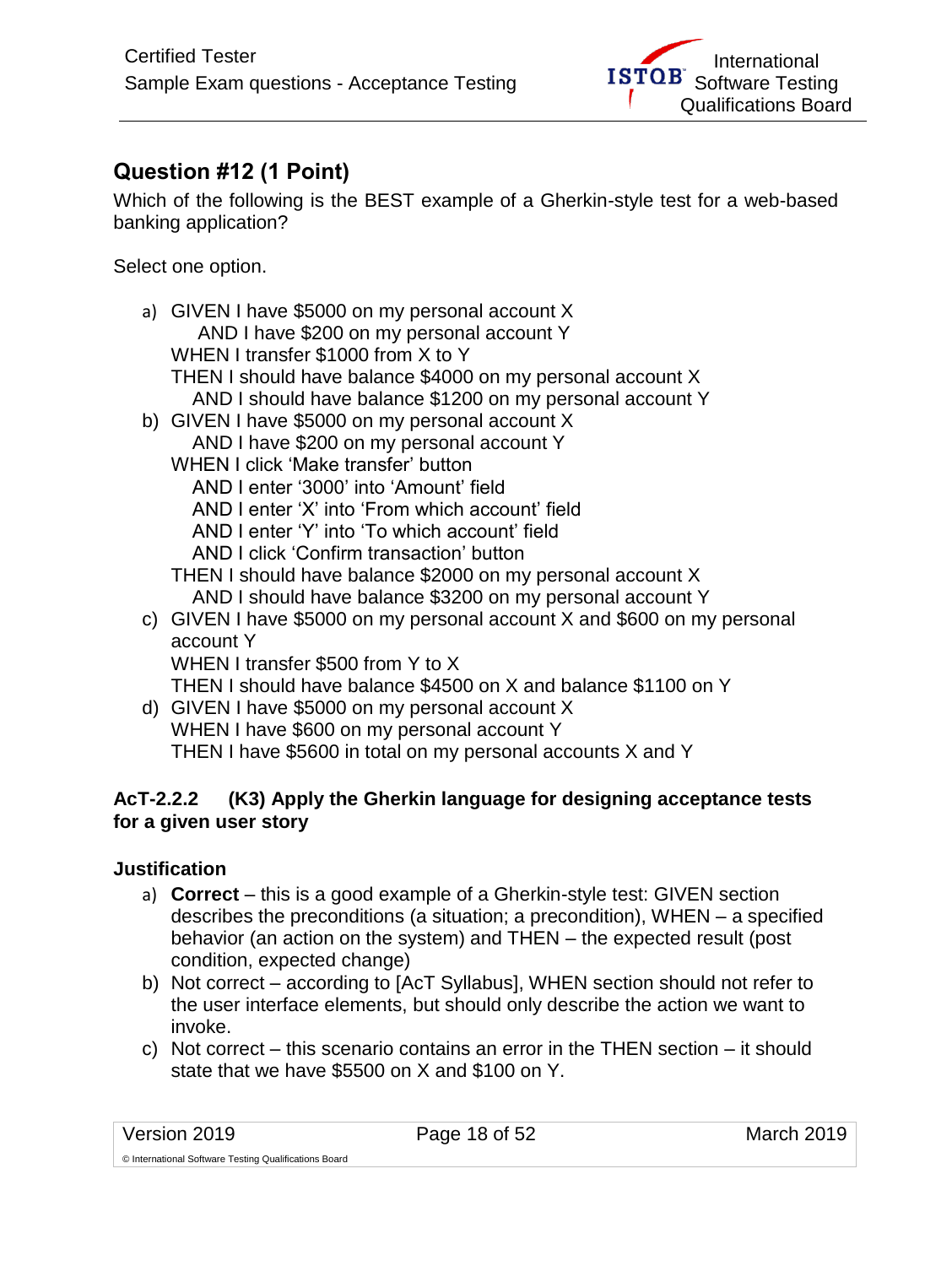d) Not correct – this scenario states an obvious state on the system resulted from simple calculation that does not need to be a part of acceptance test scenario.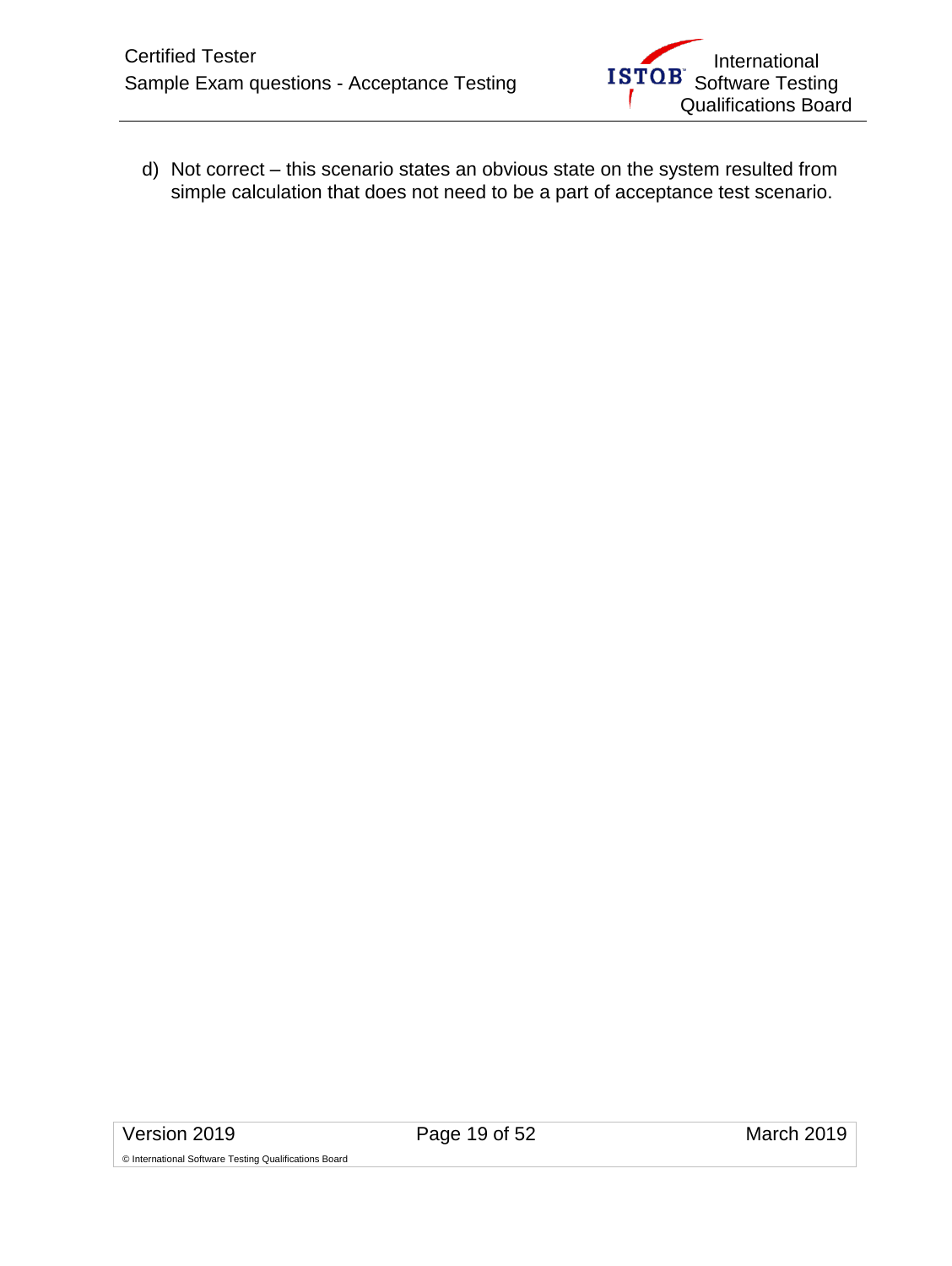# <span id="page-19-0"></span>**Question #13 (1 Point)**

In Agile an exploratory test session is conducted. Which one of the following concepts applies BEST?

- a) pair programming
- b) refactoring
- c) planning poker
- d) timeboxing

Select one option.

#### **AcT-2.3.1 (K2) Summarize how exploratory testing can be used for acceptance testing**

- a) Not correct this is not a concept related to exploratory testing (ET), this term refers to one of agile development approaches.
- b) Not correct this is not a concept related to ET, this term refers to one of agile development practices to be followed by development team.
- c) Not correct this is a planning technique, not related to ET itself.
- d) **Correct**  timeboxing is a concept supporting managing ET sessions, as timeboxed sessions help to control the time and effort dedicated to exploratory session.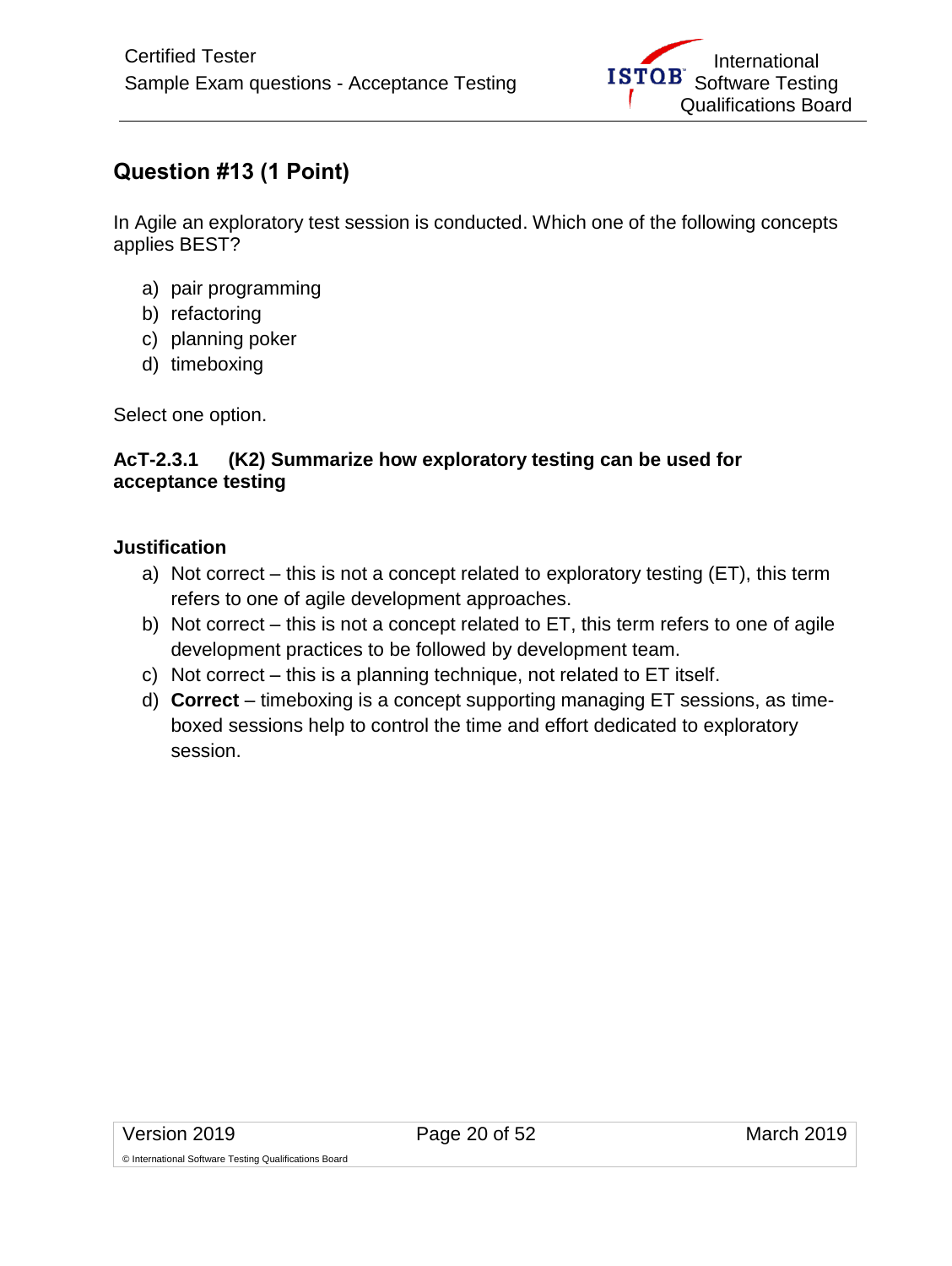# <span id="page-20-0"></span>**Question #14 (1 Point)**

Which one of the following statements describes an exploratory test charter BEST?

- a) Indicating that the tester should take the role of a novice user can be part of an exploratory test charter.
- b) The test charter is elaborated during the testing session according to test execution results.
- c) Each exploratory test charter is based on a previously defined list of activities that would be interesting to test.
- d) Acceptance testers use the exploratory test charter during the testing session to define the test oracle.

Select one option.

## **AcT-2.3.1 (K2) Summarize how exploratory testing can be used for acceptance testing**

- a) **Correct**  as stated in [AcT Syllabus], the test charter possibly contains tactics to be used during the session (such as the type of user that shall be simulated during the exploratory session).
- b) Not correct the test charter is prepared prior to the testing session and is used by the tester during the session.
- c) Not correct test charter includes information on the role the tester takes during the session, the particular objective to be achieved during the session, the setup, the activities that would be interesting to test, the test oracle and other information – in exploratory testing there is no predefined list of activities to be followed.
- d) Not correct test oracle should be defined in a test charter, before the session.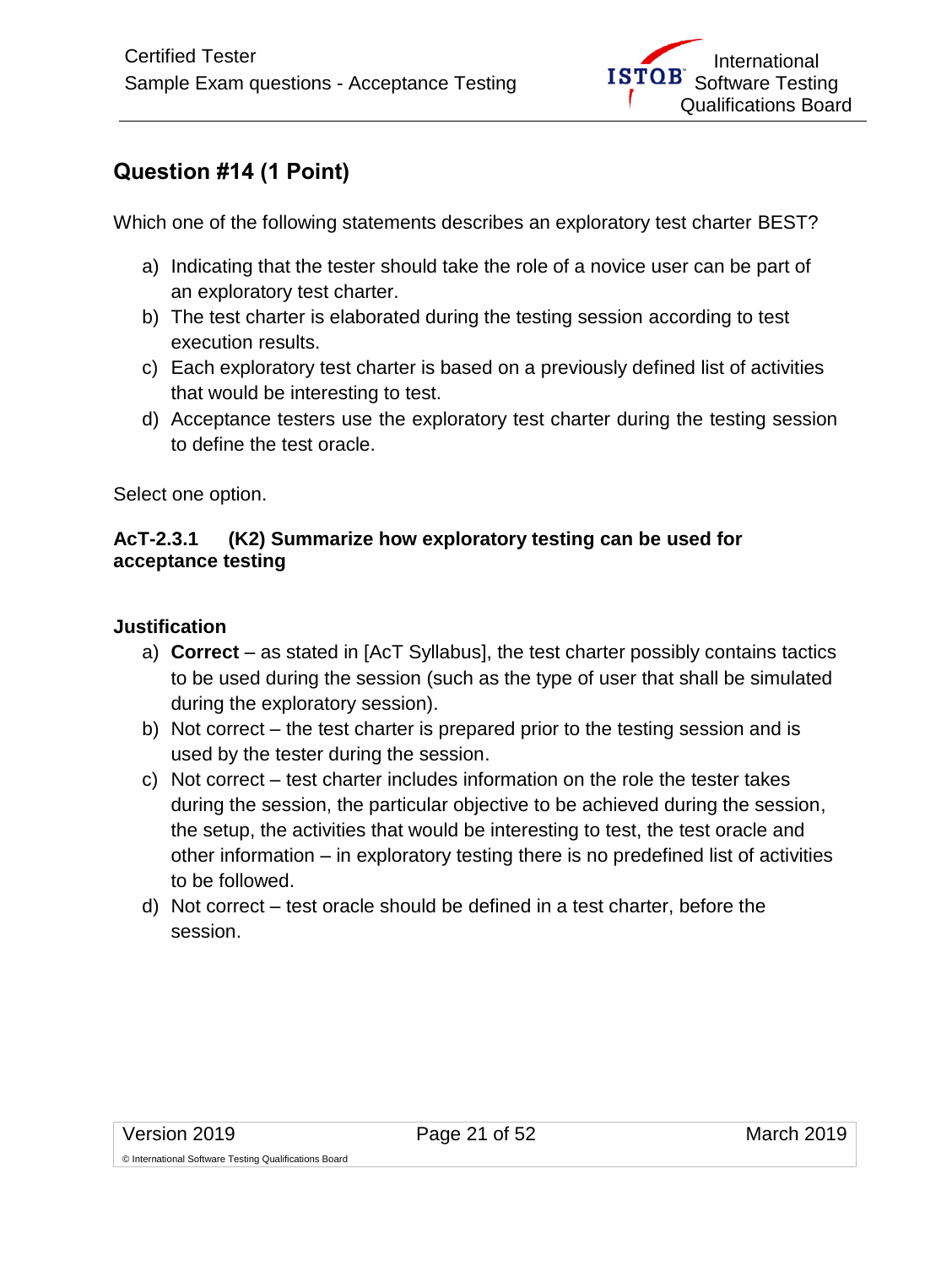# <span id="page-21-0"></span>**Question #15 (1 Point)**

How are beta testing and acceptance testing related?

- a) Beta testing is a synonym for acceptance testing used in specific application domains.
- b) Beta testing should include predefined acceptance test scenarios based on acceptance criteria.
- c) Beta testing allows the product to be tested in realistic business configurations and contexts.
- d) Beta testing is a systematic approach to acceptance testing and provides measurable coverage of the user stories.

Select one option.

## **AcT-2.3.2 (K2) Summarize the relationship between beta testing and acceptance testing**

#### **Justification**

- a) Not correct beta testing is a form of acceptance testing for commercial offthe-shelf software. It is not the same as acceptance testing.
- b) Not correct beta testing is performed by potential or existing users at their location and neither follow predefined scenarios nor use a test charter and test activities are usually not documented at all.
- c) **Correct**  during beta testing, the product is tested in various realistic configurations by actual users in their business process context.
- d) Not correct beta testing is not systematic or measurable.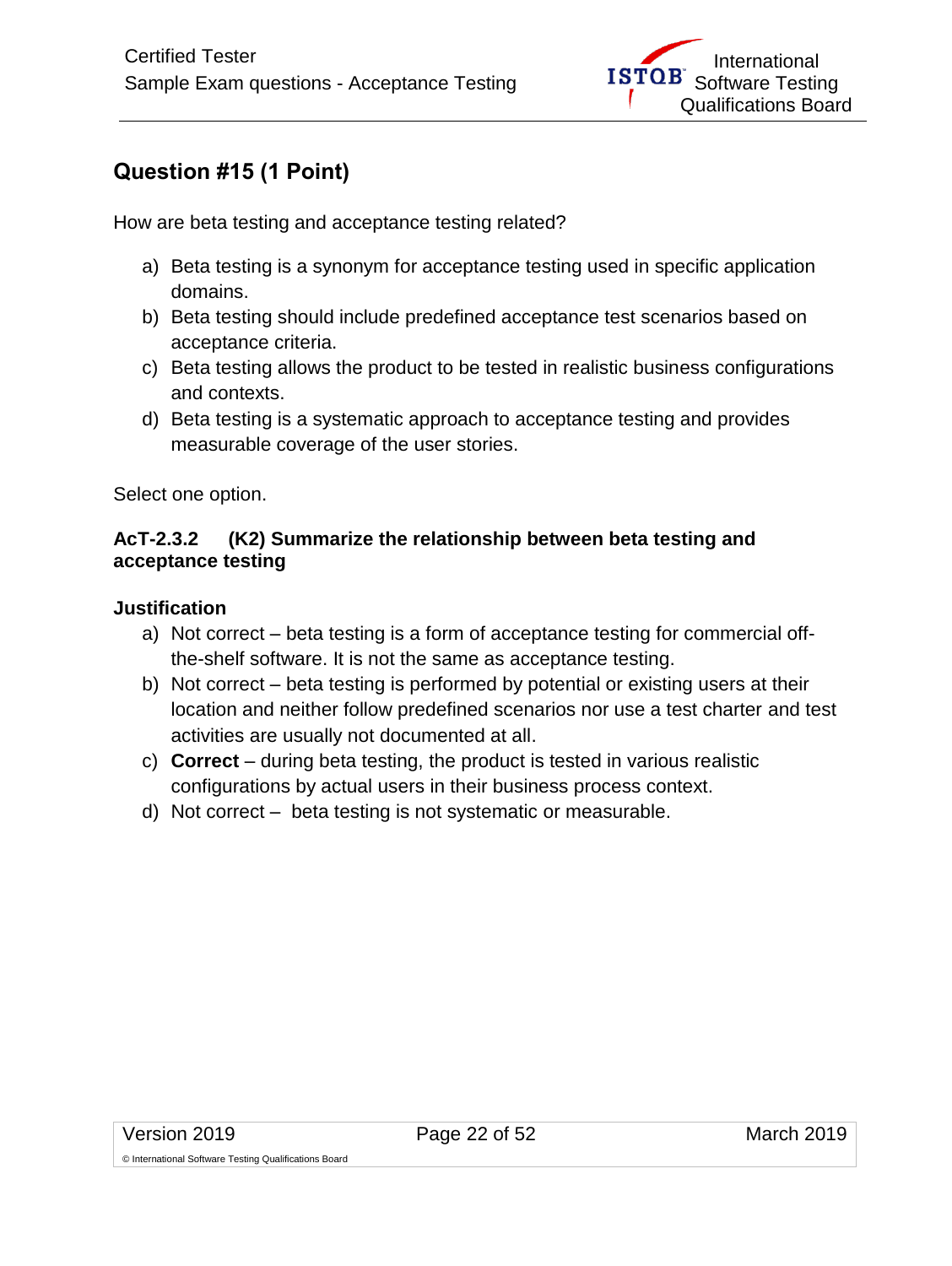# <span id="page-22-0"></span>**Question #16 (1 Point)**

Which one of the following statements defines beta testing BEST?

- a) Beta testing is performed by developers at the customer's location.
- b) Beta testing takes place early in the development process to acquire feedback from the market.
- c) During beta testing, genuine users define the acceptance criteria for various realistic configurations.
- d) Beta testers discover defects in the product that escaped during the development process.

Select one option.

## **AcT-2.3.2 (K2) Summarize the relationship between beta testing and acceptance testing**

- a) Not correct it is performed by potential or existing users at their location.
- b) Not correct it is performed after the product is completed to allow users evaluation of the product in real environment and provide feedback to development organization.
- c) Not correct in beta tests, user test the product in various realistic configurations and they neither follow predefined scenarios nor use a test charter.
- d) **Correct**  beta testers may discover defects in the product that escaped during the development process.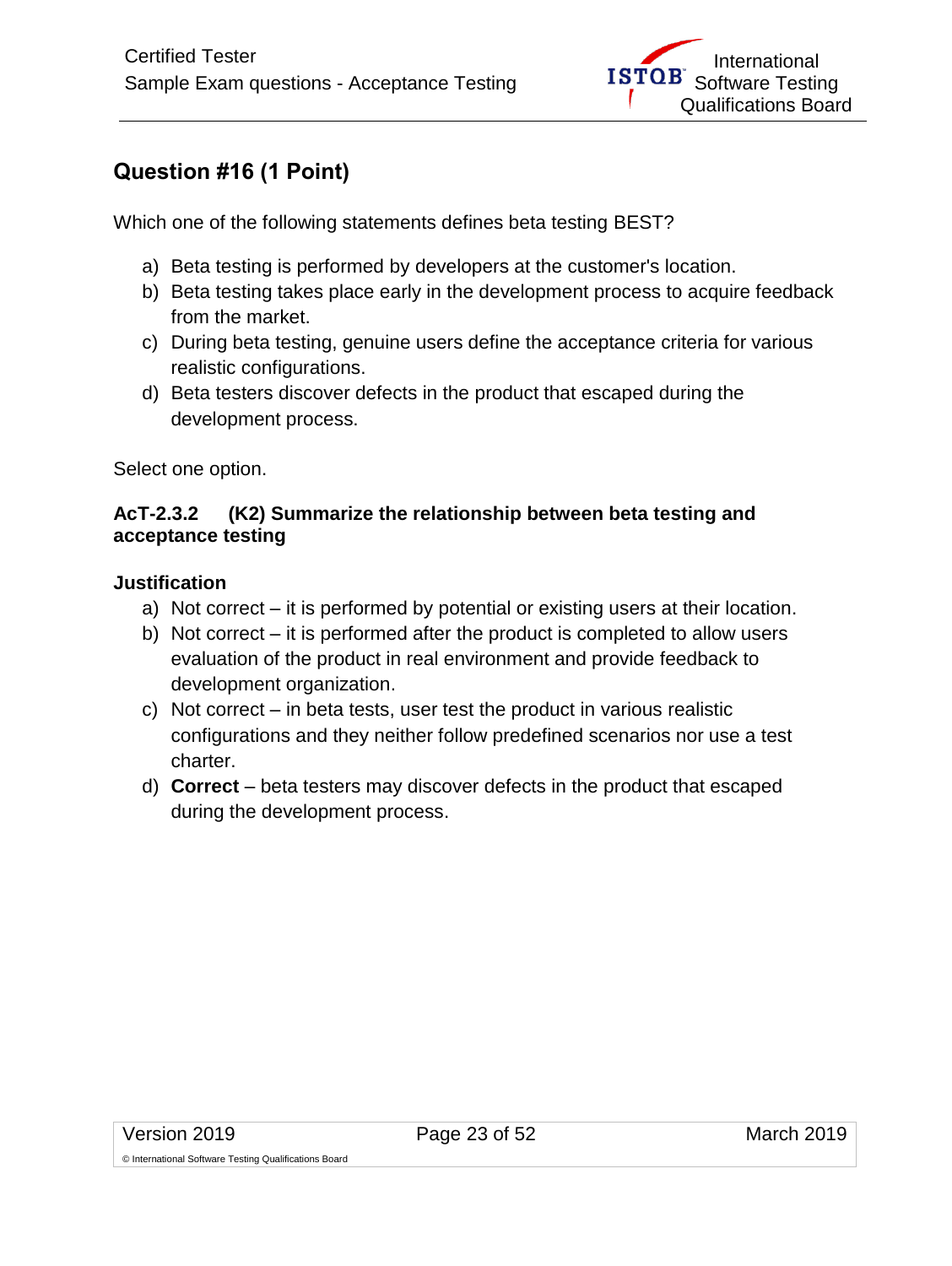# <span id="page-23-0"></span>**Question #17 (1 Point)**

Suppose you are testing a new professional exam support system. As input the system takes two grades from two exams. For each exam the possible grade is 0 or 1 point. As output the system returns a single string – the decision about the entitlements: if the total score is 2, the candidate receives full entitlements. If the total score is 1, she receives partial entitlements. If the total score is 0, the candidate fails and receives no entitlements.

Which of the following is the correct Decision Model and Notation (DMN) model for this situation?

Select one option.

| a |                     |         |           |              |
|---|---------------------|---------|-----------|--------------|
|   | <b>Entitlements</b> |         |           |              |
|   | table               |         |           |              |
|   |                     |         | Inputs    | Outputs      |
|   | u                   | Exam #1 | Exam $#2$ | Entitlements |
|   |                     |         |           | no           |
|   | 2                   |         |           | partial      |
|   | 3                   |         |           | partial      |
|   |                     |         |           |              |

b)

| <b>Entitlements</b><br>table |                     |
|------------------------------|---------------------|
| exam result                  | <b>Entitlements</b> |
|                              | no                  |
|                              | partial             |
|                              | full                |

c)

|                | <b>Entitlements</b> |           |                |              |              |
|----------------|---------------------|-----------|----------------|--------------|--------------|
| table          |                     |           |                |              |              |
|                | Inputs              |           | <b>Outputs</b> |              |              |
|                | Exam #1             | Exam $#2$ | No             | Partial      | Full         |
| u              |                     |           | entitlements   | entitlements | entitlements |
|                |                     |           | <b>YES</b>     | <b>NO</b>    | ΝO           |
| $\overline{2}$ |                     |           | <b>NO</b>      | <b>YES</b>   | <b>NO</b>    |
| 3              |                     |           | <b>NO</b>      | <b>YES</b>   | <b>NO</b>    |
|                |                     |           | NΩ             | NΟ           | <b>YES</b>   |

d)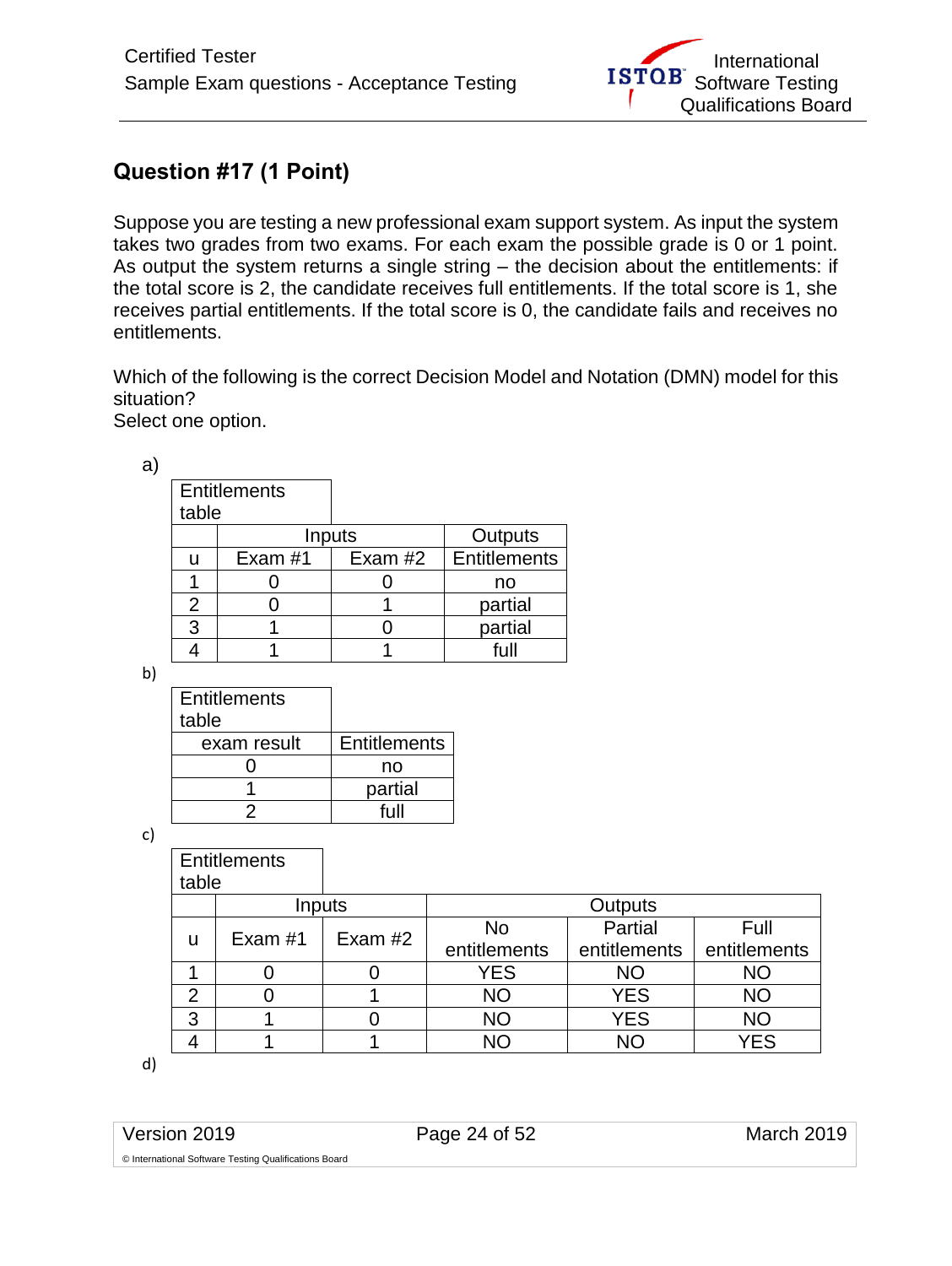| table | <b>Entitlements</b> |           |         |                                 |
|-------|---------------------|-----------|---------|---------------------------------|
| rule  | Exam #1             | Exam $#2$ | Result  | Output                          |
|       | e1                  | e2        | $e1+e2$ | 0:no<br>1: partial<br>$2:$ full |

#### **AcT-3.1.1 (K3) Construct a simple business process/rule model using BPMN and/or DMN notations**

#### **Justification**

- a) **Correct –** this is correct DMN decision table with 2 inputs and one output.
- b) Not correct the table show no inputs this is not DMN table.
- c) Not correct the format of output presentation is not correct.
- d) Not correct this is not a DMN decision table (because of the 'Result' column and incorrect format of the 'Output' column).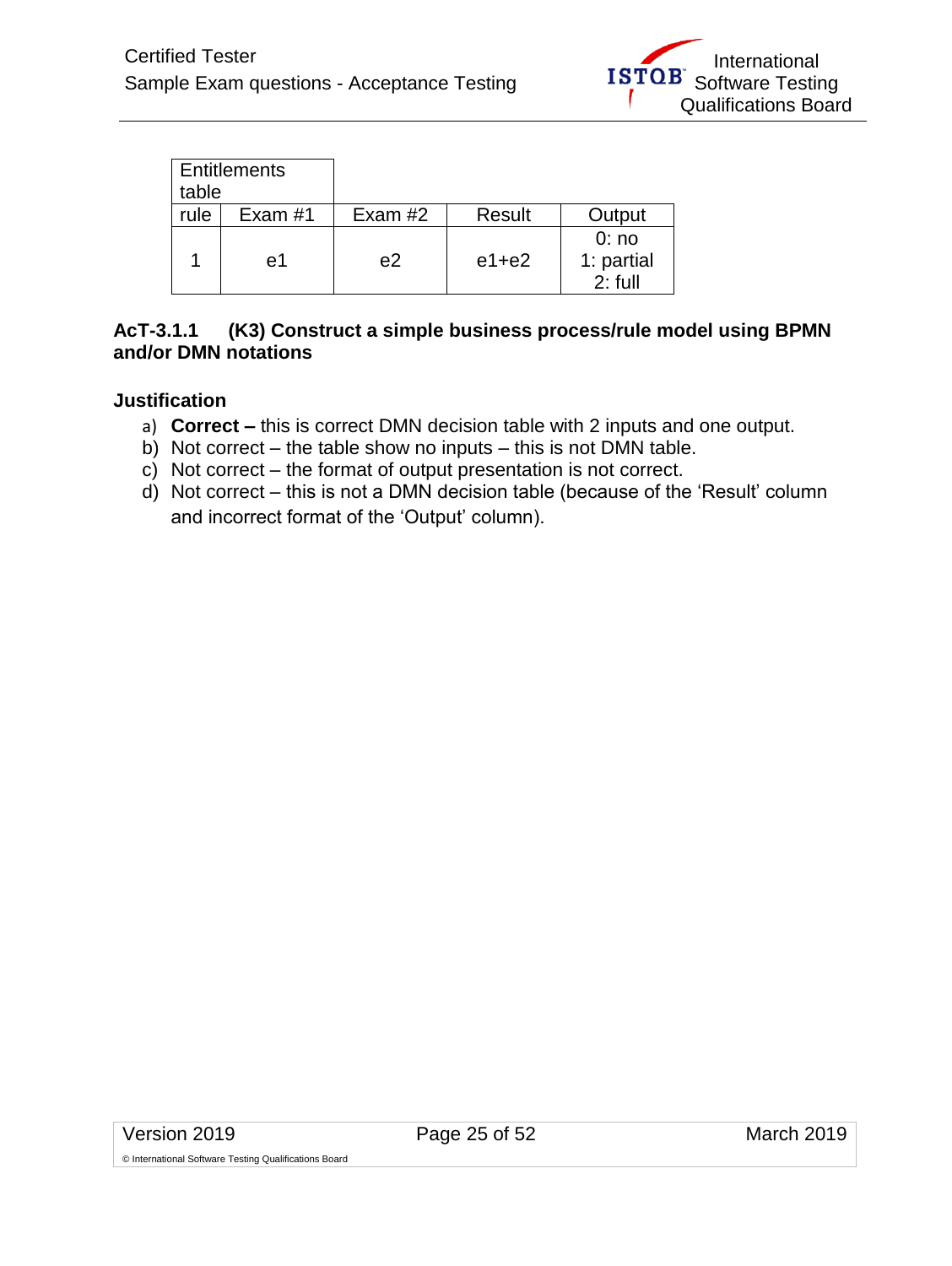# <span id="page-25-0"></span>**Question #18 (1 Point)**

Assume you would like to create a model describing a loan request process in a bank.

The loan request process starts when the customer submits a loan application. The bank then reviews the application. Regardless of whether the loan request is approved or not, a letter is sent to inform the customer of the decision. If the request is approved, the loan contract is created.

You have drawn the following business process model using BPMN 2.0.



Which one of the following sentences is true with respect to this process model?

- a) Verifying employment is not done when the loan status is rejected.
- b) Creating the loan contract is defined as a sub-process.
- c) Performing title search and requesting credit report are sequential tasks.
- d) A review credit report is optional when reviewing the loan application.

#### **AcT-3.1.1 (K3) Construct a simple business process/rule model using BPMN and/or DMN notations**

- a) Not correct "Verify Employment" is systematically done after the "Record Loan Application" task and prior to "Review Loan Application" in which the decision regarding the loan application is taken.
- b) **Correct** "Create the Loan Contract" is defined as a sub-process
- c) Not correct a parallel gateway splits the flow between "Perform Title Search" and "Request Credit Report" tasks.
- d) Not correct the task "Review Credit Report" has to be done before "Review Loan Application" in the process flow.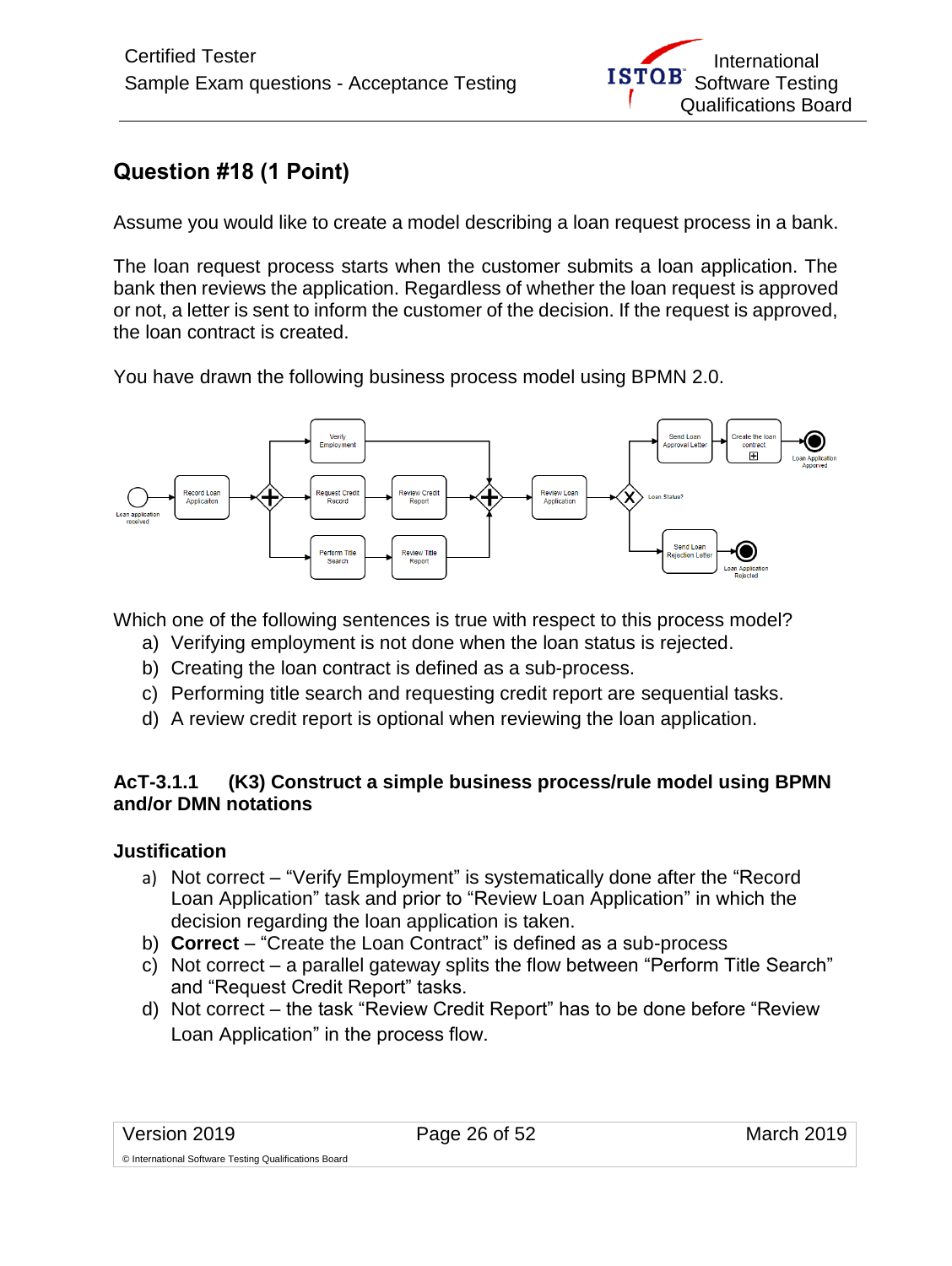# <span id="page-26-0"></span>**Question #19 (1 Point)**

As an acceptance tester you want to test the \$100 withdrawal process described by the following Business Process Model and Notation (BPMN) model.



You would like to achieve the following coverage criterion "execute all possible process tasks". Consider the following test cases:

Test 1: balance =  $$100$ , receipt = YES Test 2: balance =  $$120$ , receipt = NO Test 3: balance  $= $85$ Test 4: balance =  $$20$ , receipt = YES

Which of the following is the minimal set of test cases allowing to achieve required coverage? Select one option.

a) Test 1, Test 3 b) Test 1, Test 2, Test 3 c) Test 2, Test 4 d) Test 1, Test 2, Test 4

**AcT-3.2.1 (K3) Derive a set of acceptance tests covering a given coverage criterion from a given, simple business process/rule model\* (in BPMN or DMN)**

## **Justification**

a) **Correct** –Test 1 covers all the tasks except 'Remove card (withdrawal rejected)', which in turn is covered by Test 3. Hence, these two tests achieve

| Version 2019                                          | Page 27 of 52 | March 2019 |
|-------------------------------------------------------|---------------|------------|
| © International Software Testing Qualifications Board |               |            |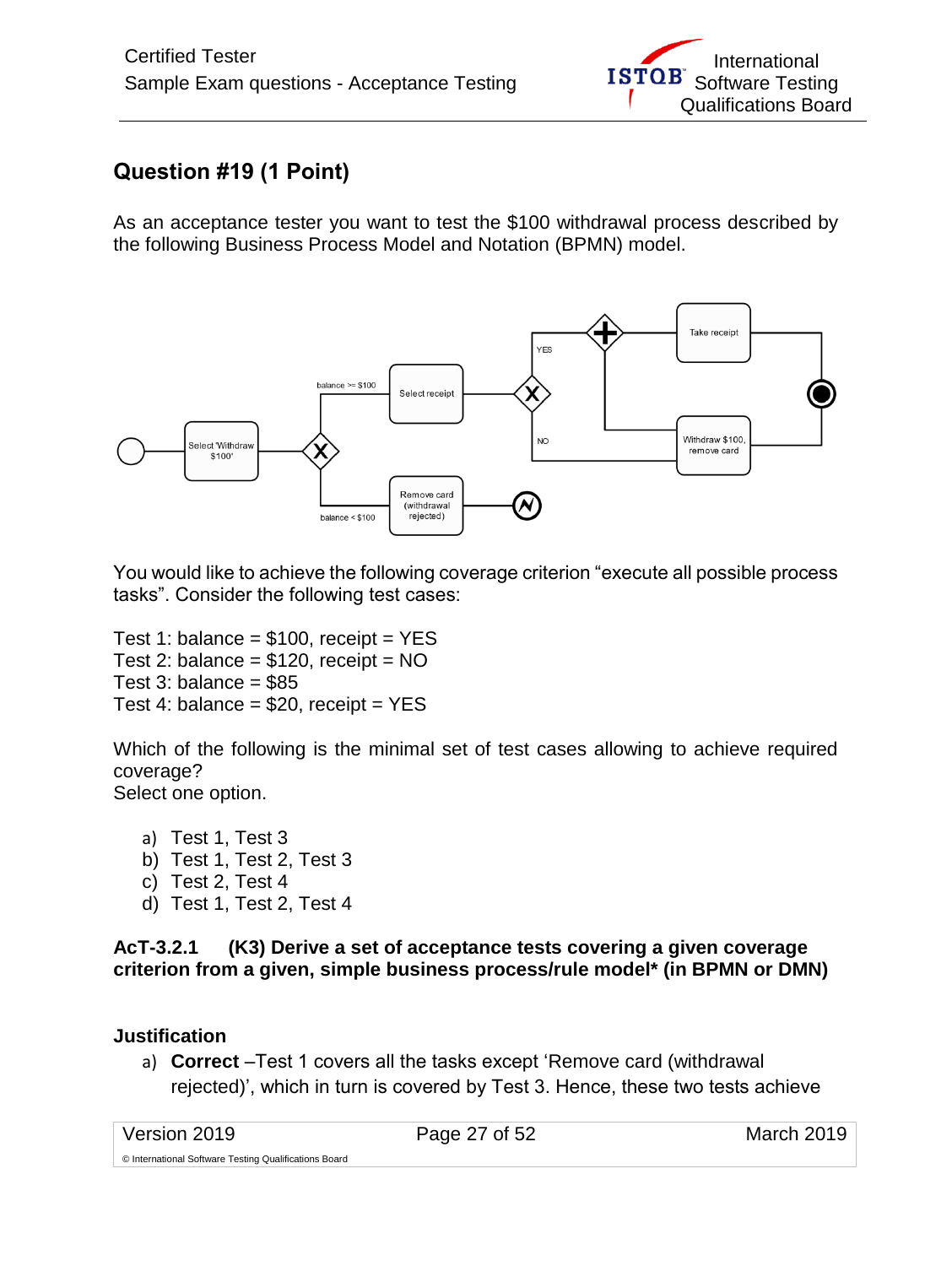the desired coverage. Notice that in Test 1 both the tasks 'Take receipt' and 'Withdraw \$100, remove card' are covered, as they are executed in parallel.

- b) Not correct This set of test cases achieves the required coverage, but it is not the minimal set of test cases (which is answer a with only two test cases).
- c) Not correct Test 3 covers only two out of five tasks.
- d) Not correct Test 4 is incorrectly constructed, as having balance \$20 does not allow us to select the receipt printing.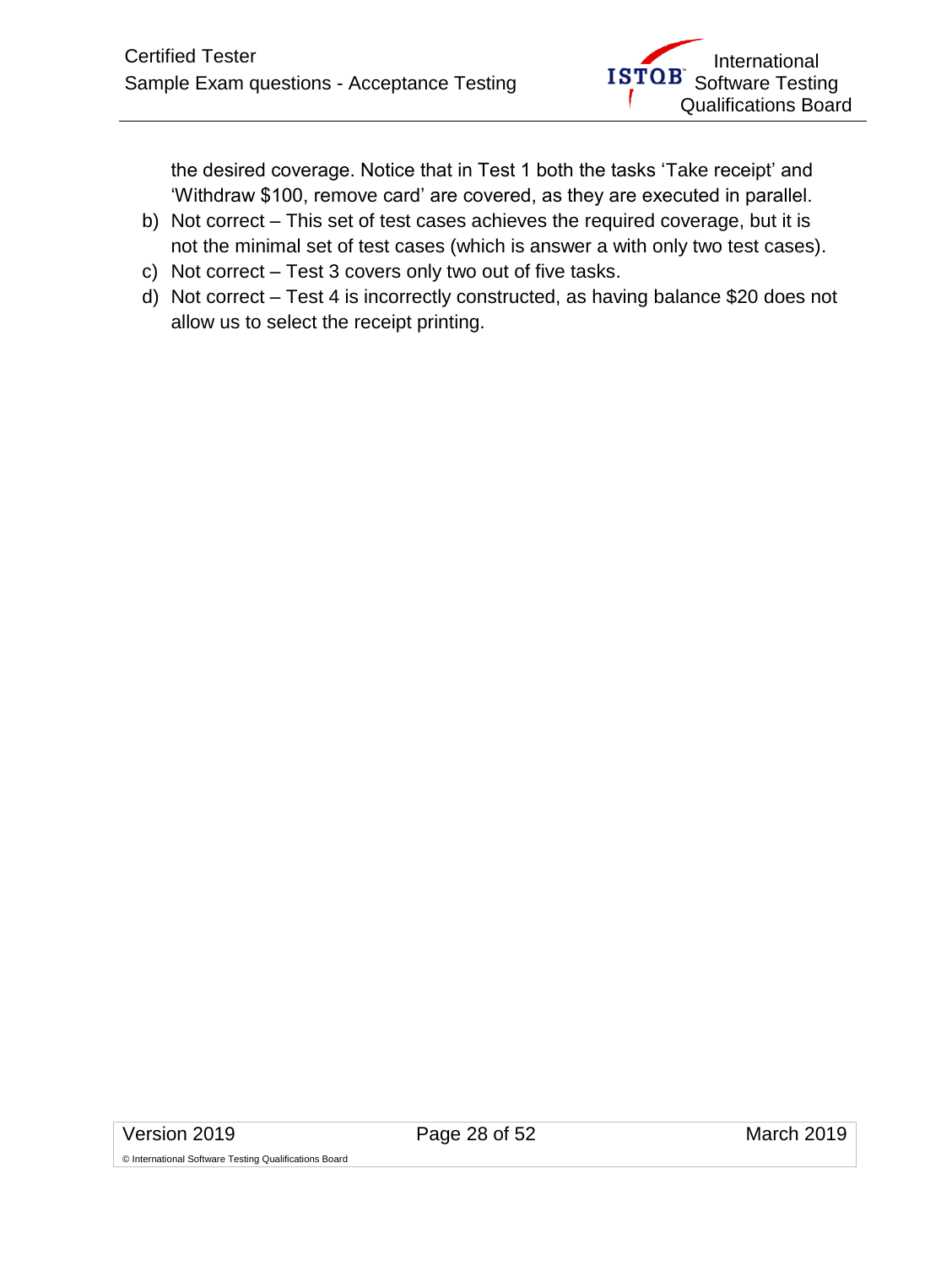# <span id="page-28-0"></span>**Question #20 (1 Point)**

As an acceptance tester you want to test the \$100 withdrawal process described by the following BPMN model.



You would like to achieve decision coverage. Consider the following test cases:

Test 1: balance =  $$100$ , receipt = YES Test 2: balance  $= $99$ Test 3: balance =  $$120$ , receipt = NO Test 4: balance =  $$2500$ , receipt = YES

Which of the following is the minimal set of test cases allowing to achieve full decision coverage?

Select one option.

- a) Test 1, Test 2, Test 4
- b) Test 1, Test 2
- c) Test 2, Test 3
- d) Test 1, Test 2, Test 3

#### **AcT-3.2-1 - (K3) From a given and simple business process/rule model (in BPMN and or DMN), derive a set of test scenarios covering a given coverage criterion**

#### **Justification**

There are two decisions (denoted by the rhombuses with the X sign). The first one has two outcomes: balance >= \$100 and balance < \$100. The second one has also two outcomes: YES and NO. To achieve full decision coverage we need to cover all these

| Version 2019                                          | Page 29 of 52 | March 2019 |
|-------------------------------------------------------|---------------|------------|
| © International Software Testing Qualifications Board |               |            |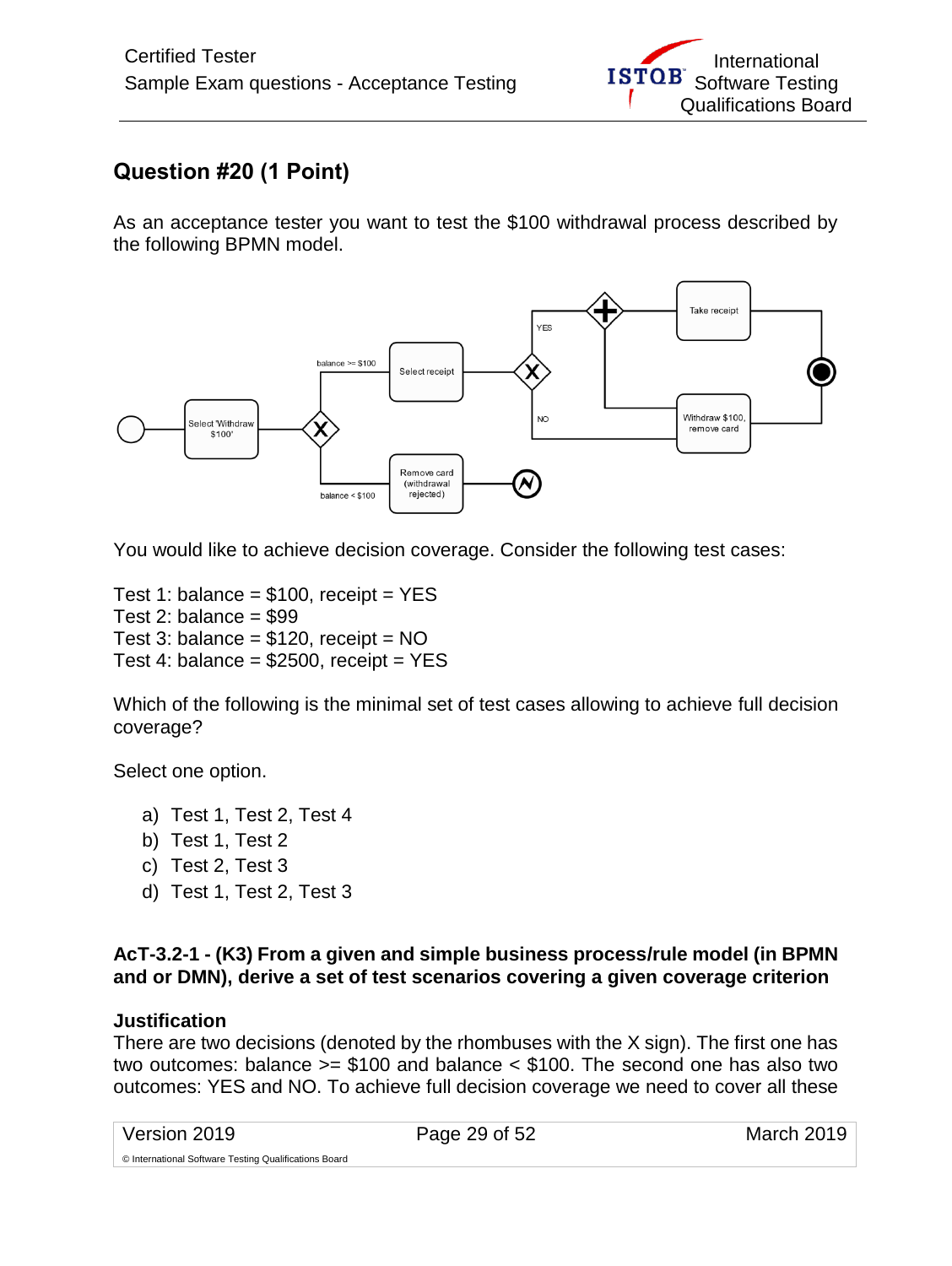outcomes. Notice that the rhombus with the plus sign denotes a parallel sequence, so it is not a decision.

Test 1 and Test 4 cover balance >= \$100 and YES Test 2 covers balance < \$100 Test 3 covers balance >= \$100 and NO

Hence, we need three test cases (1, 2, 3 or 2, 3, 4) to achieve the decision coverage. Therefore:

- a) Not correct see justification above
- b) Not correct see justification above
- c) Not correct see justification above
- d) **Correct**  see justification above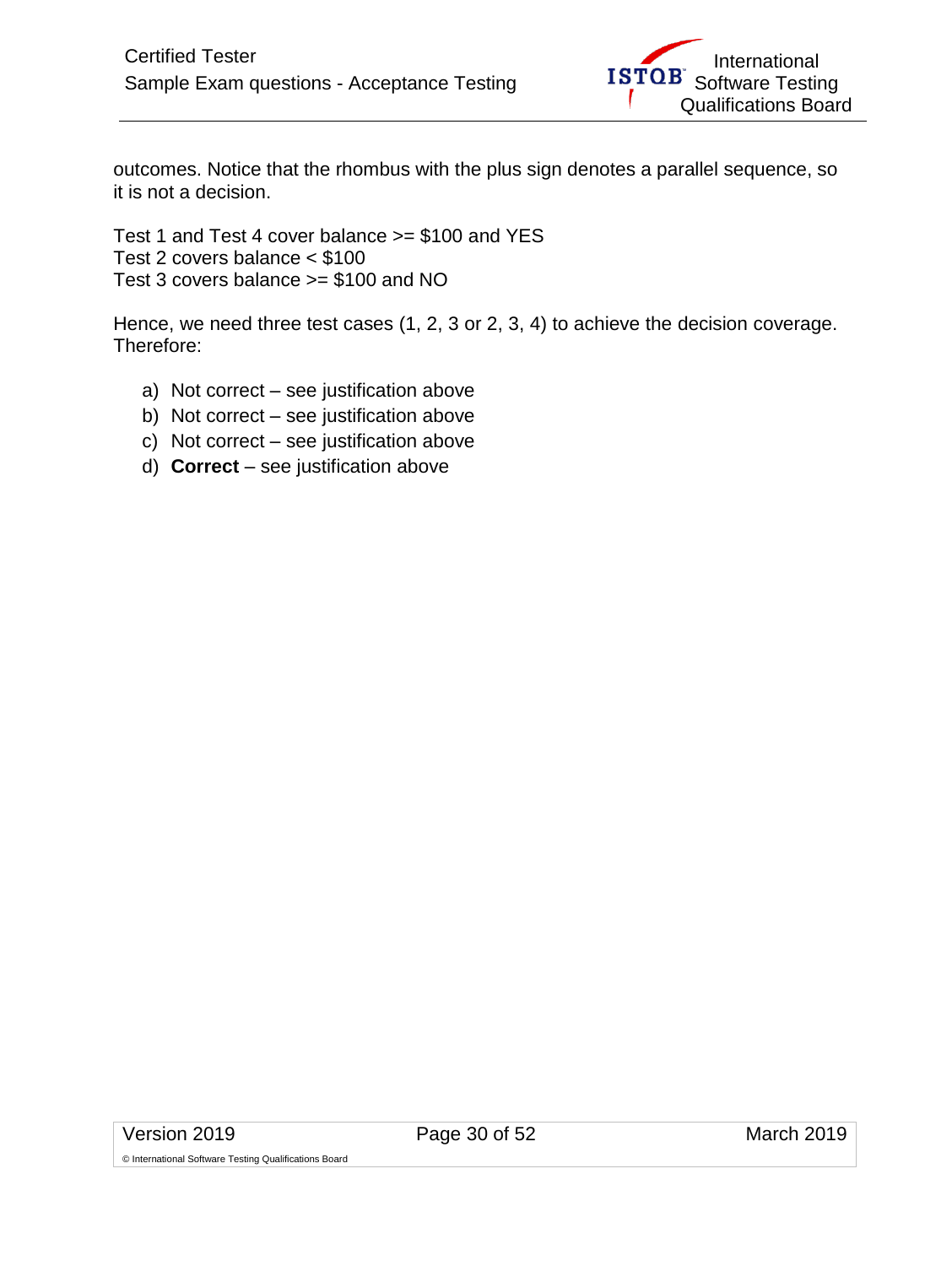# <span id="page-30-0"></span>**Question #21 (1 Point)**

Which one of the following statements regarding the graphical representation of business processes is true?

- a) Using decision tables in BPMN allows defining test conditions corresponding to the business rules under test.
- b) Graphical representations of business processes must describe the complete workflow in detail, including alternative and error scenarios.
- c) For acceptance testing, graphical business process models should focus on the user workflows to be tested.
- d) Business processes should be described graphically using the DMN standard and completed with decision tables.

Select one option.

#### **AcT-3.3.1 (K2) Summarize the good practices of business process and business rule modeling for acceptance testing**

- a) Not correct this is supported by decision tables, BPMN support business process modeling in the form of diagrams.
- b) Not correct graphical representations of business processes should focus on what is to be tested. Depending on the purpose, graphical representations of business processes may cover only partially the behavior of related software systems.
- c) **Correct**  especially in user acceptance testing, the "main objective is building confidence that the users can use the system to meet their needs, fulfill requirements, and perform business processes" [ISTQB CTFL syllabus]. Therefore, graphical business process models should focus on user workflows.
- d) Not correct DMN is not for graphic business process modeling, it is a notation for decision modeling.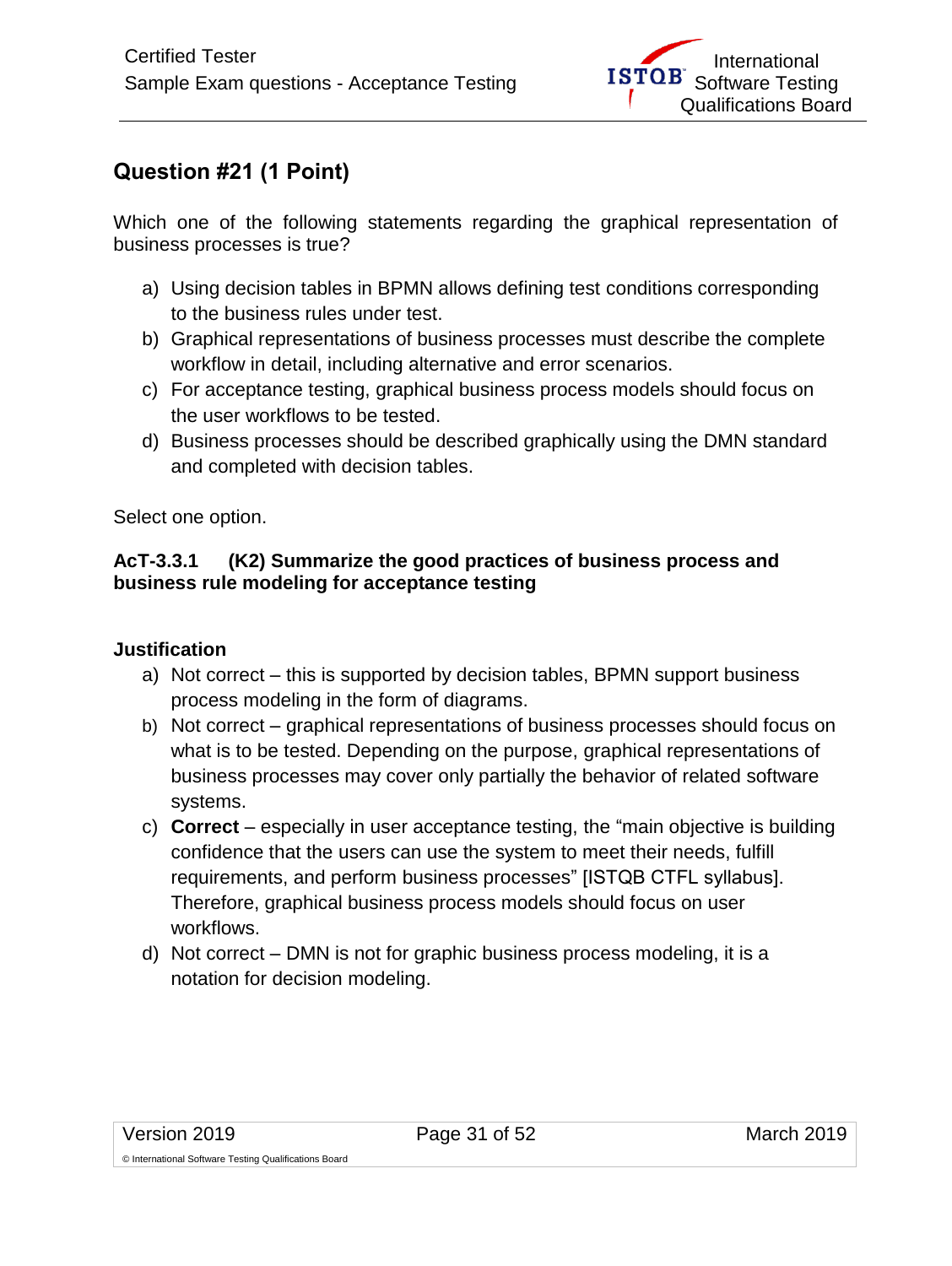# <span id="page-31-0"></span>**Question #22 (1 Point)**

What is considered as good practice regarding business process modeling?

- a) Keeping all model element in one diagram considerably improves the readability of BMPN models.
- b) BPMN diagrams and DMN tables should include information such as traceability to user stories.
- c) Links to requirements or risks should be well separated from the workflow description.
- d) Business analysts should finalize their process models before showing them to acceptance testers.

Select one option.

## **AcT-3.3.1 (K2) Summarize the good practices of business process and business rule modeling for acceptance testing**

- a) Not correct diagrams should be as simple as possible and be structured in sub-processes
- b) **Correct** –additional information such as links to user stories, requirements, risks, priorities and any other information useful for acceptance testing should be added to the diagrams using annotations
- c) Not correct links to user stories, requirements, risks, priorities and any other information useful for acceptance testing should be added to the diagrams using annotations.
- d) Not correct it should be a collaborative work between business analysts and testers, and produced artifacts shared between both groups.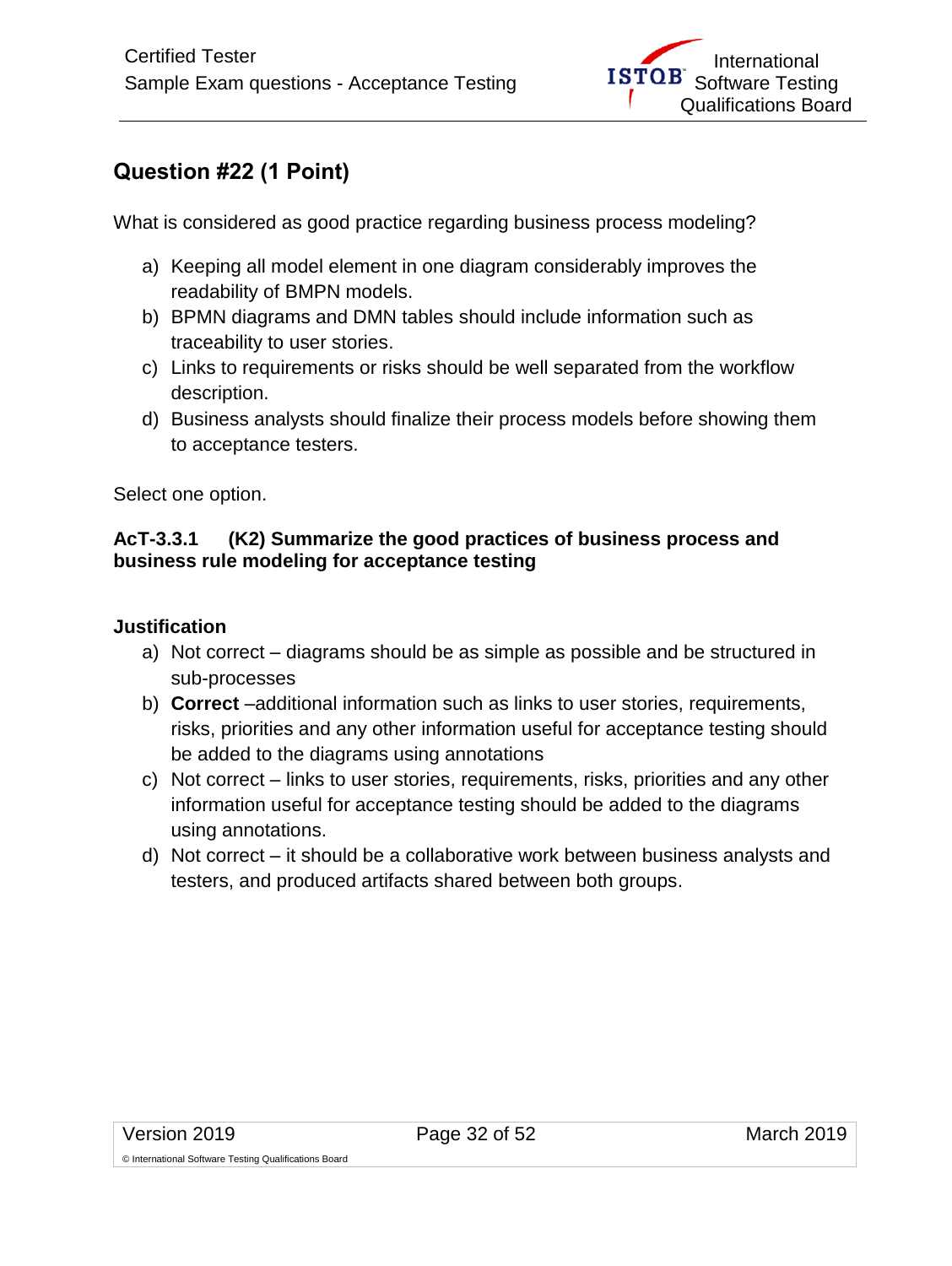## <span id="page-32-0"></span>**Question #23 (1 Point)**

Your company wants to establish a new human resources management application. As tester, you propose to use an ATDD approach and to use business process models for test case design.

Which of the following statements is the LEAST meaningful argument for this approach?

- a) The process models will help testers to understand the use cases to be tested.
- b) Testers will be able to show test coverage directly within the graphical representation of business processes.
- c) Business process models will make it easier to detect defects in the application code.
- d) As business process models will be updated to maintain the tests, they will be a living documentation of the product.

Select one option.

#### **AcT-3.3.2 (K2) Explain how business process and business rule modeling can be used for ATDD**

- a) Not correct business analysts and testers collaborate to model workflows when using process modeling for ATDD. This helps the testers to understand the use cases to be tested.
- b) Not correct as testers derive tests from these business process models, they can show test coverage directly within the graphical representation
- c) **Correct** the graphical representation of business process model does not specifically allow to locate defects in the code.
- d) Not correct –business process models created and maintained for ATDD can be viewed as living documentation used by business analysts to present the actual behavior of the test object.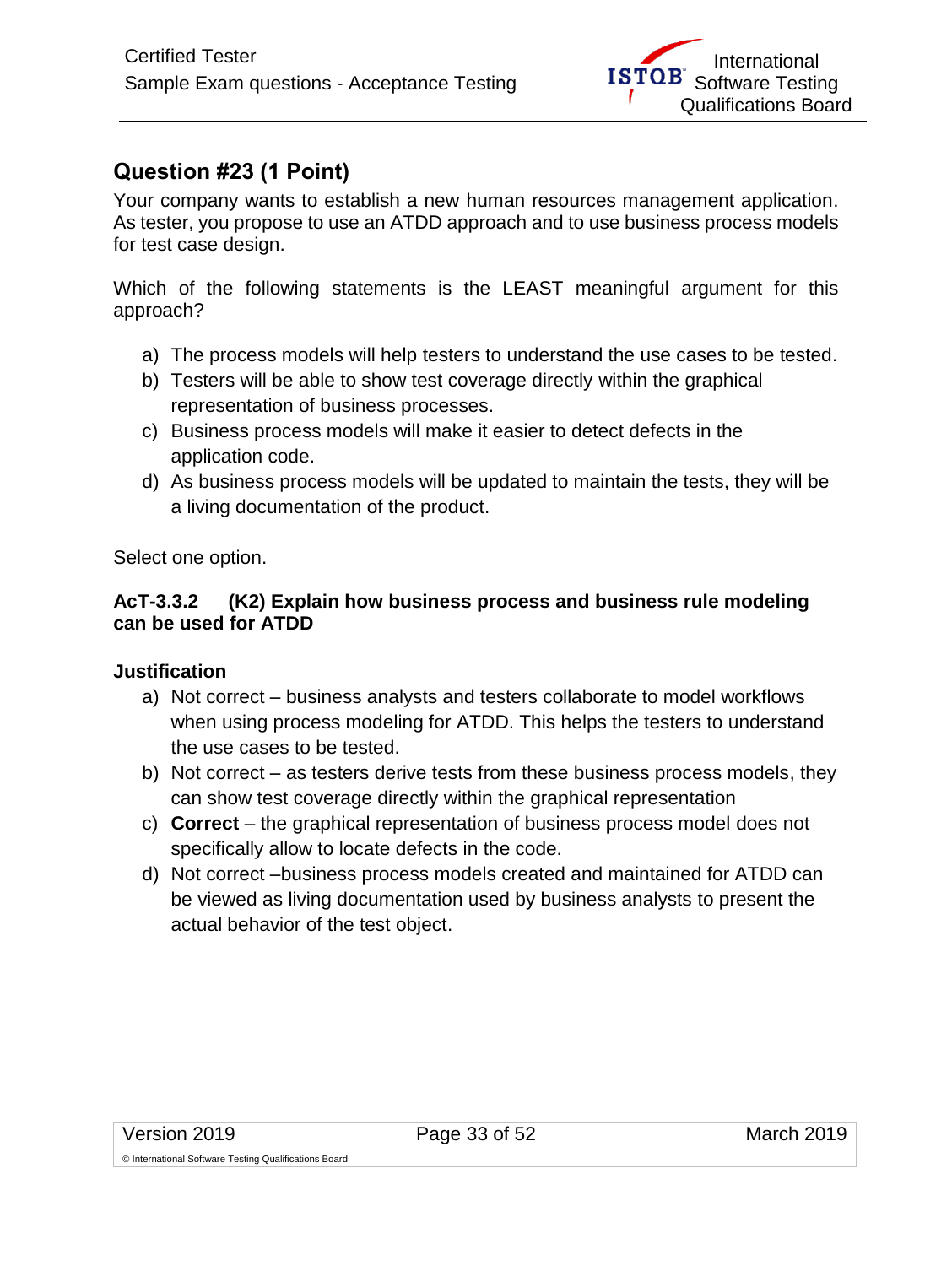# <span id="page-33-0"></span>**Question #24 (1 Point)**

Which of the following sentences explains BEST how business process and business rule modeling can be used for ATDD?

- a) In an ATDD approach, business process/rule models must be created before the project starts.
- b) In an ATDD approach, business process models replace acceptance criteria.
- c) In an ATDD approach, testers use business process and business rule models to generate acceptance tests.
- d) In an ATDD approach, process models are created for initial test design but are not maintained afterwards.

Select one option.

#### **AcT-3.3.2 (K2) Explain how business process and business rule modeling can be used for ATDD**

- a) Not correct in visual ATDD, business analysts and testers collaborate to model workflows and business rules using graphical notations.
- b) Not correct business process/rule models are reviewed with relevant stakeholders and contribute to the validation of the requirements and acceptance criteria, and not to replace them.
- c) **Correct** testers derive tests from these business process/rule models to ensure and demonstrate the required coverage through the different paths and business rules.
- d) Not correct Acceptance tests are derived from process models, which are updated to maintain test cases when there is a change in requirements or user stories.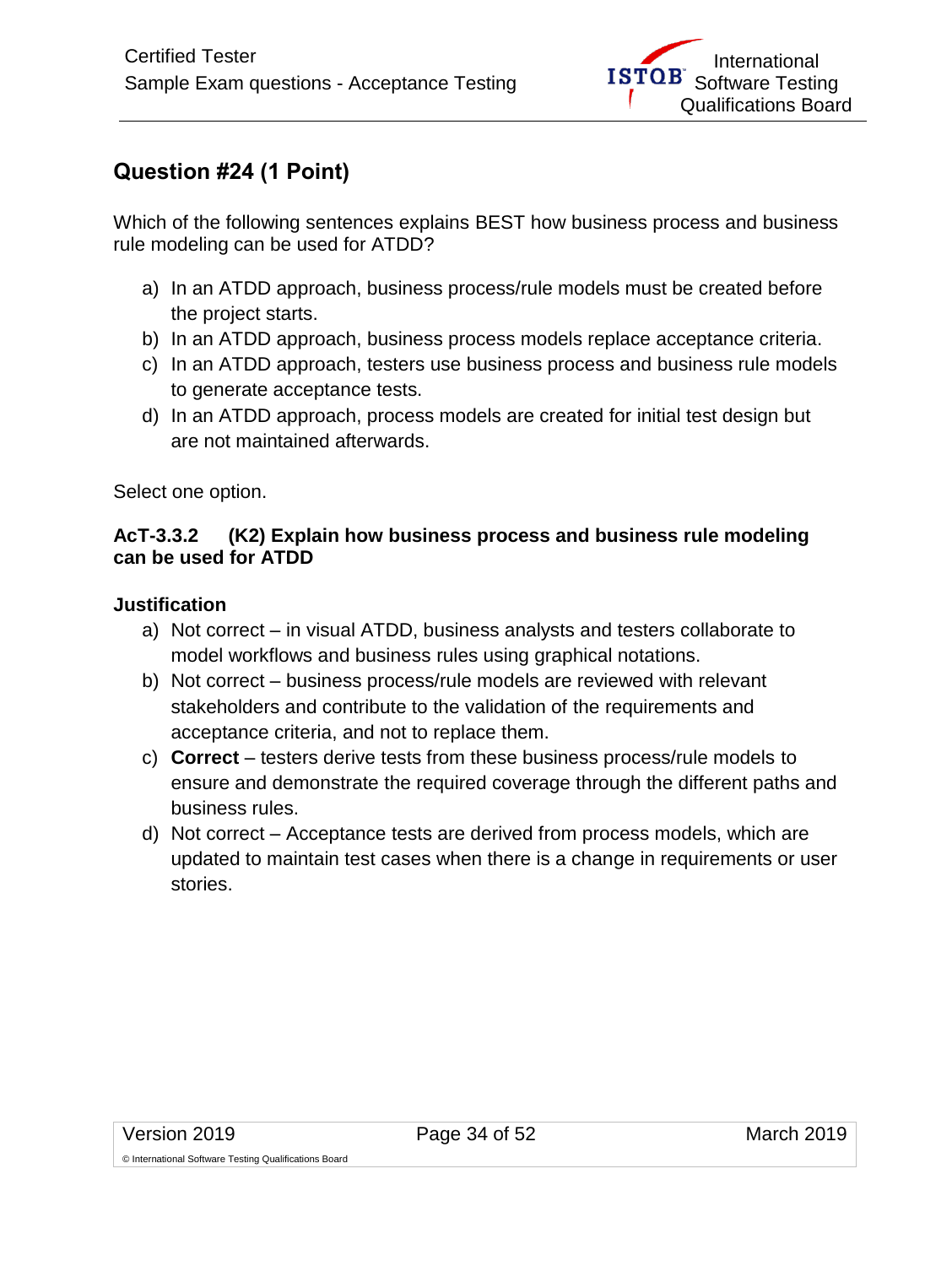# <span id="page-34-0"></span>**Question #25 (1 Point)**

Given the following attributes:

- i. commercializability
- ii. functional suitability
- iii. viability
- iv. reliability
- v. security
- vi. cognitive ability
- vii. maintainability

Which one of the following answers contains quality attributes that are MOST relevant for acceptance testing?

- a) ii, v and vi
- b) iv, v and vii
- c) i, ii and vi
- d) iii, iv and v

Select one option.

## **AcT-4.1.1 (K2) Give examples of ISO 25010 non-functional subcharacteristics that should be considered in acceptance tests**

## **Justification**

Quality characteristics defined in ISO/IEC 25010 are:

- functional suitability
- reliability
- performance efficiency
- usability
- security
- compatibility
- maintainability
- portability

which means that ii, v and vii are correct.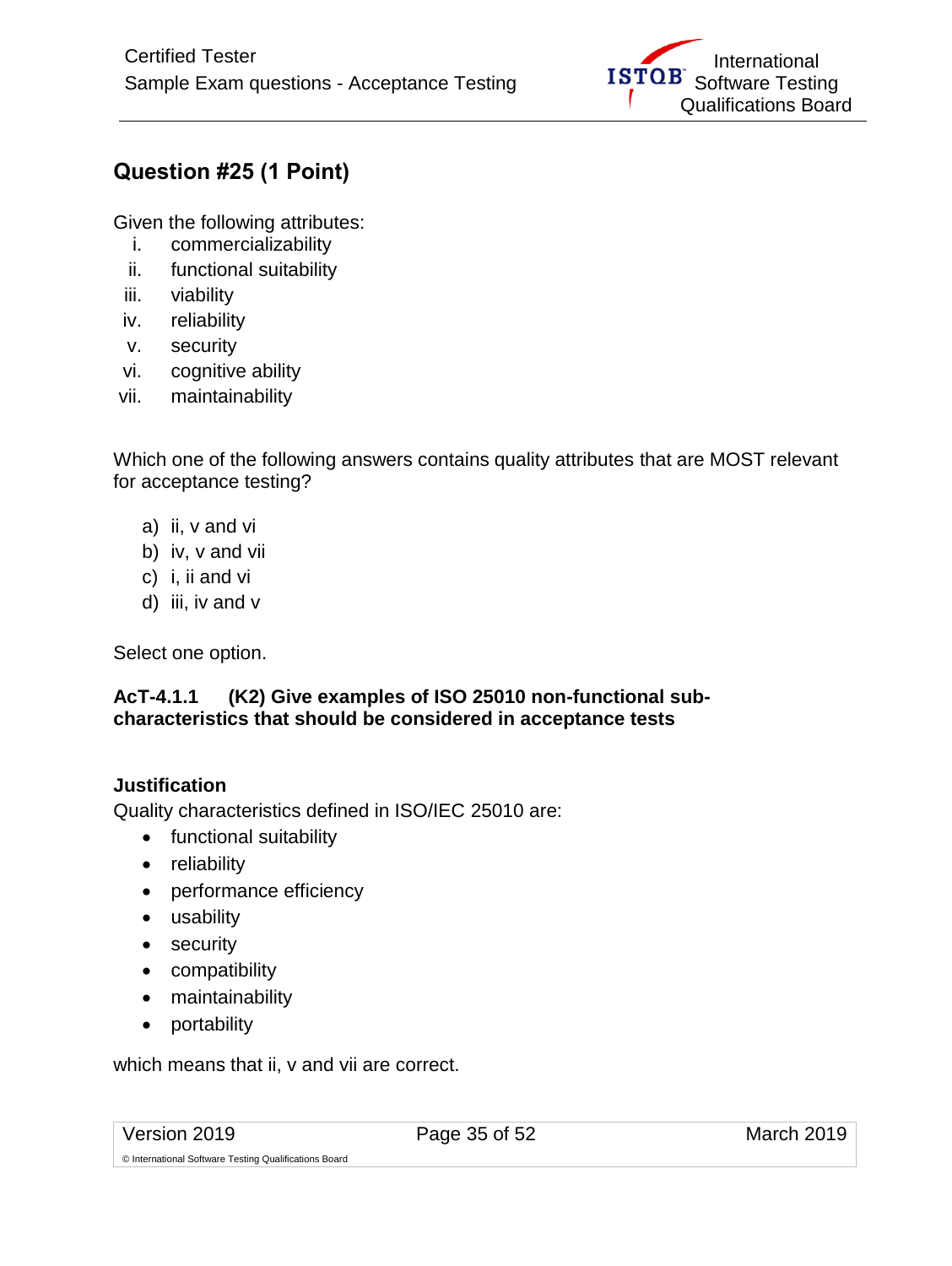

**Therefore** 

- a) Not correct see justification above
- b) **Correct**  see justification above
- c) Not correct see justification above
- d) Not correct see justification above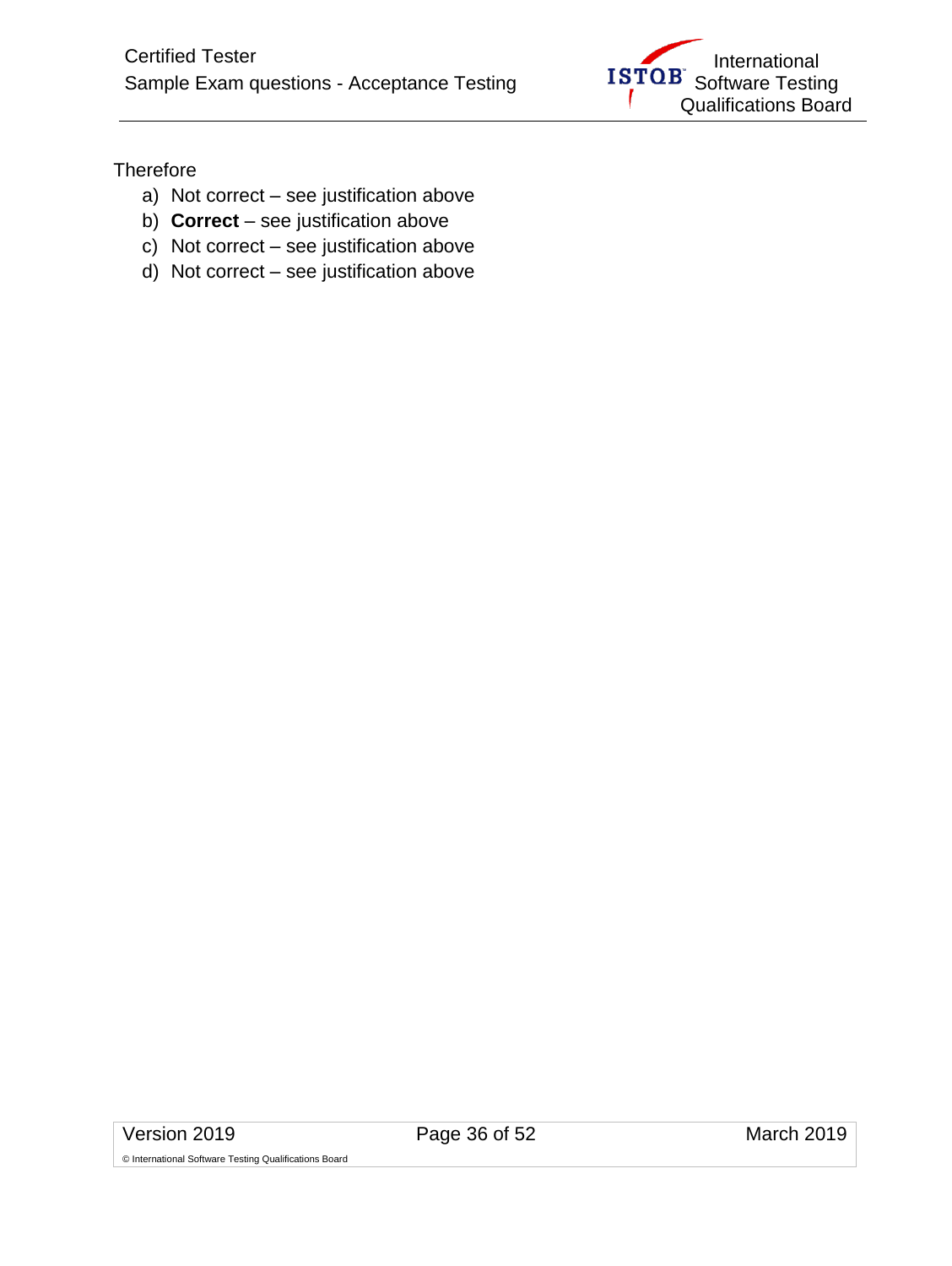# <span id="page-36-0"></span>**Question #26 (1 Point)**

The standard ISO 25010 defines a quality in use model with characteristics and subcharacteristics. Which elements of the following list is a characteristic of quality in use according to this standard?

- a) Efficiency
- b) Usability
- c) Compatibility
- d) Portability

Select one option.

#### **AcT-4.1.2 (K1) Recall quality in use characteristics according to the ISO 25010 standard**

#### **Justification**

- a) **Correct** Efficiency is one out of five characteristics in the ISO 25010 quality in use model.
- b) Not correct Usability is part of the non-functional characteristics according to ISO 25010 but is not part of the quality in use model.
- e) Not correct Compatibility is part of the non-functional characteristics according to ISO 25010 but is not part of the quality in use model.
- c) Not correct Portability is part of the non-functional characteristics according to ISO 25010 but is not part of the quality in use model.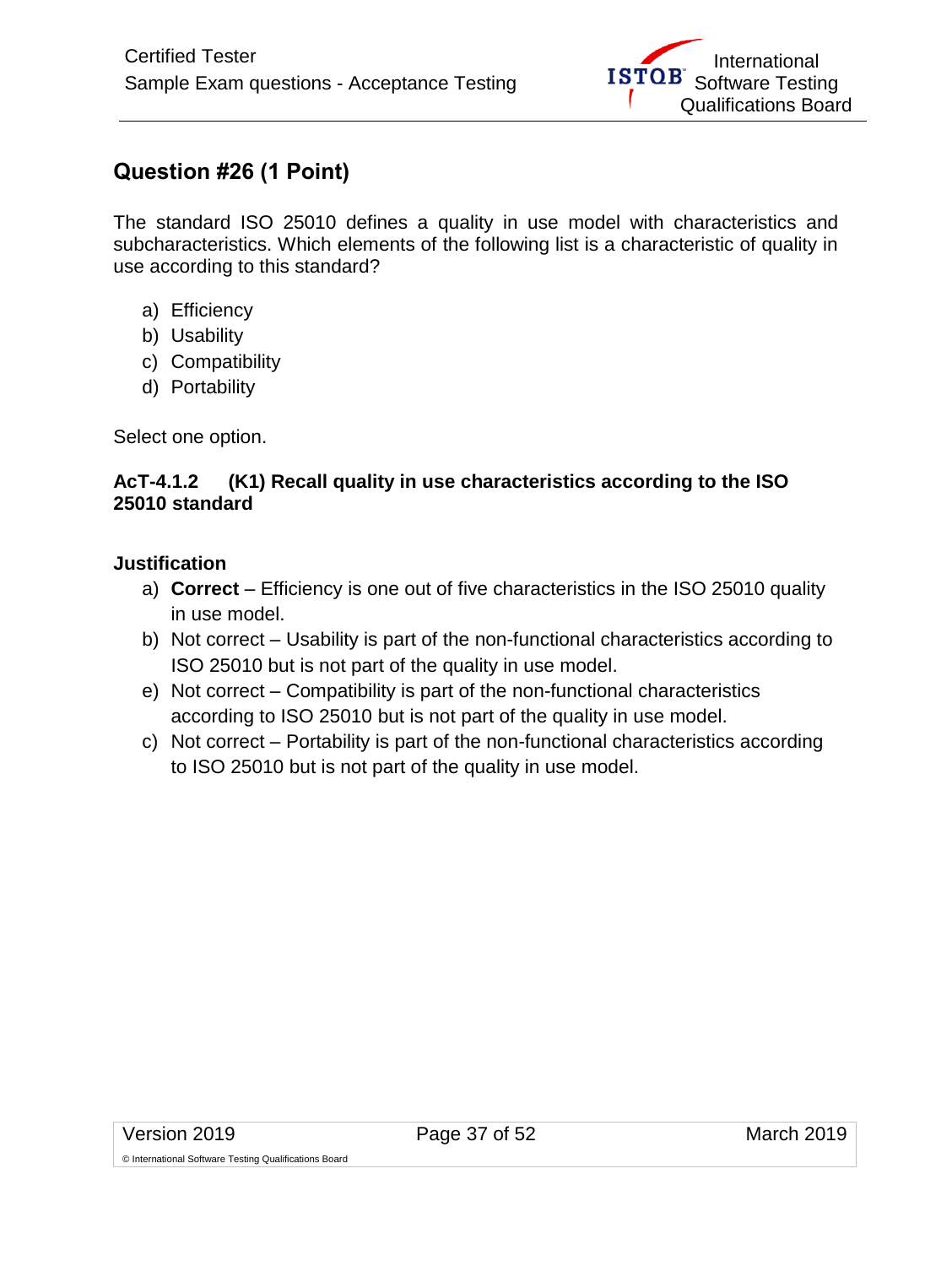# <span id="page-37-0"></span>**Question #27 (1 Point)**

Which of the following statements corresponds BEST to a UX requirement analysis activity?

- a) Personas are used to analyze products or solutions from competitors.
- b) User profiles are used to determine different levels of business knowledge.
- c) Security requirements are derived from usage scenarios.
- d) Environmental conditions such as light conditions are obtained from a task analysis.

Select one option.

## **AcT-4.2.1 (K2) Relate different types of usage scenarios to the four pillars of UX requirements analysis**

- a) Not correct creating personas may be part of the user profile analysis when analyzing UX requirements, but they are not used to analyze products or solutions from competitors.
- b) **Correct** measuring the level of business knowledge may be part of the user profile analysis when analyzing UX requirements .
- c) Not correct security requirements analysis is not usually part of UX requirements analysis.
- d) Not correct context analysis may include analysis of external conditions such as light condition, but these conditions result from context analysis not from task analysis.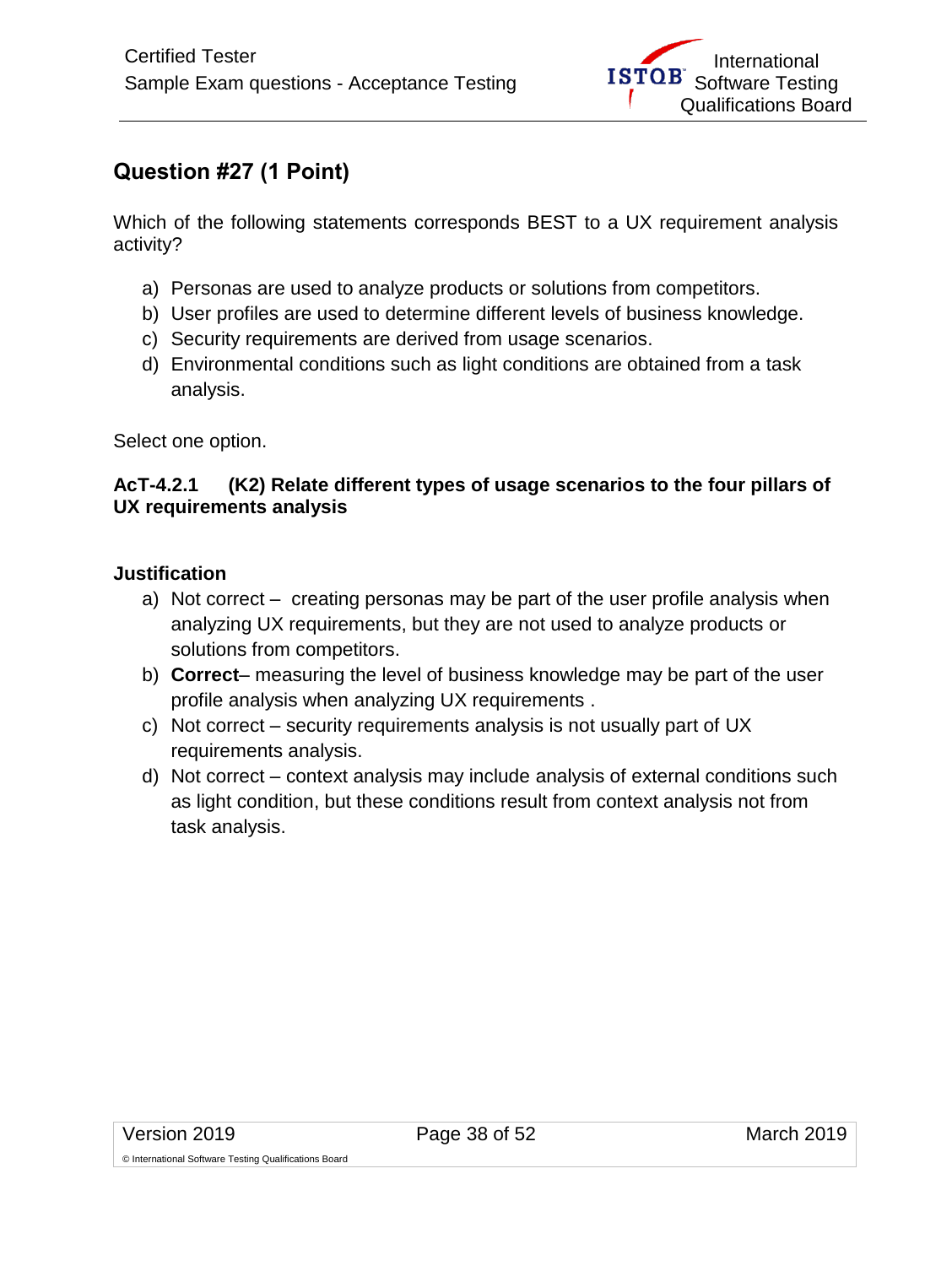## <span id="page-38-0"></span>**Question #28 (1 Point)**

Which one of the following scenarios characterizes UX task analysis BEST?

- a) Users are qualified depending on their physical and intellectual characteristics.
- b) Use cases are analyzed and represented through business process models.
- c) External conditions are considered as input for subsequent design steps.
- d) Inspirations from similar sectors are sought to identify successful solutions.

Select one option.

#### **AcT-4.2.1 (K2) Relate different types of usage scenarios to the four pillars of UX requirements analysis**

#### **Justification**

- a) Not correct this relates to user analysis.
- b) **Correct** during task analysis, functionality is identified and formalized, for example through use cases that can be therefore represented as business process models.
- c) Not correct this relates to context analysis.
- d) Not correct this relates to competition analysis.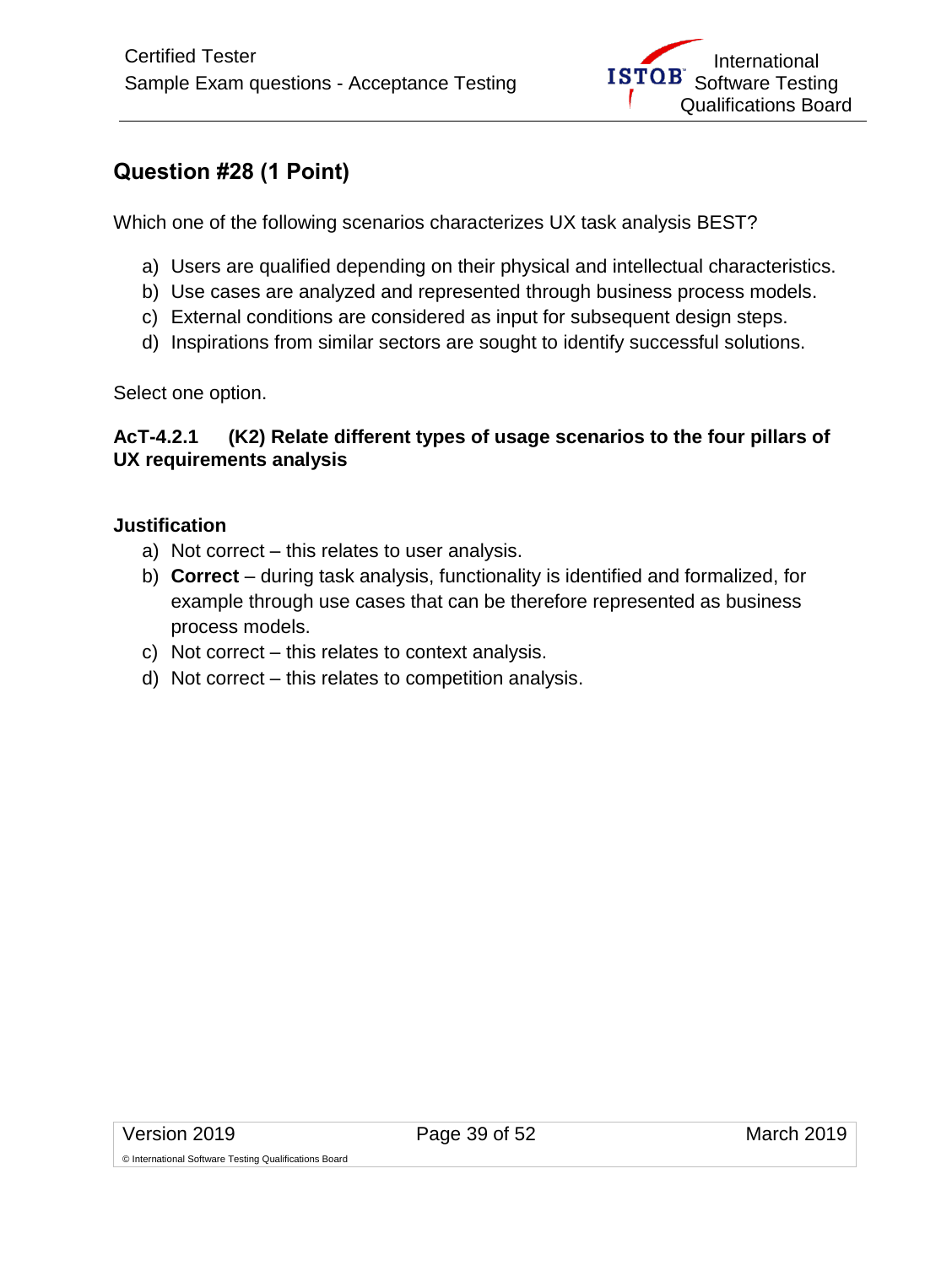# <span id="page-39-0"></span>**Question #29 (1 Point)**

Which one of the following usability testing techniques matches the test objective BEST?

- a) Expert reviews help to understand how users interact with a system and what is more or less visible.
- b) Biometrics-based evaluation help to understand retrospectively, how users interacted with the system and to improve it.
- c) Log file analysis performed by usability experts identifies strong points of an interface that attract the user's attention.
- d) Walkthrough and thinking aloud methods can indicate difficulties users experience with certain tasks.

Select one option.

## **AcT-4.2.2 (K2) Summarize different methods for testing usability within the respective domains of application**

- a) Not correct in expert reviews usability experts evaluate the usability of the system or product according to pre-defined criteria or checklists based upon usability heuristics to identify strong and weak points of an interface
- b) Not correct in biometrics-based evaluations user behavior is monitored with specific biometric devices to understand how the user interacts with a page or a system
- c) Not correct log files analysis allows to analyze retrospectively how the users interacted with the system to improve it.
- d) **Correct**  in walkthrough and thinking aloud methods, users explore the product and may perform given specific tasks. This helps to see how they interact with the product and to learn about expectations or difficulties.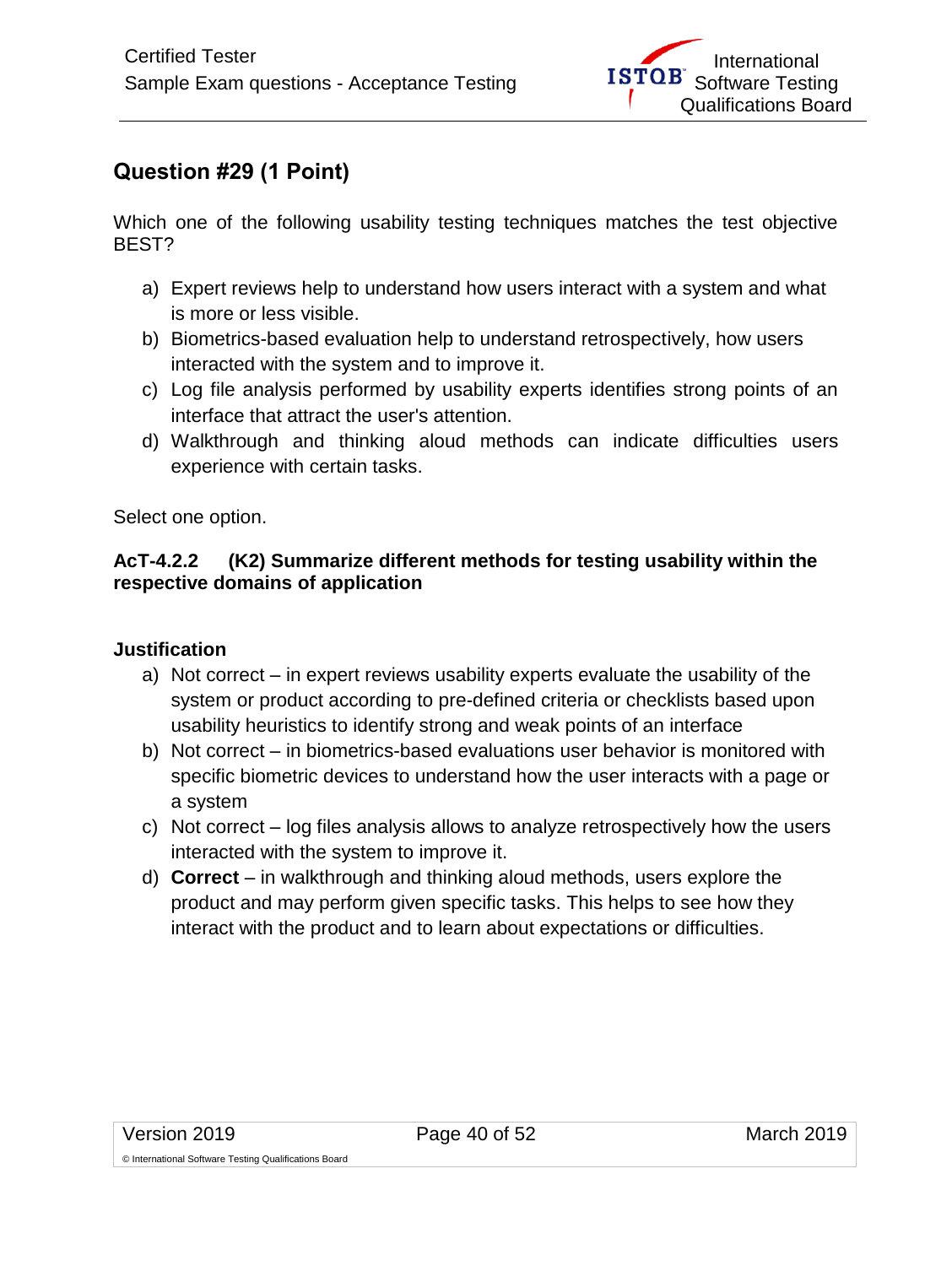# <span id="page-40-0"></span>**Question #30 (1 Point)**

Which one of the following statements regarding performance testing is MOST correct?

- a) Depending on the model used to simulate the workload, performance tests are called load, stress or endurance / stability tests.
- b) Performance testing aims to determine a system's robustness against malicious attacks.
- c) The performance of the system is measured in a context that reflects, as far as possible, representative operating conditions.
- d) The performance test results serve to determine hardware and software performance requirements.

Select one option.

## **AcT-4.3.1 (K2) Explain high-level performance tests according to given efficiency requirements**

- a) Not correct this classification refers to types of testing to be performed, depending on what needs to be measured.
- b) Not correct Performance testing aims to determine a system's responsiveness and stability under certain conditions.
- c) **Correct**  in a typical performance test, concurrent users or transactions are simulated with specific tools to generate a given workload which mimics, as close as possible, actual conditions with real users and realistic interactions.
- d) Not correct results of a performance test are measured, and compared to pre-defined performance requirements.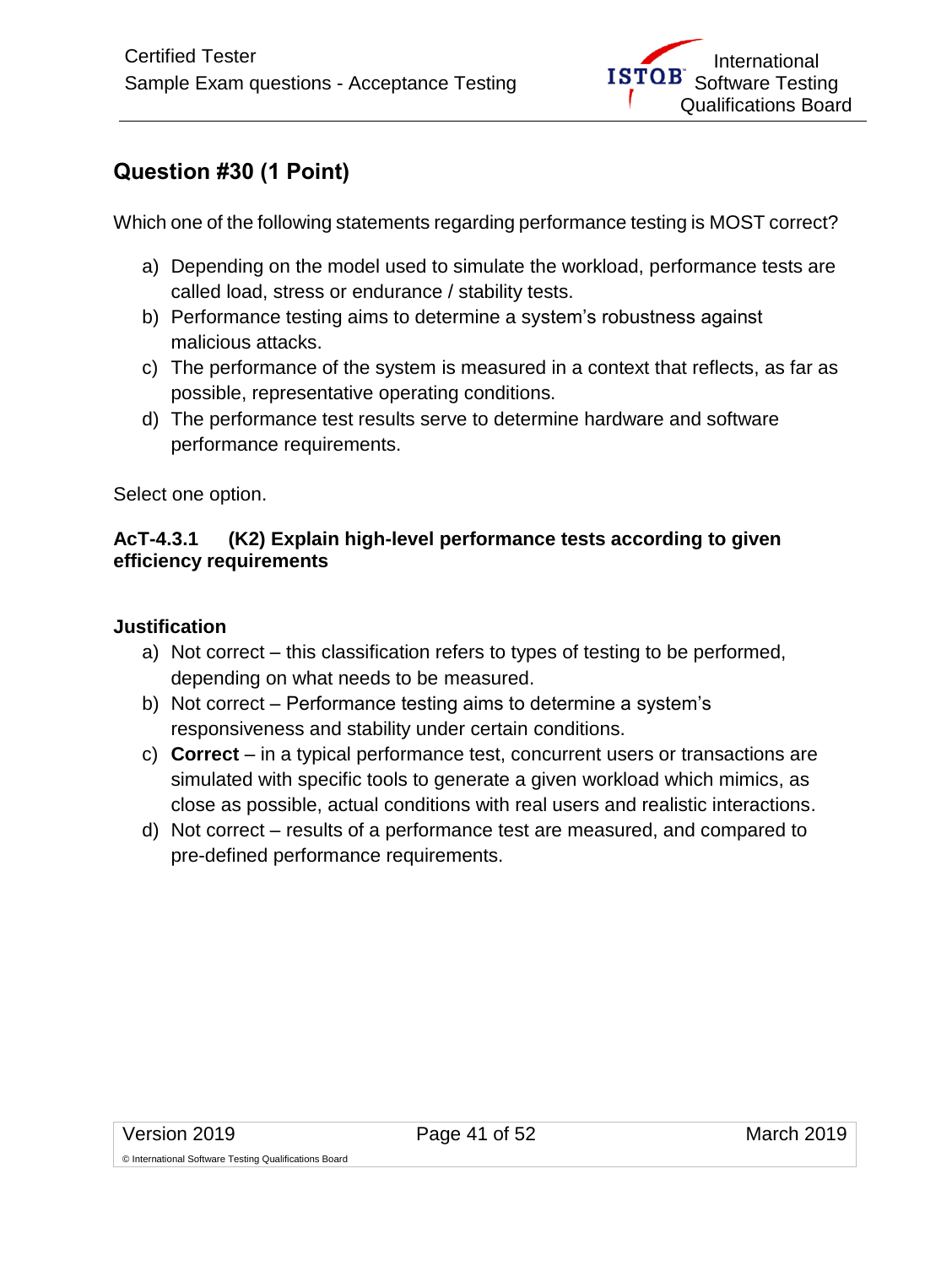# <span id="page-41-0"></span>**Question #31 (1 Point)**

Which one of the following combinations of given perspective and statement matches BEST?

- a) From a business perspective, computing power and architecture are major parameters for fine-tuning the system.
- b) From a user perspective, missing feedback from the system when processing a request it is a problem.
- c) From a technical perspective, the number of concurrent user and the types of transactions performed are major elements.
- d) From a business perspective, the choice of performance test tools strongly depends on the applied test techniques.

Select one option.

#### **AcT-4.3.2 (K2) Recognize the impact of different perspectives on performance acceptance criteria**

- a) Not correct computing power and architecture belong to the technical perspective.
- b) **Correct**  from a user perspective, the perceived response time is crucial as it reflects his real experience with the system.
- c) Not correct the number of concurrent user and the types of scenarios or transactions are about business perspective.
- d) Not correct this is not a subject of interest for a business perspective.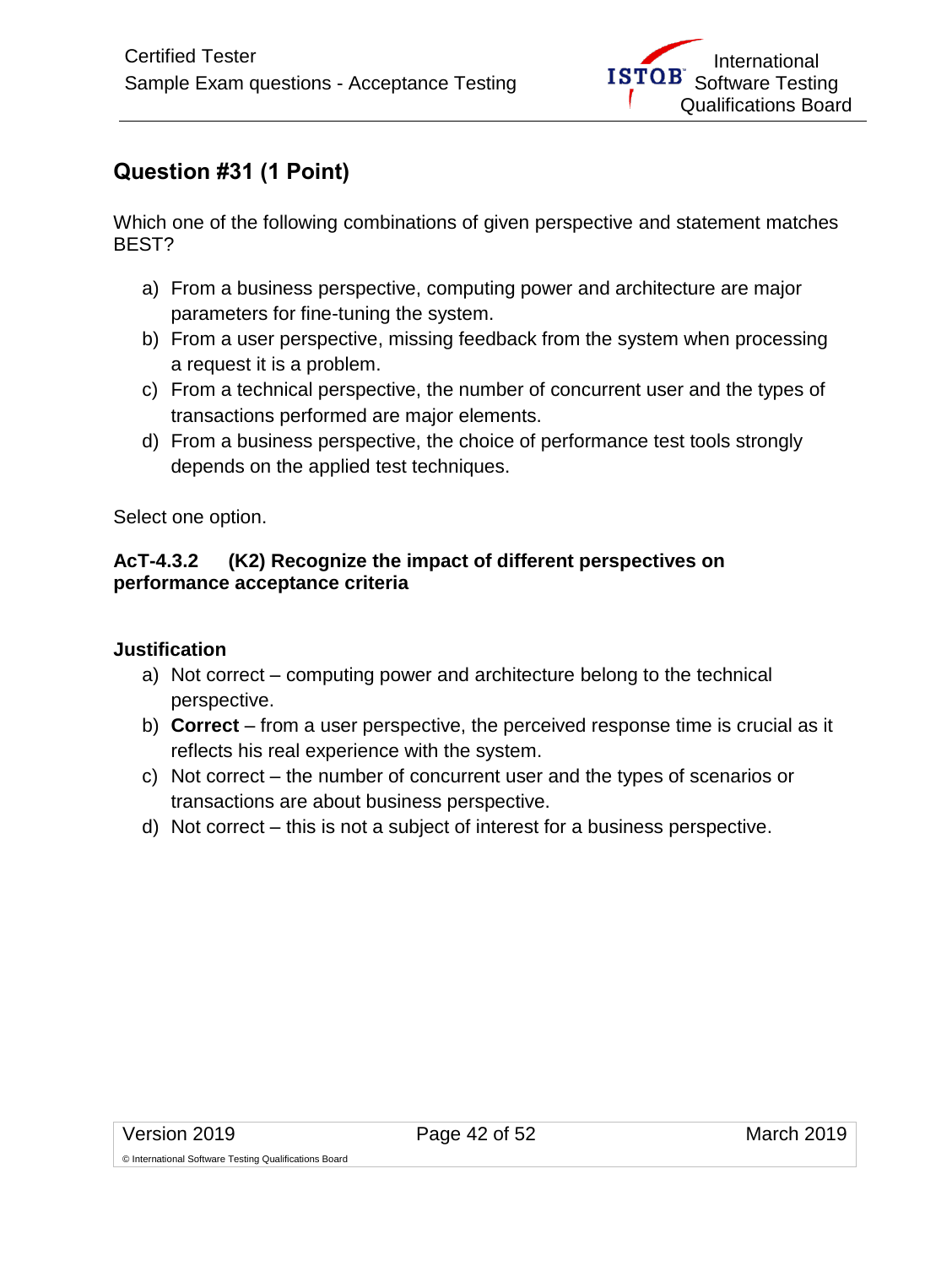## <span id="page-42-0"></span>**Question #32 (1 Point)**

Which one of the following acceptance criteria relates to security requirements?

- a) The system's response time shall not exceed 3 seconds.
- b) The system shall be web-based.
- c) The graphical user interface shall comply with corporate style guides.
- d) Normal users shall have restricted access to private data.

Select one option.

#### **AcT-4.4.1 (K2) Explain why security acceptance criteria and related highlevel security tests are required for a project in accordance with a given security requirement**

#### **Justification**

- a) Not correct response time requirements relate to performance quality characteristics.
- b) Not correct this is a technical restriction of the solution space.
- c) Not correct corporate style guides are crucial for branding and may include aspects that relate to usability, but they usually do not cover security requirements which are rather part of programming guidelines.
- d) **Correct**  confidentiality of private data is a security requirement.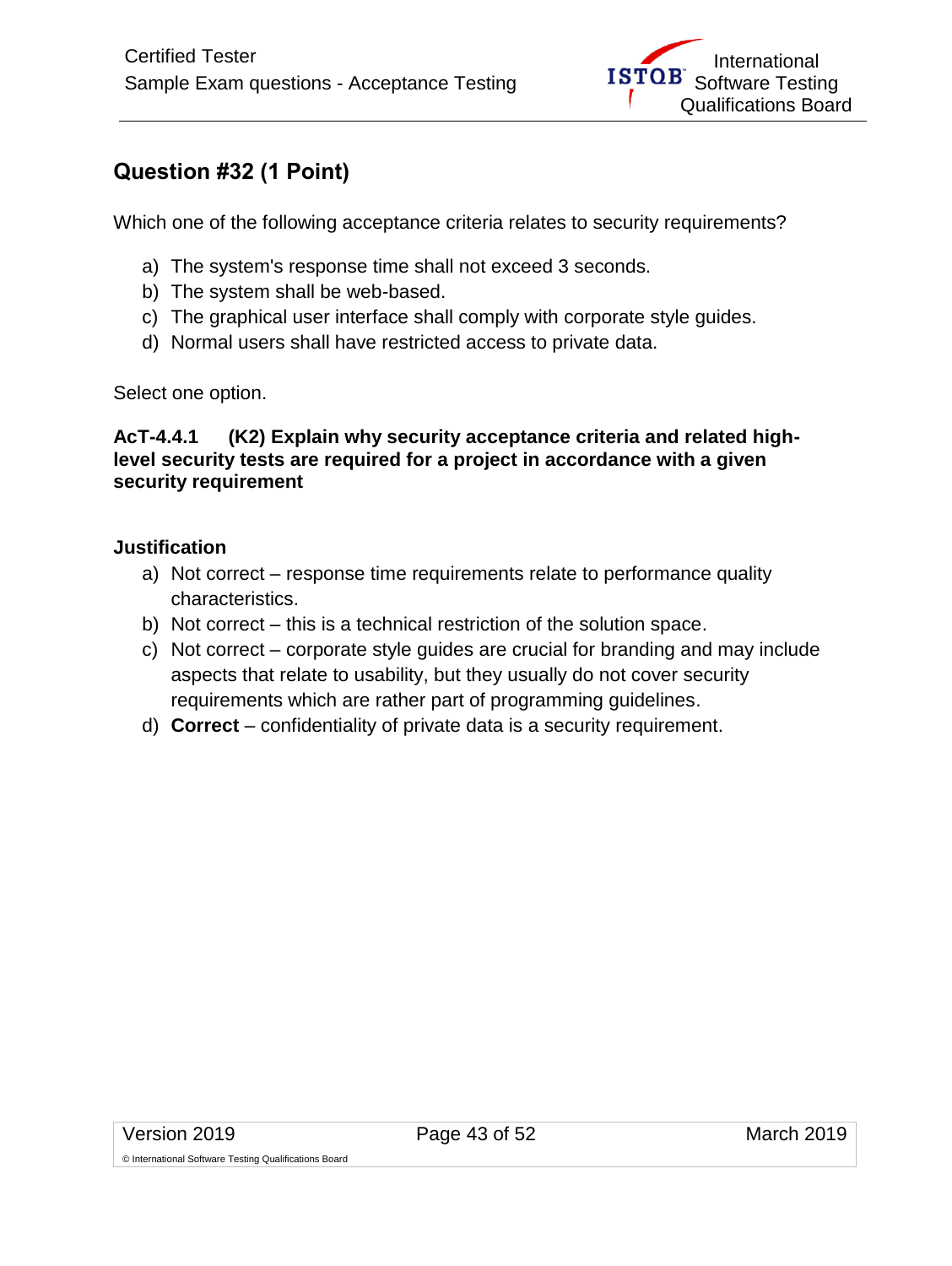## <span id="page-43-0"></span>**Question #33 (1 Point)**

The project team is currently facing a difficult situation originating from their difficulty in envisioning the future and the necessary steps to reach it together with a certain loss of motivation due to a strong feeling of stagnation. You try to unlock the situation by proposing a workshop. Which one would fit the best?

- a) You ask two volunteers to play a part in front of the team. One will try to defend the project and propose positive arguments and ways forward. The other will do the opposite. You then recapitulate the major arguments of both sides and debate them openly with the team.
- b) You draw a staircase with 11 steps, each of them representing a major milestone of the project. The bottom of the stairs corresponds to the first day of the project and the upper step means that the project is released. You locate the present situation in the middle of the stairs. The team is asked to identify and discuss the major steps down and up.
- c) You organize a day out with challenging physical exercises practiced in teams followed by an afterwork dinner and drink. After all, nothing is best for motivation than hard times together, strong common objectives and a promise of good time.
- d) You visualize all remaining major milestones of the project, starting with today and ending with project release. Then, you ask the team to identify and discuss the necessary actions to move forward from the present situation and to reach the milestones.

Select one option.

## **AcT-5.1.1 (K3) For a given situation, apply social and communication skills relevant for collaborative acceptance testing activities**

#### **Justification**

a) Not correct – this approach might come to help in identifying some of the problems but it will not help envisioning the future neither will it re-motivate the team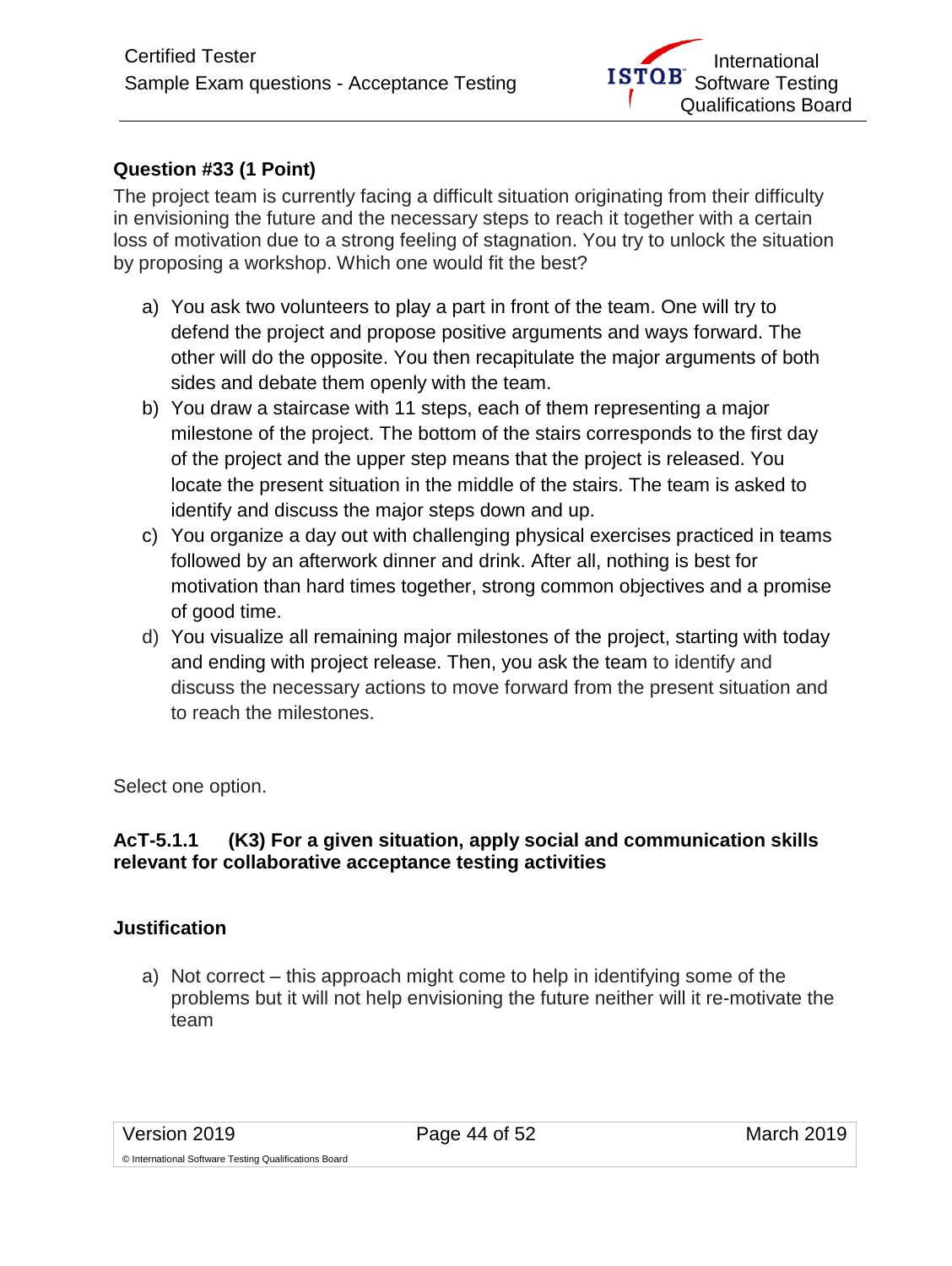- b) **Correct** by identifying what has already been achieved (back) and what is left to be done and how, the team will be able to get a better understanding on where they are and how they will go forward.
- c) Not correct it might work on motivation and team spirit but it will not help envision the future neither will it help in getting a clue on what has already been achieved
- d) Not correct by starting the analysis with the present situation, the team will only work on the future steps. They will not envision what has been achieved and might even get more demotivated by what is left to be done and how unreachable it might seem to be.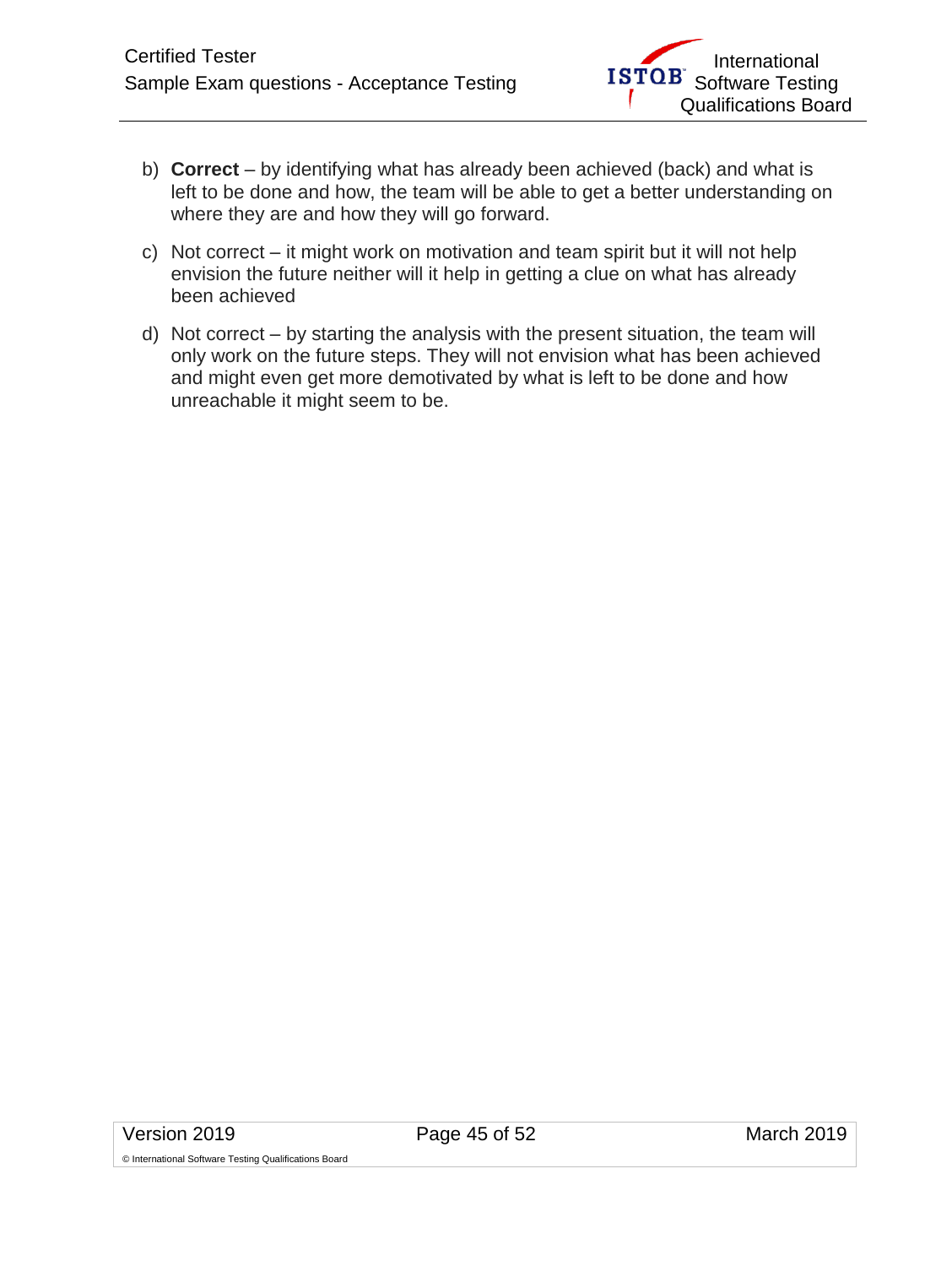# <span id="page-45-0"></span>**Question #34 (1 Point)**

You are leading a brand new project team whose members are coming from all over the organization and have no former experience in working together. You need to build a common vision and team spirit. What workshop would fit BEST:

- a) You invite the team members and ask them to design their own (team-wise) emblem representing their values, beliefs, goals, tasks together than a common motto.
- b) You invite every member in turn to describe his/her past experience and his/her major achievements in the organization or in their former job.
- c) You ask every member in turn to write down three things he/she likes and dislikes in the organization and to post them on a wall. A volunteer is then chosen to read randomly some posts that are then discussed with the group.
- d) You draw a staircase with 11 steps, each of them representing a major milestone of the project. The bottom of the stairs corresponds to the first day of the project and the upper step means that the project is released. You locate the present situation in the top of the stairs. The team is asked to identify and discuss the major steps downwards.

Select one option.

## **AcT-5.1.1 (K3) For a given situation, apply social and communication skills relevant for collaborative acceptance testing activities**

- a) **Correct** by representing their values, beliefs, goals, tasks, the team's members will get a complete definition of the team's identity and you will align all the members on the same vision.
- b) Not correct you might either break the ice or get a very boring meeting but you will for sure completely miss the goal
- c) Not correct this workshop is rather used for expressing the unsaid. It will neither bring any team spirit nor will it align the team on a common objective.
- d) Not correct this workshop is pretty useless unless the goal is to remember the good old days (as it only allows to envision the past steps when the project is achieved).

| Version 2019                                          | Page 46 of 52 | March 2019 |
|-------------------------------------------------------|---------------|------------|
| © International Software Testing Qualifications Board |               |            |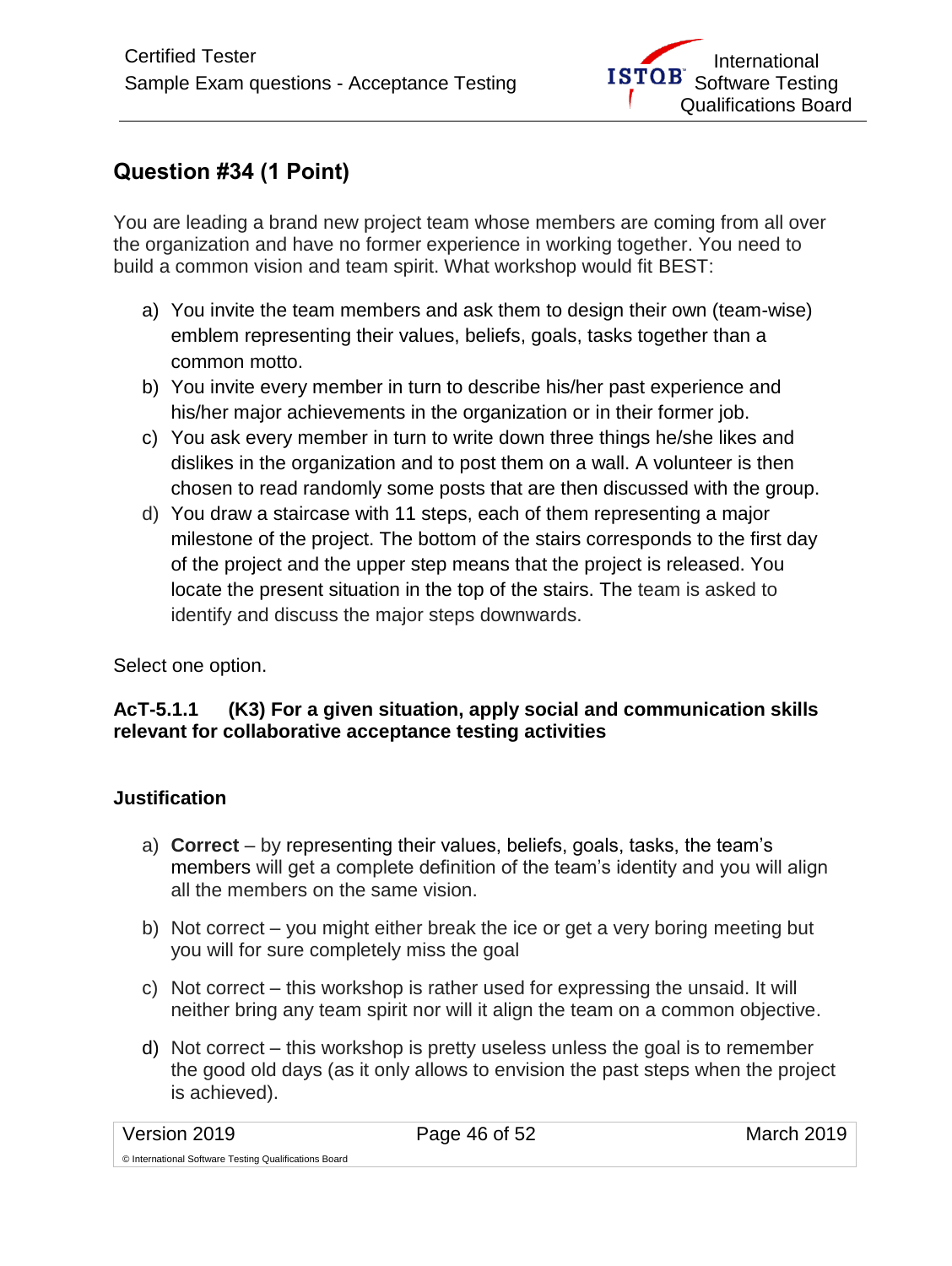# <span id="page-46-0"></span>**Question #35 (1 Point)**

Which of the following statements regarding defects is MOST correct?

- a) Regular meetings between business analysts and testers are necessary to report discrepancies between actual and expected outcome.
- b) Testers should provide accurate information regarding the difference between the expected test result and the actual result.
- c) If the defect turns out to be a bug, the tester writes a defect report and sends it to the business analyst for further investigation.
- d) The tester should analyze the potential impact of a defect on system usage, before communicating it to the business analyst.

Select one option.

## **AcT-5.2.1 (K2) Explain how to analyze discrepancies between actual and expected outcomes at the business level in a given context**

- a) Not correct –testers first report discrepancies through defect reports which are discussed afterwards.
- b) **Correct**  a defect report contains all relevant information the tester can provide to help the business analyst understand what happened and to assess the deviation should be provided.
- c) Not correct all defects should be documented and assessed by the business analyst, who may then decide. whether it is a defect or not.
- d) Not correct testers are testing experts, not business experts. It is the business analyst who is capable to judge the impact of a defect on system usage best.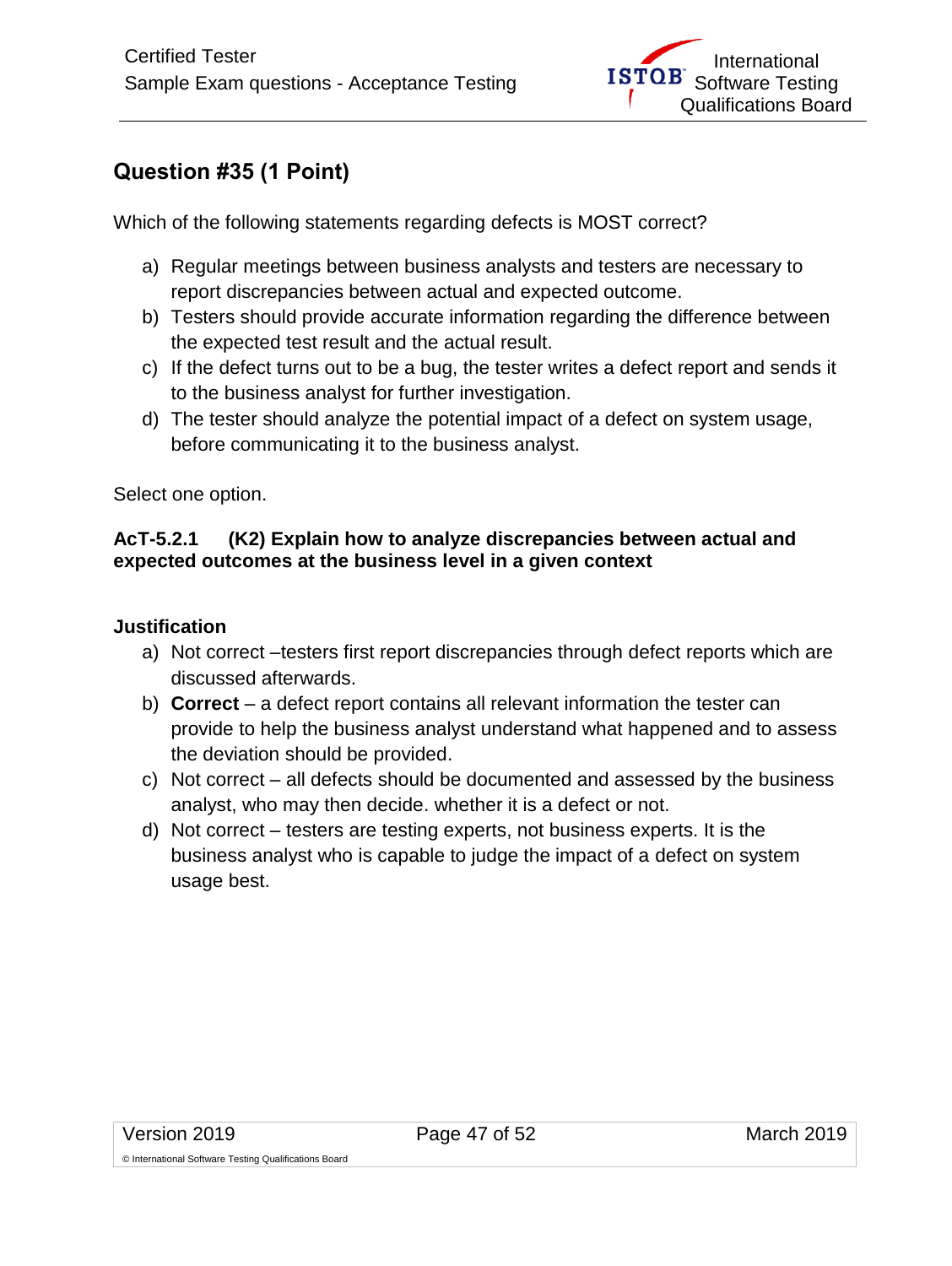# <span id="page-47-0"></span>**Question #36 (1 Point)**

Which of the following activities is most likely performed by the business analyst as part of defect analysis?

- a) Identify the requirements / user stories that are not satisfied.
- b) Assess the impact of corrective actions on other parts of the system's implementation.
- c) Analyze the function that failed step by step to identify the cause of the defect.
- d) Check, whether other paths in the business process model perform as intended.

Select one option.

## **AcT-5.2.1 (K2) Explain how to analyze discrepancies between actual and expected outcomes at the business level in a given context**

- a) **Correct**  during defect analysis activities, the business analyst identifies the acceptance criteria that are not satisfied to analyze the defect. Those criteria are part of a requirement / user story.
- b) Not correct the business analyst does not have sufficient insight in the implementation to be able to assess the impact of changes on other parts of the system's implementation. Developers do have this insight.
- c) Not correct Debugging is a developer's task.
- d) Not correct in individual cases, business analysts may perform this check to gather confidence in the system, but in general, the other paths are covered by other tests which are performed by testers.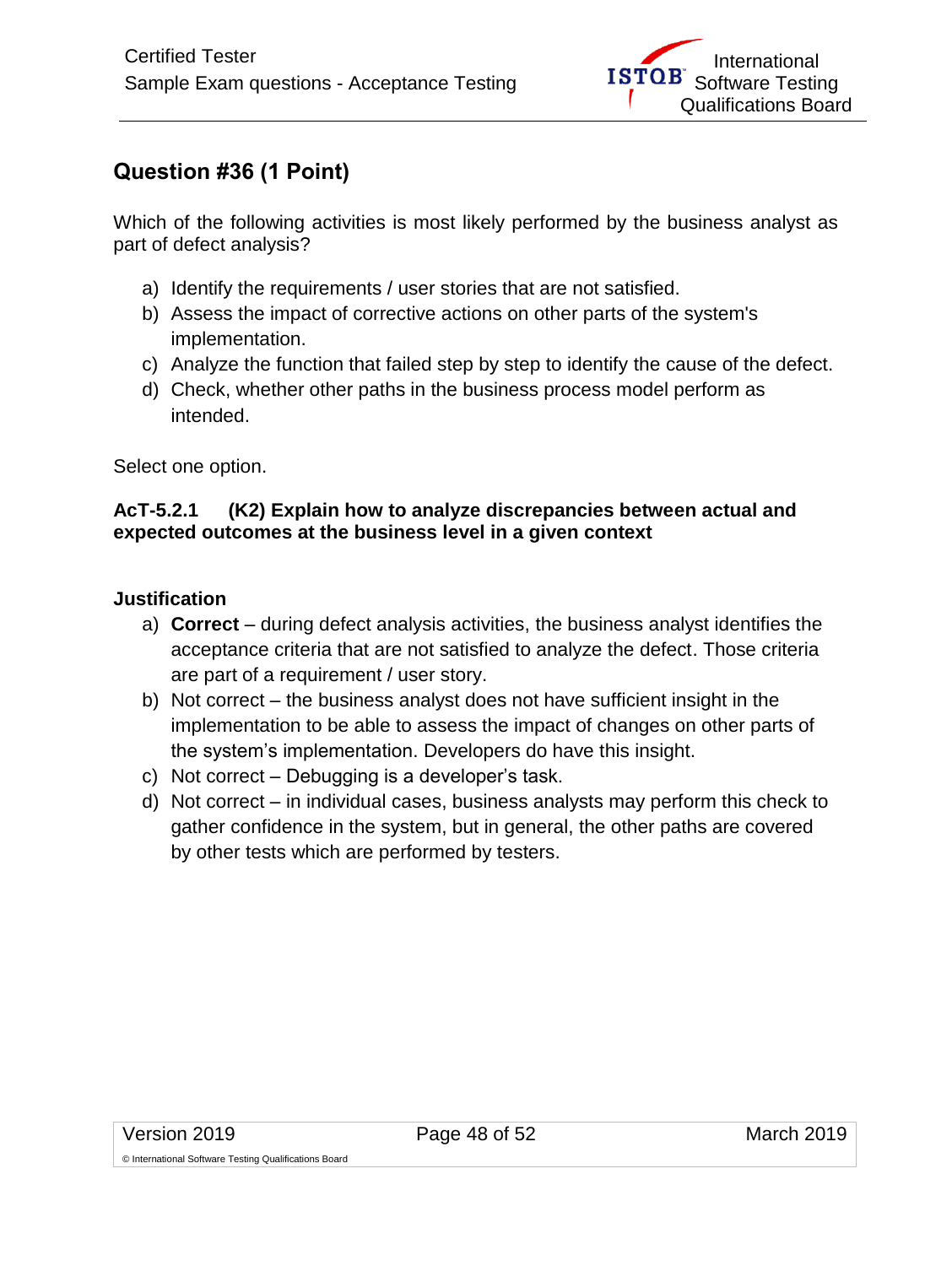# <span id="page-48-0"></span>**Question #37 (1 Point)**

Which of the following information is most likely part of an acceptance test summary report?

- a) Information to evaluate the level of risk for product release
- b) Technical details on defect fixes
- c) Test strategy and test design methods
- d) Test procedure information

Select one option.

#### **AcT-5.2.2 (K2) Summarize reporting activities for acceptance testing for stakeholders**

#### **Justification**

- a) **Correct**  based on the test summary report, decision makers should be able to determine whether the system under test has reached the necessary predefined level of quality and may be released to production or not.
- b) Not correct defect fixes are documented in the related defect report.
- c) Not correct test strategy and test design methods are part of the test plan.
- d) Not correct test procedure information is contained in the test procedure specification. They may be part of a test report, but not of the test summary report.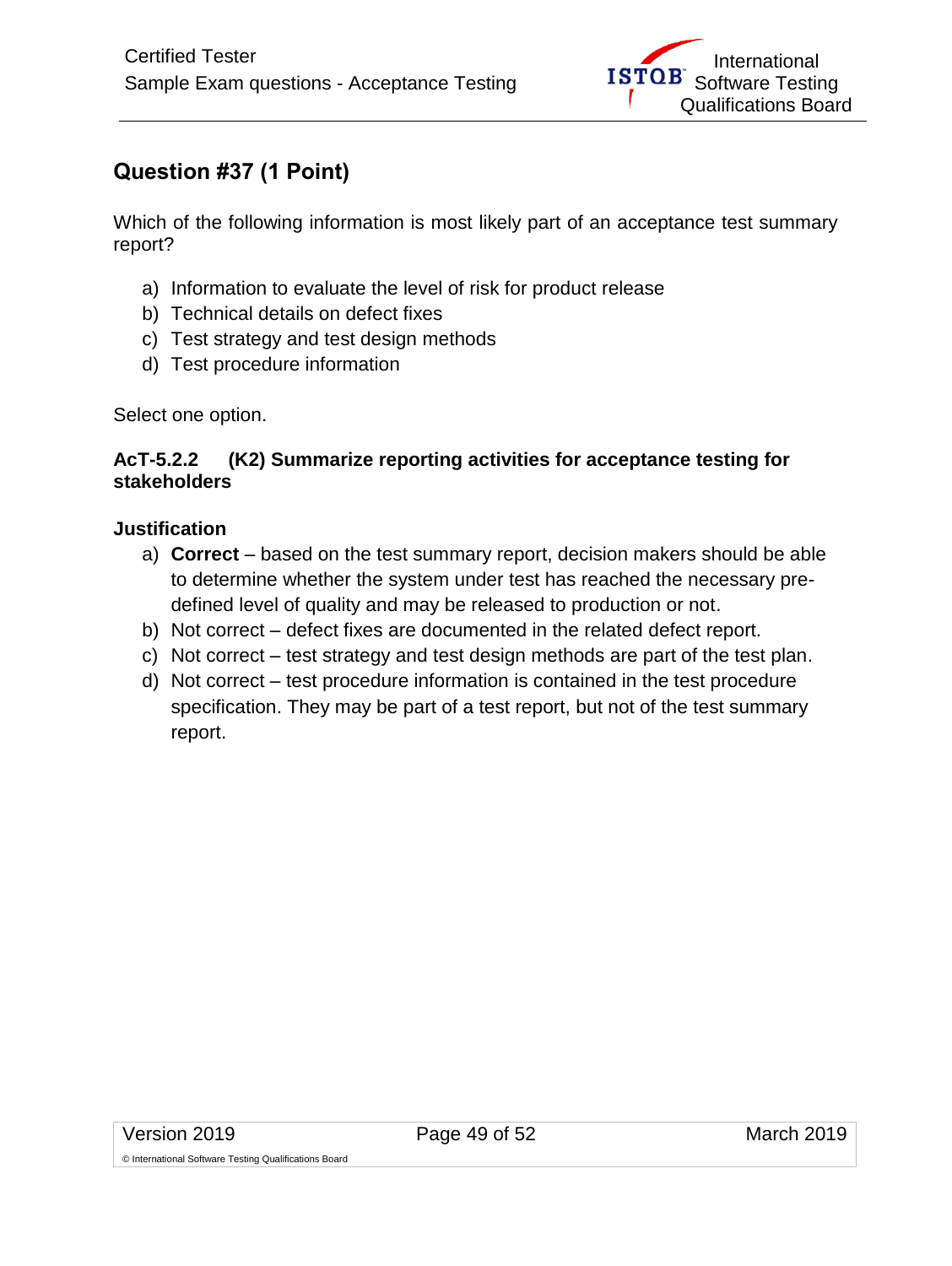# <span id="page-49-0"></span>**Question #38 (1 Point)**

Which of the following techniques is most likely applied to ensure the quality of acceptance testing activities?

- a) Review of the source code to ensure traceability of user stories to system components
- b) Verification of the traceability between user stories and test cases to make sure it is up to date
- c) Checklist-based verification of requirements to ensure their completeness and quality
- d) Eye tracking to verify the feasibility of previously defined user acceptance tests

Select one option.

#### **AcT-5.2.3 (K2) Explain different QA techniques for acceptance testing activities**

- a) Not correct code reviews are used to ensure the quality of software implementations.
- b) **Correct**  traceability between requirements / user stories, acceptance criteria, test cases, and defects clarify dependencies and provide simple access to related information.
- c) Not correct even if acceptance testers should participate in requirements reviews, the verification of the test basis is not a QA technique for acceptance testing activities.
- d) Not correct eye tracking is a technique applied during usability testing. It is used to ensure the quality of the system, not of the acceptance tests.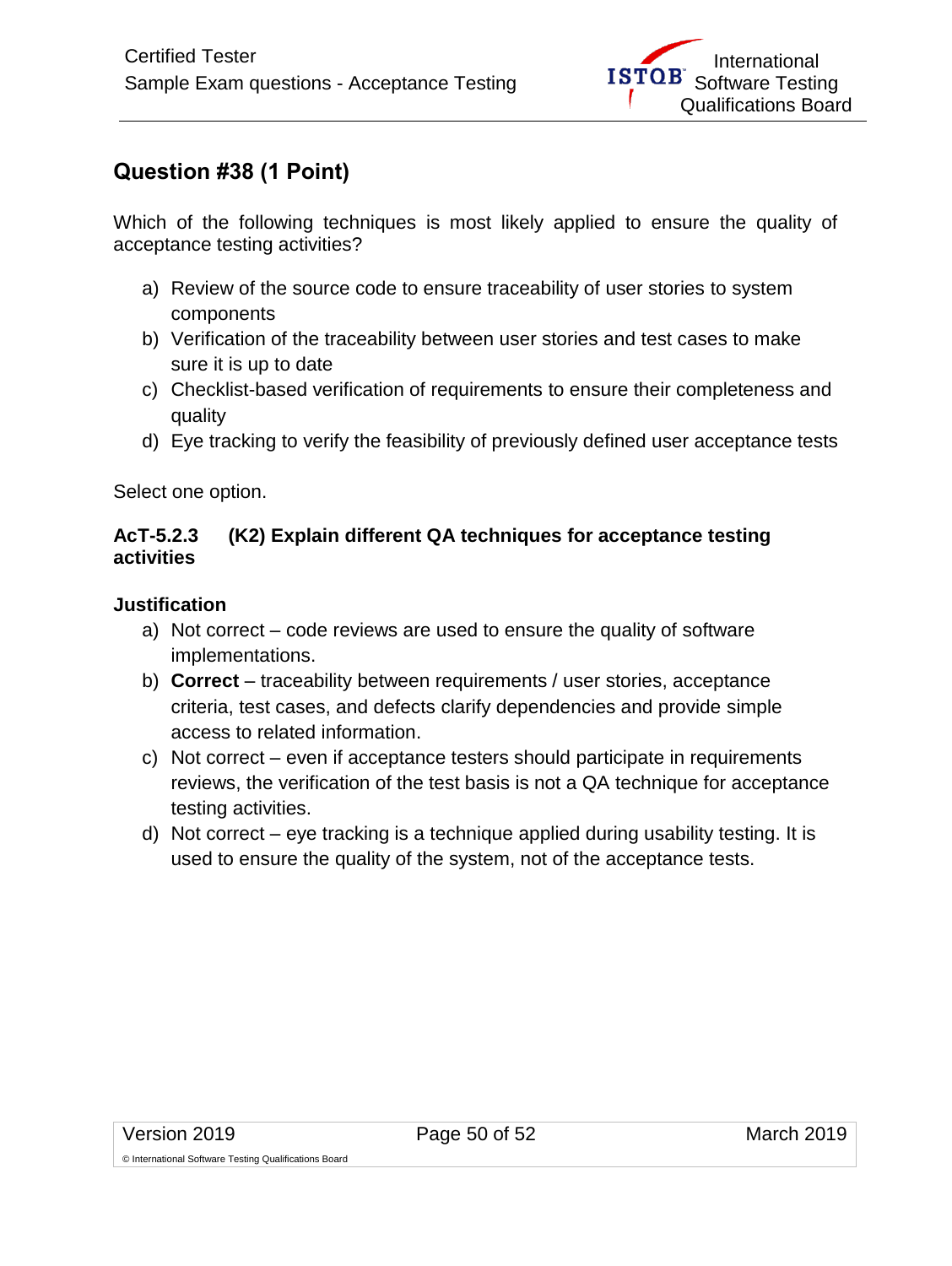## <span id="page-50-0"></span>**Question #39 (1 Point)**

Which one of the following sentences describes BEST a major advantage when business analysts and testers review the acceptance criteria together?

- a) A shared vision between the business analyst and the tester on acceptance criteria facilitates the design of acceptance test cases.
- b) A joint review ensures that non-functional quality criteria are taken into account.
- c) The review of acceptance criteria helps to verify that acceptance test cases cover business processes, business rules and business risks.
- d) The review of acceptance criteria is a good practice to improve the quality of test reports.

Select one option.

#### **AcT-5.2.3 (K2) Explain different QA techniques for acceptance testing activities**

## **Justification**

- a) **Correct**  good acceptance provide measurable pass/fail criteria, which facilitates the design of the corresponding test cases.
- b) Not correct a joint review certainly reduces the risk of forgetting about nonfunctional quality criteria, but it is not a guarantee.
- c) Not correct this is more an advantage of the review of acceptance test cases.
- d) Not correct this is more an advantage of the review of test reports.